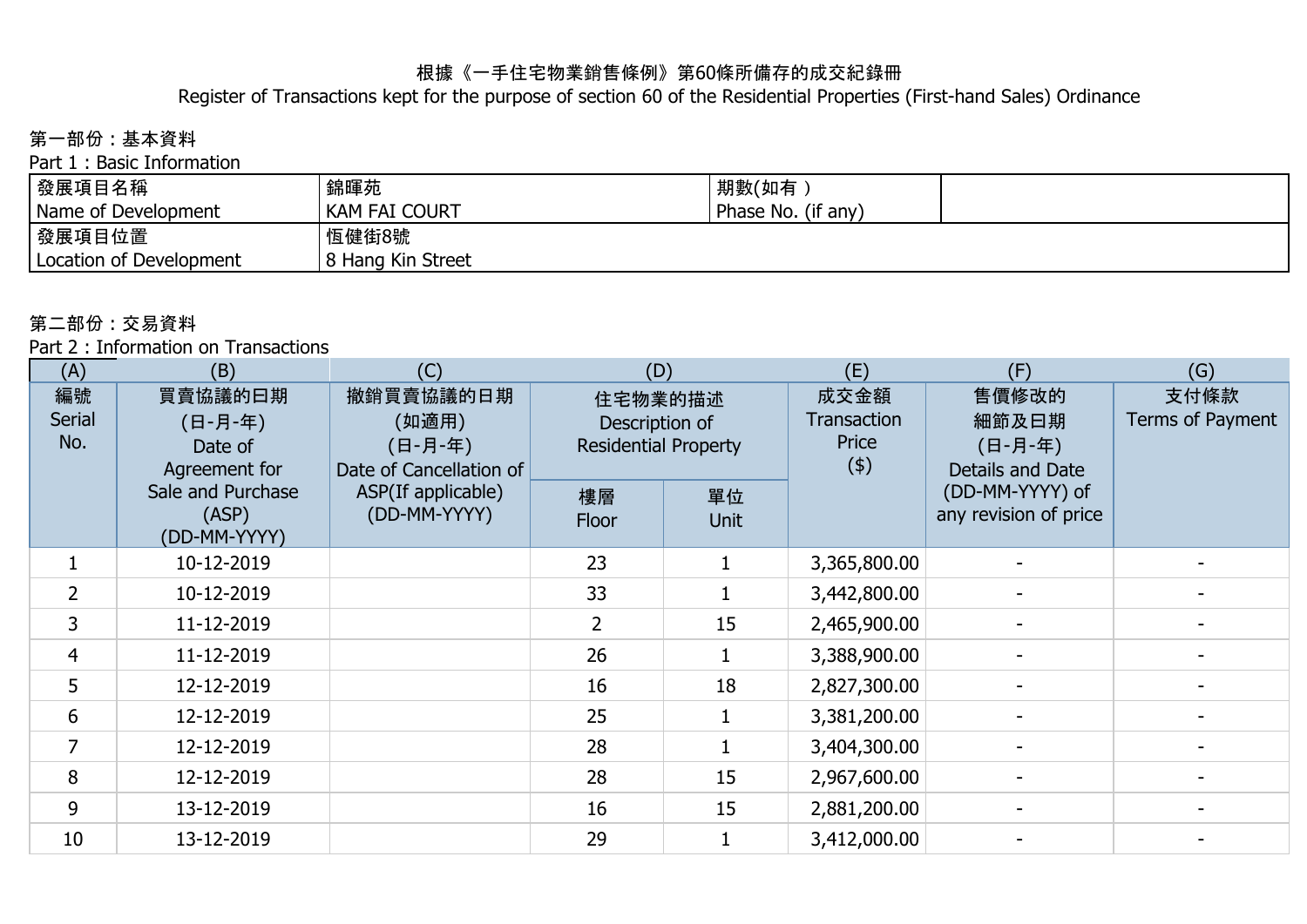| (A)                        | (B)                                            | (C)                                                      | (D)                                                      |                | (E)                                 | (F)                                           | (G)                      |
|----------------------------|------------------------------------------------|----------------------------------------------------------|----------------------------------------------------------|----------------|-------------------------------------|-----------------------------------------------|--------------------------|
| 編號<br><b>Serial</b><br>No. | 買賣協議的曰期<br>(日-月-年)<br>Date of<br>Agreement for | 撤銷買賣協議的日期<br>(如適用)<br>(日-月-年)<br>Date of Cancellation of | 住宅物業的描述<br>Description of<br><b>Residential Property</b> |                | 成交金額<br>Transaction<br>Price<br>(4) | 售價修改的<br>細節及日期<br>(日-月-年)<br>Details and Date | 支付條款<br>Terms of Payment |
|                            | Sale and Purchase<br>(ASP)<br>(DD-MM-YYYY)     | ASP(If applicable)<br>(DD-MM-YYYY)                       | 樓層<br>Floor                                              | 單位<br>Unit     |                                     | (DD-MM-YYYY) of<br>any revision of price      |                          |
| 11                         | 13-12-2019                                     |                                                          | 32                                                       | 7              | 2,088,000.00                        |                                               |                          |
| 12                         | 13-12-2019                                     |                                                          | 33                                                       | 9              | 2,112,000.00                        |                                               |                          |
| 13                         | 16-12-2019                                     |                                                          | $\mathbf{1}$                                             | 19             | 2,310,600.00                        |                                               |                          |
| 14                         | 16-12-2019                                     |                                                          | 12                                                       | 15             | 2,803,600.00                        |                                               |                          |
| 15                         | 16-12-2019                                     |                                                          | 17                                                       | 17             | 2,764,000.00                        | $\blacksquare$                                |                          |
| 16                         | 16-12-2019                                     |                                                          | 18                                                       | 17             | 2,772,400.00                        |                                               |                          |
| 17                         | 16-12-2019                                     |                                                          | 19                                                       | $\mathbf{1}$   | 3,332,400.00                        | $\sim$                                        | $\blacksquare$           |
| 18                         | 16-12-2019                                     |                                                          | 21                                                       | $\mathbf{1}$   | 3,350,400.00                        |                                               |                          |
| 19                         | 16-12-2019                                     |                                                          | 22                                                       | $\mathbf{1}$   | 3,358,100.00                        | $\blacksquare$                                |                          |
| 20                         | 16-12-2019                                     |                                                          | 30                                                       | 19             | 2,909,300.00                        |                                               |                          |
| 21                         | 16-12-2019                                     |                                                          | 32                                                       | $\mathbf{1}$   | 3,435,100.00                        |                                               |                          |
| 22                         | 16-12-2019                                     |                                                          | 34                                                       | $\mathbf{1}$   | 3,450,500.00                        |                                               |                          |
| 23                         | 17-12-2019                                     |                                                          | 18                                                       | $\overline{2}$ | 3,347,800.00                        | $\overline{\phantom{a}}$                      | $\overline{\phantom{a}}$ |
| 24                         | 17-12-2019                                     |                                                          | 20                                                       | $\mathbf{1}$   | 3,342,700.00                        | $\blacksquare$                                | $\blacksquare$           |
| 25                         | 17-12-2019                                     |                                                          | 27                                                       | $\mathbf{1}$   | 3,396,600.00                        |                                               | $\overline{\phantom{a}}$ |
| 26                         | 17-12-2019                                     |                                                          | 29                                                       | 15             | 2,974,100.00                        | $\blacksquare$                                | $\blacksquare$           |
| 27                         | 17-12-2019                                     |                                                          | 30                                                       | $\mathbf{1}$   | 3,419,700.00                        |                                               |                          |
| 28                         | 17-12-2019                                     |                                                          | 31                                                       | $\mathbf{1}$   | 3,427,400.00                        |                                               |                          |
| 29                         | 18-12-2019                                     |                                                          | 24                                                       | $\mathbf{1}$   | 3,373,500.00                        |                                               |                          |
| 30                         | 18-12-2019                                     |                                                          | 28                                                       | 18             | 2,913,700.00                        |                                               | $\overline{\phantom{a}}$ |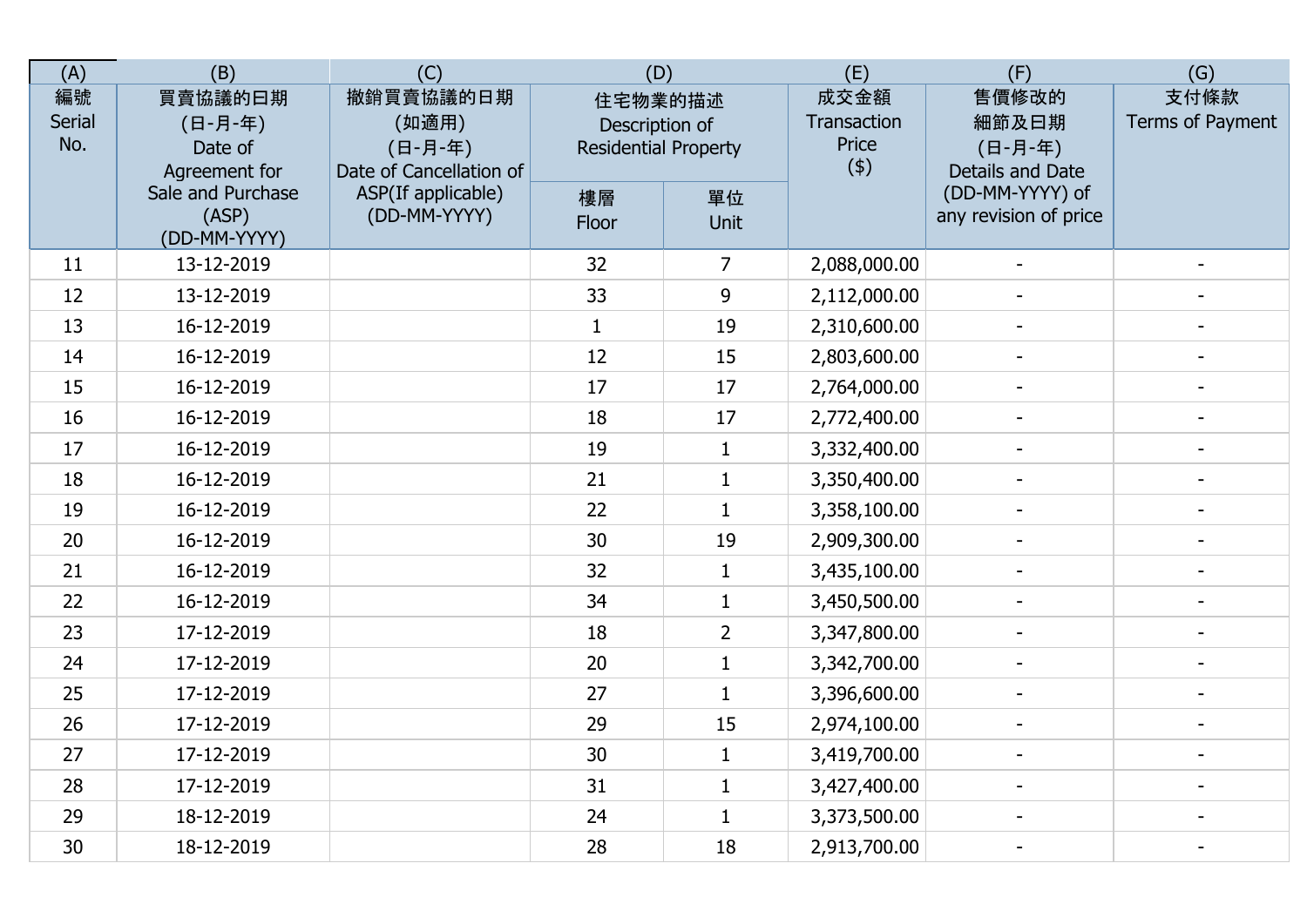| (A)                        | (B)                                            | (C)                                                      | (D)                                                      |                | (E)                                 | (F)                                           | (G)                      |
|----------------------------|------------------------------------------------|----------------------------------------------------------|----------------------------------------------------------|----------------|-------------------------------------|-----------------------------------------------|--------------------------|
| 編號<br><b>Serial</b><br>No. | 買賣協議的曰期<br>(日-月-年)<br>Date of<br>Agreement for | 撤銷買賣協議的日期<br>(如適用)<br>(日-月-年)<br>Date of Cancellation of | 住宅物業的描述<br>Description of<br><b>Residential Property</b> |                | 成交金額<br>Transaction<br>Price<br>(4) | 售價修改的<br>細節及日期<br>(日-月-年)<br>Details and Date | 支付條款<br>Terms of Payment |
|                            | Sale and Purchase<br>(ASP)<br>(DD-MM-YYYY)     | ASP(If applicable)<br>(DD-MM-YYYY)                       | 樓層<br>Floor                                              | 單位<br>Unit     |                                     | (DD-MM-YYYY) of<br>any revision of price      |                          |
| 31                         | 18-12-2019                                     |                                                          | 33                                                       | 15             | 3,000,100.00                        |                                               |                          |
| 32                         | 19-12-2019                                     |                                                          | 11                                                       | 19             | 2,764,100.00                        |                                               |                          |
| 33                         | 19-12-2019                                     |                                                          | 16                                                       | $\mathbf{1}$   | 3,301,500.00                        |                                               |                          |
| 34                         | 19-12-2019                                     |                                                          | 18                                                       | $\mathbf{1}$   | 3,322,100.00                        |                                               |                          |
| 35                         | 19-12-2019                                     |                                                          | 28                                                       | $\overline{2}$ | 3,430,000.00                        | $\overline{a}$                                |                          |
| 36                         | 19-12-2019                                     |                                                          | 33                                                       | $\overline{2}$ | 3,468,500.00                        |                                               |                          |
| 37                         | 19-12-2019                                     |                                                          | 35                                                       | $\mathbf{1}$   | 3,399,100.00                        | $\sim$                                        | $\blacksquare$           |
| 38                         | 19-12-2019                                     |                                                          | 35                                                       | $\overline{2}$ | 3,424,800.00                        |                                               |                          |
| 39                         | 19-12-2019                                     |                                                          | 8                                                        | 15             | 2,719,700.00                        | $\blacksquare$                                |                          |
| 40                         | 20-12-2019                                     |                                                          | 17                                                       | 15             | 2,889,800.00                        |                                               |                          |
| 41                         | 20-12-2019                                     |                                                          | 19                                                       | $\overline{2}$ | 3,358,100.00                        |                                               |                          |
| 42                         | 20-12-2019                                     |                                                          | 22                                                       | 15             | 2,928,600.00                        |                                               |                          |
| 43                         | 20-12-2019                                     |                                                          | 22                                                       | $\overline{2}$ | 3,383,800.00                        | $\overline{\phantom{a}}$                      | $\overline{\phantom{a}}$ |
| 44                         | 20-12-2019                                     |                                                          | 3                                                        | 15             | 2,541,200.00                        | $\blacksquare$                                | $\blacksquare$           |
| 45                         | 20-12-2019                                     |                                                          | 30                                                       | $\overline{2}$ | 3,445,400.00                        |                                               | $\overline{\phantom{a}}$ |
| 46                         | 20-12-2019                                     |                                                          | 31                                                       | $\overline{2}$ | 3,453,100.00                        | $\blacksquare$                                | $\blacksquare$           |
| 47                         | 20-12-2019                                     |                                                          | $\overline{4}$                                           | 15             | 2,590,700.00                        |                                               |                          |
| 48                         | 20-12-2019                                     |                                                          | 8                                                        | 3              | 1,926,900.00                        |                                               |                          |
| 49                         | 23-12-2019                                     |                                                          | 15                                                       | 17             | 2,747,200.00                        |                                               |                          |
| 50                         | 23-12-2019                                     |                                                          | 17                                                       | $\mathbf{1}$   | 3,311,800.00                        |                                               | $\overline{\phantom{a}}$ |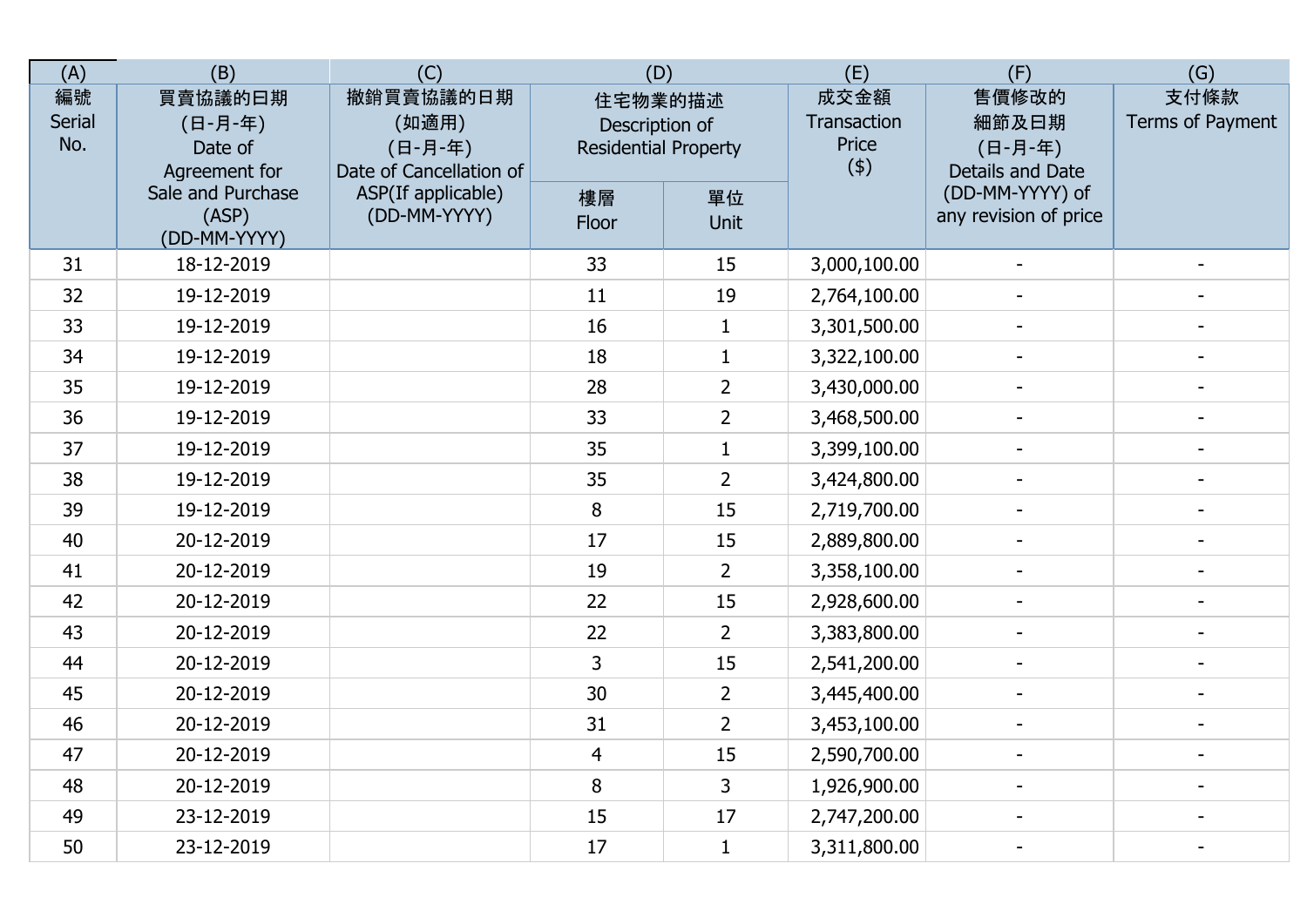| (A)                 | (B)                                            | (C)                                                      | (D)                                                      |                | (E)                                 | (F)                                           | (G)                      |
|---------------------|------------------------------------------------|----------------------------------------------------------|----------------------------------------------------------|----------------|-------------------------------------|-----------------------------------------------|--------------------------|
| 編號<br>Serial<br>No. | 買賣協議的曰期<br>(日-月-年)<br>Date of<br>Agreement for | 撤銷買賣協議的日期<br>(如適用)<br>(日-月-年)<br>Date of Cancellation of | 住宅物業的描述<br>Description of<br><b>Residential Property</b> |                | 成交金額<br>Transaction<br>Price<br>(4) | 售價修改的<br>細節及曰期<br>(日-月-年)<br>Details and Date | 支付條款<br>Terms of Payment |
|                     | Sale and Purchase<br>(ASP)<br>(DD-MM-YYYY)     | ASP(If applicable)<br>(DD-MM-YYYY)                       | 樓層<br>Floor                                              | 單位<br>Unit     |                                     | (DD-MM-YYYY) of<br>any revision of price      |                          |
| 51                  | 23-12-2019                                     |                                                          | $\overline{2}$                                           | $\mathbf{1}$   | 2,864,900.00                        |                                               |                          |
| 52                  | 23-12-2019                                     |                                                          | 30                                                       | 18             | 2,926,700.00                        |                                               |                          |
| 53                  | 23-12-2019                                     |                                                          | 32                                                       | $\overline{2}$ | 3,460,800.00                        |                                               |                          |
| 54                  | 23-12-2019                                     |                                                          | 5                                                        | $\mathbf{1}$   | 3,070,400.00                        |                                               |                          |
| 55                  | 24-12-2019                                     |                                                          | 15                                                       | $\mathbf{1}$   | 3,291,200.00                        | $\blacksquare$                                |                          |
| 56                  | 24-12-2019                                     |                                                          | 18                                                       | 13             | 3,008,200.00                        | $\overline{\phantom{a}}$                      |                          |
| 57                  | 24-12-2019                                     |                                                          | 18                                                       | 15             | 2,898,400.00                        | $\blacksquare$                                | $\blacksquare$           |
| 58                  | 24-12-2019                                     |                                                          | 21                                                       | 15             | 2,922,100.00                        |                                               |                          |
| 59                  | 24-12-2019                                     |                                                          | 23                                                       | 15             | 2,935,100.00                        |                                               |                          |
| 60                  | 24-12-2019                                     |                                                          | 34                                                       | $\overline{2}$ | 3,476,200.00                        |                                               |                          |
| 61                  | 27-12-2019                                     |                                                          | 10                                                       | 15             | 2,762,700.00                        |                                               |                          |
| 62                  | 27-12-2019                                     |                                                          | 25                                                       | $\overline{2}$ | 3,406,900.00                        |                                               |                          |
| 63                  | 27-12-2019                                     |                                                          | 27                                                       | $\overline{2}$ | 3,422,300.00                        | $\overline{\phantom{a}}$                      |                          |
| 64                  | 27-12-2019                                     |                                                          | 35                                                       | 14             | 3,212,100.00                        | $\blacksquare$                                | $\overline{\phantom{a}}$ |
| 65                  | 27-12-2019                                     |                                                          | 5                                                        | 15             | 2,633,700.00                        | $\blacksquare$                                |                          |
| 66                  | 30-12-2019                                     |                                                          | 13                                                       | 15             | 2,823,000.00                        | $\overline{\phantom{a}}$                      |                          |
| 67                  | 30-12-2019                                     |                                                          | 16                                                       | $\overline{2}$ | 3,327,200.00                        |                                               |                          |
| 68                  | 30-12-2019                                     |                                                          | 21                                                       | $\overline{2}$ | 3,376,100.00                        |                                               |                          |
| 69                  | 30-12-2019                                     |                                                          | 23                                                       | $\overline{2}$ | 3,391,500.00                        |                                               |                          |
| 70                  | 30-12-2019                                     |                                                          | 26                                                       | $\overline{2}$ | 3,414,600.00                        | $\blacksquare$                                | $\overline{\phantom{a}}$ |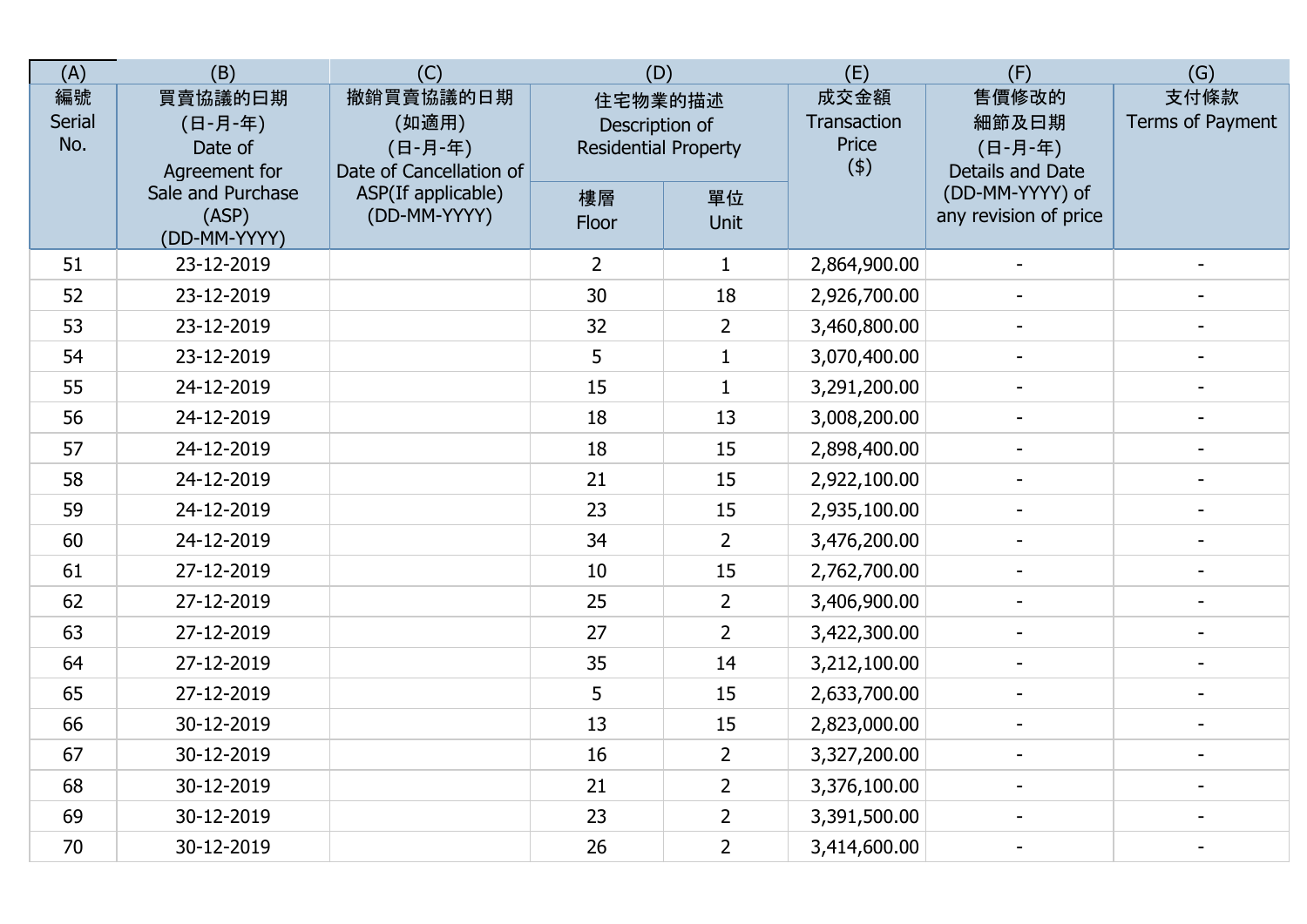| (A)                 | (B)                                            | (C)                                                      | (D)                                                      |                | (E)                                 | (F)                                           | (G)                      |
|---------------------|------------------------------------------------|----------------------------------------------------------|----------------------------------------------------------|----------------|-------------------------------------|-----------------------------------------------|--------------------------|
| 編號<br>Serial<br>No. | 買賣協議的曰期<br>(日-月-年)<br>Date of<br>Agreement for | 撤銷買賣協議的日期<br>(如適用)<br>(日-月-年)<br>Date of Cancellation of | 住宅物業的描述<br>Description of<br><b>Residential Property</b> |                | 成交金額<br>Transaction<br>Price<br>(4) | 售價修改的<br>細節及曰期<br>(日-月-年)<br>Details and Date | 支付條款<br>Terms of Payment |
|                     | Sale and Purchase<br>(ASP)<br>(DD-MM-YYYY)     | ASP(If applicable)<br>(DD-MM-YYYY)                       | 樓層<br>Floor                                              | 單位<br>Unit     |                                     | (DD-MM-YYYY) of<br>any revision of price      |                          |
| 71                  | 30-12-2019                                     |                                                          | 29                                                       | $\overline{2}$ | 3,437,700.00                        |                                               |                          |
| 72                  | 30-12-2019                                     |                                                          | 5                                                        | 18             | 2,633,800.00                        |                                               |                          |
| 73                  | 31-12-2019                                     |                                                          | 12                                                       | $\mathbf{1}$   | 3,260,300.00                        |                                               |                          |
| 74                  | 31-12-2019                                     |                                                          | 13                                                       | $\overline{2}$ | 3,296,300.00                        |                                               |                          |
| 75                  | 31-12-2019                                     |                                                          | 14                                                       | $\overline{2}$ | 3,306,600.00                        | $\blacksquare$                                |                          |
| 76                  | 31-12-2019                                     |                                                          | 15                                                       | 15             | 2,861,800.00                        |                                               |                          |
| 77                  | 31-12-2019                                     |                                                          | 15                                                       | $\overline{2}$ | 3,316,900.00                        | $\blacksquare$                                | $\blacksquare$           |
| 78                  | 31-12-2019                                     |                                                          | 17                                                       | $\overline{2}$ | 3,337,500.00                        |                                               |                          |
| 79                  | 31-12-2019                                     |                                                          | 20                                                       | $\overline{2}$ | 3,368,400.00                        |                                               |                          |
| 80                  | 31-12-2019                                     |                                                          | 24                                                       | $\overline{2}$ | 3,399,200.00                        |                                               |                          |
| 81                  | 31-12-2019                                     |                                                          | 6                                                        | 15             | 2,676,700.00                        |                                               |                          |
| 82                  | 02-01-2020                                     |                                                          | 10                                                       | $\mathbf{1}$   | 3,237,200.00                        |                                               |                          |
| 83                  | 02-01-2020                                     |                                                          | 10                                                       | $\overline{2}$ | 3,262,900.00                        | $\overline{\phantom{a}}$                      |                          |
| 84                  | 02-01-2020                                     |                                                          | 11                                                       | $\mathbf{1}$   | 3,250,000.00                        | $\blacksquare$                                | $\overline{\phantom{a}}$ |
| 85                  | 02-01-2020                                     |                                                          | 11                                                       | $\overline{2}$ | 3,275,700.00                        |                                               |                          |
| 86                  | 02-01-2020                                     |                                                          | 12                                                       | $\overline{2}$ | 3,286,000.00                        | $\overline{\phantom{a}}$                      |                          |
| 87                  | 02-01-2020                                     |                                                          | 13                                                       | $\mathbf{1}$   | 3,270,600.00                        |                                               |                          |
| 88                  | 02-01-2020                                     |                                                          | 14                                                       | $\mathbf{1}$   | 3,280,900.00                        |                                               |                          |
| 89                  | 02-01-2020                                     |                                                          | $\overline{2}$                                           | $\overline{2}$ | 2,877,800.00                        |                                               |                          |
| 90                  | 02-01-2020                                     |                                                          | 25                                                       | 15             | 2,948,100.00                        | $\blacksquare$                                | $\overline{\phantom{a}}$ |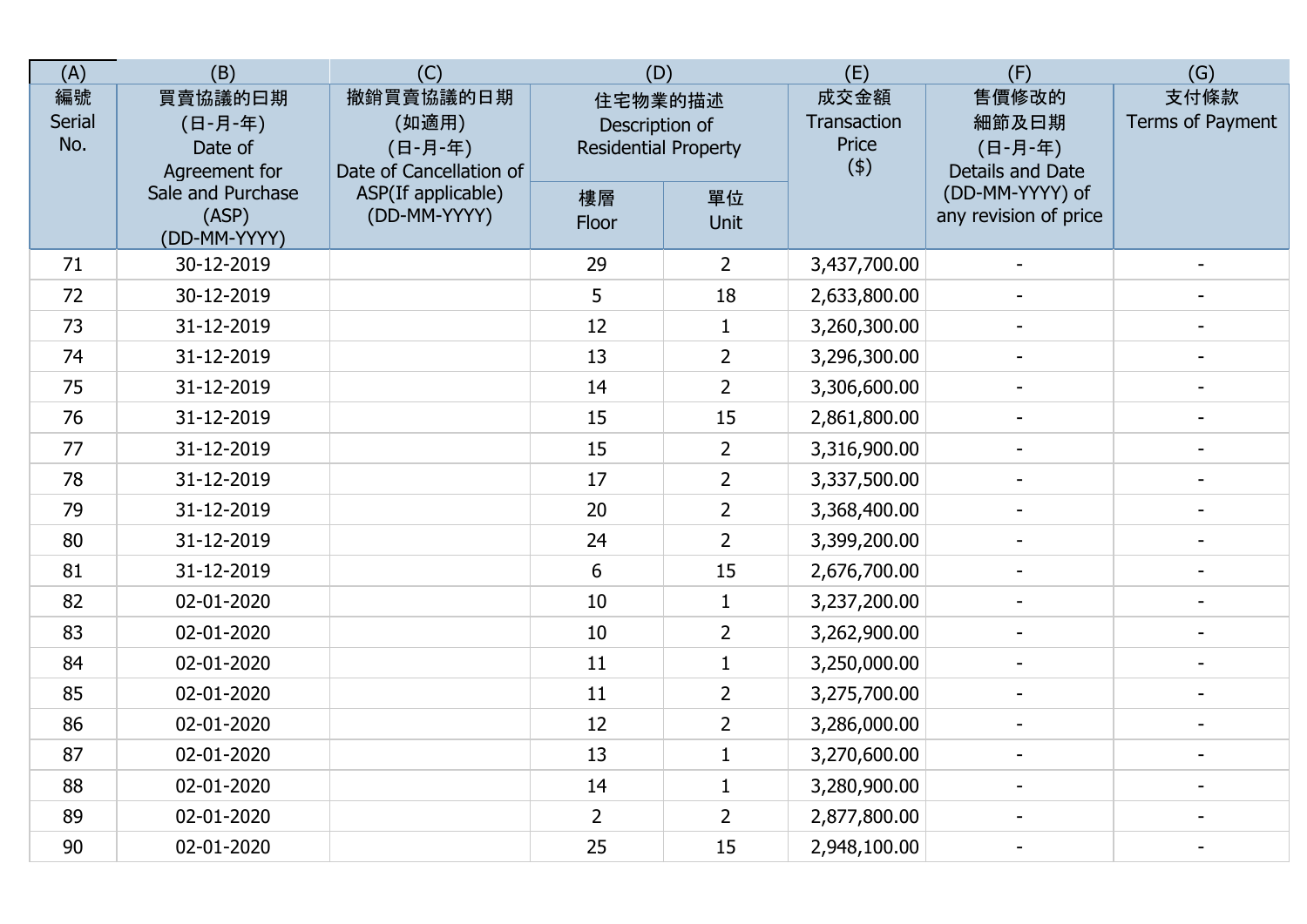| (A)                        | (B)                                            | (C)                                                      | (D)                                                      |                | (E)                                 | (F)                                           | (G)                      |
|----------------------------|------------------------------------------------|----------------------------------------------------------|----------------------------------------------------------|----------------|-------------------------------------|-----------------------------------------------|--------------------------|
| 編號<br><b>Serial</b><br>No. | 買賣協議的曰期<br>(日-月-年)<br>Date of<br>Agreement for | 撤銷買賣協議的日期<br>(如適用)<br>(日-月-年)<br>Date of Cancellation of | 住宅物業的描述<br>Description of<br><b>Residential Property</b> |                | 成交金額<br>Transaction<br>Price<br>(4) | 售價修改的<br>細節及日期<br>(日-月-年)<br>Details and Date | 支付條款<br>Terms of Payment |
|                            | Sale and Purchase<br>(ASP)<br>(DD-MM-YYYY)     | ASP(If applicable)<br>(DD-MM-YYYY)                       | 樓層<br>Floor                                              | 單位<br>Unit     |                                     | (DD-MM-YYYY) of<br>any revision of price      |                          |
| 91                         | 02-01-2020                                     |                                                          | 30                                                       | 15             | 2,980,600.00                        |                                               |                          |
| 92                         | 02-01-2020                                     |                                                          | 33                                                       | 18             | 2,946,200.00                        |                                               |                          |
| 93                         | 03-01-2020                                     |                                                          | 19                                                       | 15             | 2,907,000.00                        |                                               |                          |
| 94                         | 03-01-2020                                     |                                                          | $\overline{3}$                                           | $\overline{2}$ | 2,967,700.00                        |                                               |                          |
| 95                         | 03-01-2020                                     |                                                          | 31                                                       | 15             | 2,987,100.00                        | $\overline{a}$                                |                          |
| 96                         | 03-01-2020                                     |                                                          | 32                                                       | 15             | 2,993,600.00                        |                                               |                          |
| 97                         | 03-01-2020                                     |                                                          | 34                                                       | 14             | 3,236,000.00                        | $\sim$                                        | $\overline{a}$           |
| 98                         | 03-01-2020                                     |                                                          | $\overline{4}$                                           | $\mathbf{1}$   | 3,006,200.00                        |                                               |                          |
| 99                         | 03-01-2020                                     |                                                          | $\overline{4}$                                           | $\overline{2}$ | 3,031,900.00                        |                                               |                          |
| 100                        | 03-01-2020                                     |                                                          | 5                                                        | $\overline{2}$ | 3,096,100.00                        |                                               |                          |
| 101                        | 03-01-2020                                     |                                                          | 6                                                        | $\mathbf{1}$   | 3,134,600.00                        |                                               |                          |
| 102                        | 03-01-2020                                     |                                                          | 6                                                        | $\overline{2}$ | 3,160,300.00                        |                                               |                          |
| 103                        | 03-01-2020                                     |                                                          | $\overline{7}$                                           | $\mathbf{1}$   | 3,173,100.00                        | $\overline{\phantom{a}}$                      |                          |
| 104                        | 03-01-2020                                     |                                                          | $\overline{7}$                                           | $\overline{2}$ | 3,198,800.00                        | $\blacksquare$                                | $\blacksquare$           |
| 105                        | 03-01-2020                                     |                                                          | 8                                                        | $\mathbf{1}$   | 3,211,600.00                        |                                               | $\overline{\phantom{a}}$ |
| 106                        | 03-01-2020                                     |                                                          | 8                                                        | $\overline{2}$ | 3,237,300.00                        | $\blacksquare$                                |                          |
| 107                        | 03-01-2020                                     |                                                          | 9                                                        | $\mathbf{1}$   | 3,224,400.00                        |                                               |                          |
| 108                        | 03-01-2020                                     |                                                          | 9                                                        | $\overline{2}$ | 3,250,100.00                        |                                               |                          |
| 109                        | 06-01-2020                                     |                                                          | 18                                                       | 10             | 2,077,600.00                        |                                               |                          |
| 110                        | 06-01-2020                                     |                                                          | 22                                                       | 14             | 3,116,000.00                        |                                               |                          |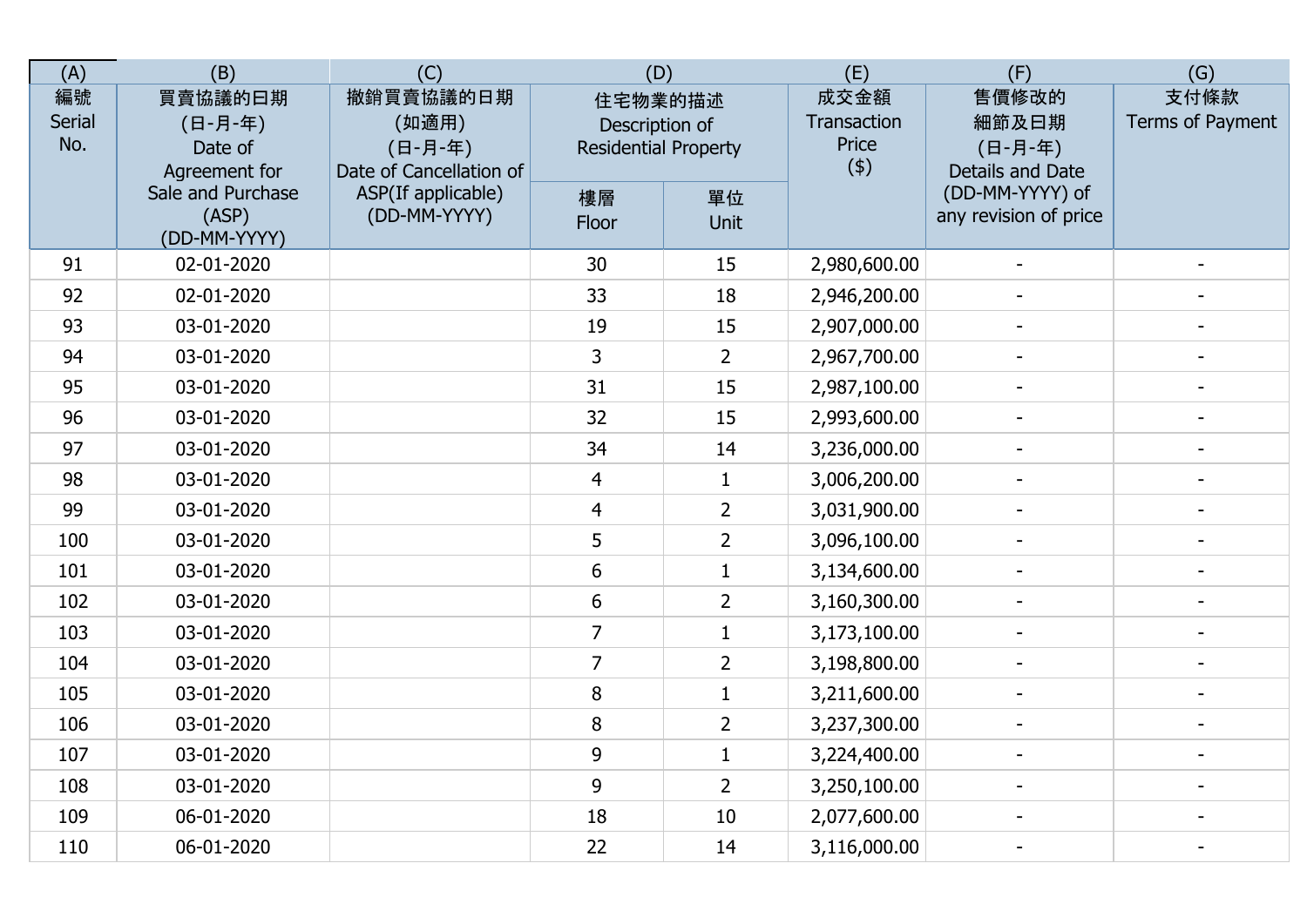| (A)                 | (B)                                            | (C)                                                      | (D)                                                      |                | (E)                                 | (F)                                           | (G)                      |
|---------------------|------------------------------------------------|----------------------------------------------------------|----------------------------------------------------------|----------------|-------------------------------------|-----------------------------------------------|--------------------------|
| 編號<br>Serial<br>No. | 買賣協議的曰期<br>(日-月-年)<br>Date of<br>Agreement for | 撤銷買賣協議的日期<br>(如適用)<br>(日-月-年)<br>Date of Cancellation of | 住宅物業的描述<br>Description of<br><b>Residential Property</b> |                | 成交金額<br>Transaction<br>Price<br>(4) | 售價修改的<br>細節及日期<br>(日-月-年)<br>Details and Date | 支付條款<br>Terms of Payment |
|                     | Sale and Purchase<br>(ASP)<br>(DD-MM-YYYY)     | ASP(If applicable)<br>(DD-MM-YYYY)                       | 樓層<br>Floor                                              | 單位<br>Unit     |                                     | (DD-MM-YYYY) of<br>any revision of price      |                          |
| 111                 | 06-01-2020                                     |                                                          | 26                                                       | 18             | 2,900,700.00                        |                                               |                          |
| 112                 | 06-01-2020                                     |                                                          | 27                                                       | 15             | 2,961,100.00                        |                                               |                          |
| 113                 | 06-01-2020                                     |                                                          | 3                                                        | $\mathbf{1}$   | 2,942,000.00                        |                                               |                          |
| 114                 | 06-01-2020                                     |                                                          | 3                                                        | 18             | 2,541,300.00                        |                                               |                          |
| 115                 | 06-01-2020                                     |                                                          | 30                                                       | $6\phantom{1}$ | 3,203,600.00                        |                                               |                          |
| 116                 | 06-01-2020                                     |                                                          | 32                                                       | 14             | 3,212,000.00                        | $\overline{\phantom{a}}$                      |                          |
| 117                 | 06-01-2020                                     |                                                          | 32                                                       | 19             | 2,922,500.00                        | $\blacksquare$                                | $\blacksquare$           |
| 118                 | 06-01-2020                                     |                                                          | 33                                                       | 13             | 3,146,200.00                        |                                               |                          |
| 119                 | 06-01-2020                                     |                                                          | 33                                                       | 14             | 3,224,000.00                        |                                               |                          |
| 120                 | 06-01-2020                                     |                                                          | 33                                                       | 19             | 2,929,100.00                        |                                               |                          |
| 121                 | 06-01-2020                                     |                                                          | 8                                                        | 13             | 2,907,300.00                        |                                               |                          |
| 122                 | 07-01-2020                                     |                                                          | $\mathbf{1}$                                             | $\mathbf{1}$   | 2,723,600.00                        |                                               |                          |
| 123                 | 07-01-2020                                     |                                                          | $\mathbf{1}$                                             | $\overline{2}$ | 2,762,200.00                        | $\overline{\phantom{a}}$                      |                          |
| 124                 | 07-01-2020                                     |                                                          | 11                                                       | 15             | 2,784,200.00                        | $\blacksquare$                                | $\overline{\phantom{a}}$ |
| 125                 | 07-01-2020                                     |                                                          | 26                                                       | 15             | 2,954,600.00                        |                                               |                          |
| 126                 | 07-01-2020                                     |                                                          | 30                                                       | 14             | 3,188,000.00                        | $\sim$                                        |                          |
| 127                 | 07-01-2020                                     |                                                          | 31                                                       | 14             | 3,200,000.00                        |                                               |                          |
| 128                 | 07-01-2020                                     |                                                          | 32                                                       | 18             | 2,939,700.00                        |                                               |                          |
| 129                 | 07-01-2020                                     |                                                          | 34                                                       | 16             | 2,877,400.00                        |                                               |                          |
| 130                 | 07-01-2020                                     |                                                          | $\overline{7}$                                           | 15             | 2,698,200.00                        | $\blacksquare$                                | $\overline{\phantom{a}}$ |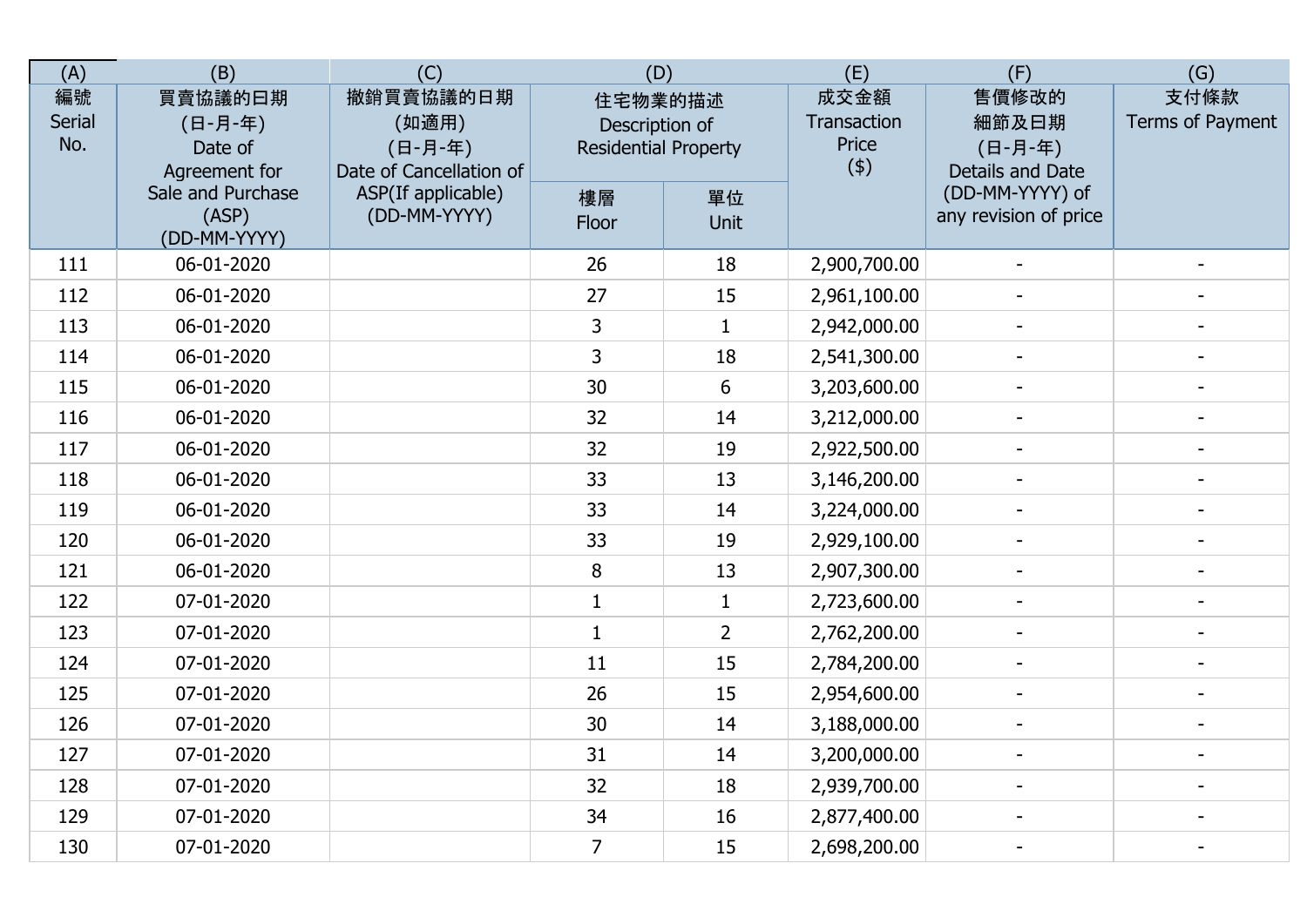| (A)                 | (B)                                            | (C)                                                      | (D)                                                      |                | (E)                                 | (F)                                           | (G)                      |
|---------------------|------------------------------------------------|----------------------------------------------------------|----------------------------------------------------------|----------------|-------------------------------------|-----------------------------------------------|--------------------------|
| 編號<br>Serial<br>No. | 買賣協議的曰期<br>(日-月-年)<br>Date of<br>Agreement for | 撤銷買賣協議的日期<br>(如適用)<br>(日-月-年)<br>Date of Cancellation of | 住宅物業的描述<br>Description of<br><b>Residential Property</b> |                | 成交金額<br>Transaction<br>Price<br>(4) | 售價修改的<br>細節及日期<br>(日-月-年)<br>Details and Date | 支付條款<br>Terms of Payment |
|                     | Sale and Purchase<br>(ASP)<br>(DD-MM-YYYY)     | ASP(If applicable)<br>(DD-MM-YYYY)                       | 樓層<br>Floor                                              | 單位<br>Unit     |                                     | (DD-MM-YYYY) of<br>any revision of price      |                          |
| 131                 | 08-01-2020                                     |                                                          | 20                                                       | 14             | 3,101,600.00                        |                                               |                          |
| 132                 | 08-01-2020                                     |                                                          | 28                                                       | 14             | 3,164,000.00                        |                                               |                          |
| 133                 | 08-01-2020                                     |                                                          | 29                                                       | 14             | 3,176,000.00                        |                                               |                          |
| 134                 | 08-01-2020                                     |                                                          | 31                                                       | 18             | 2,933,200.00                        |                                               |                          |
| 135                 | 08-01-2020                                     |                                                          | 34                                                       | 15             | 3,006,600.00                        | $\sim$                                        | $\blacksquare$           |
| 136                 | 08-01-2020                                     |                                                          | $\overline{4}$                                           | $\overline{4}$ | 1,749,400.00                        |                                               |                          |
| 137                 | 09-01-2020                                     |                                                          | 18                                                       | 14             | 3,082,400.00                        | $\overline{\phantom{a}}$                      | $\overline{\phantom{a}}$ |
| 138                 | 09-01-2020                                     |                                                          | 19                                                       | 19             | 2,834,500.00                        |                                               |                          |
| 139                 | 09-01-2020                                     |                                                          | 27                                                       | 14             | 3,152,000.00                        |                                               |                          |
| 140                 | 09-01-2020                                     |                                                          | 27                                                       | 18             | 2,907,200.00                        |                                               |                          |
| 141                 | 09-01-2020                                     |                                                          | 28                                                       | 19             | 2,896,100.00                        |                                               |                          |
| 142                 | 09-01-2020                                     |                                                          | 29                                                       | 18             | 2,920,200.00                        |                                               |                          |
| 143                 | 09-01-2020                                     |                                                          | 34                                                       | 18             | 2,952,700.00                        | $\overline{\phantom{a}}$                      |                          |
| 144                 | 09-01-2020                                     |                                                          | 34                                                       | 19             | 2,935,700.00                        | $\blacksquare$                                | $\blacksquare$           |
| 145                 | 09-01-2020                                     |                                                          | 5                                                        | $\overline{4}$ | 1,796,000.00                        |                                               |                          |
| 146                 | 09-01-2020                                     |                                                          | 9                                                        | 15             | 2,741,200.00                        |                                               |                          |
| 147                 | 10-01-2020                                     | 28-08-2020                                               | 23                                                       | 18             | 2,881,200.00                        |                                               |                          |
| 148                 | 10-01-2020                                     |                                                          | 18                                                       | 18             | 2,844,500.00                        |                                               |                          |
| 149                 | 10-01-2020                                     |                                                          | 20                                                       | 15             | 2,915,600.00                        |                                               |                          |
| 150                 | 10-01-2020                                     |                                                          | 21                                                       | 18             | 2,868,200.00                        | $\blacksquare$                                | $\overline{\phantom{a}}$ |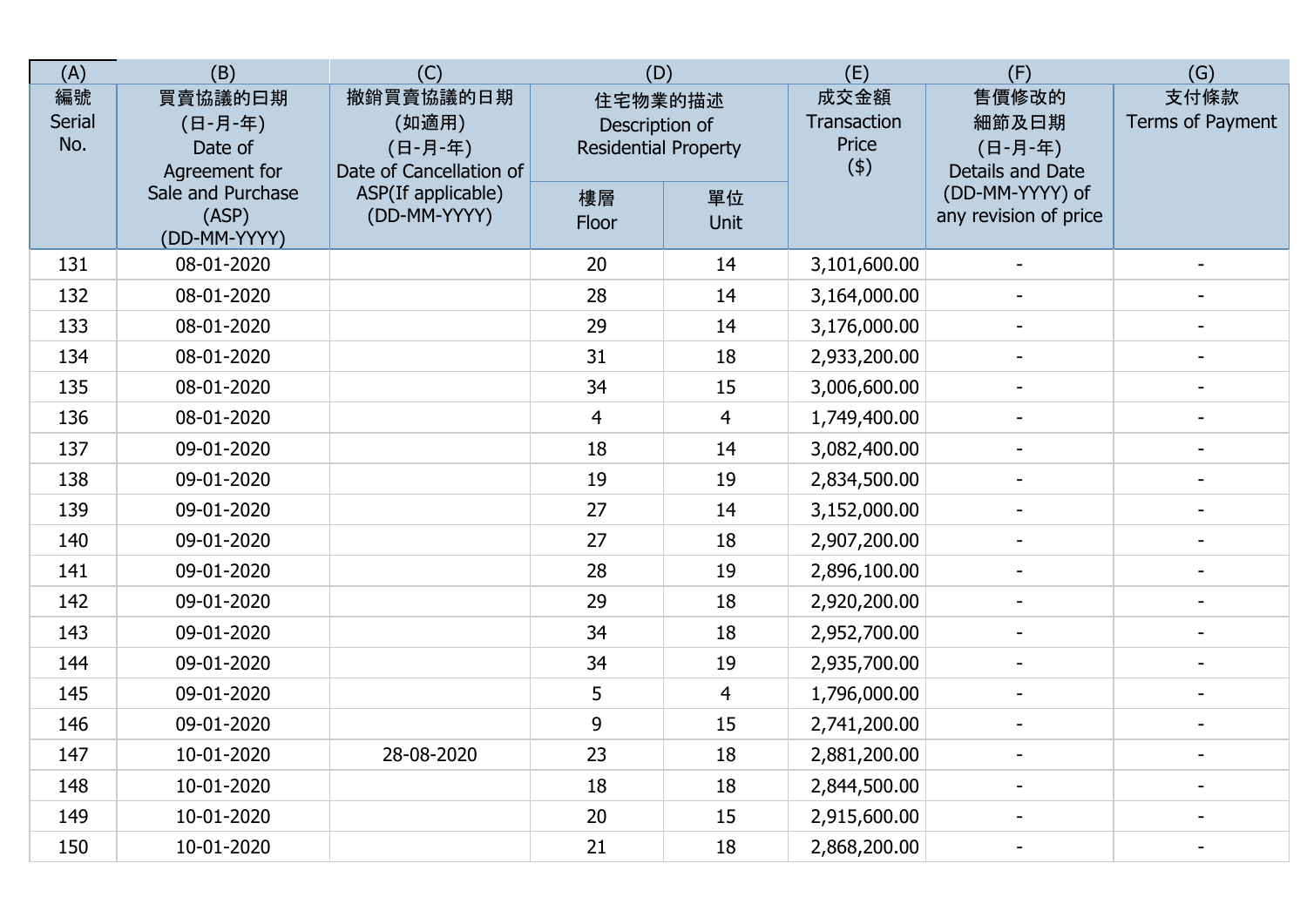| (A)                 | (B)                                            | (C)                                                      | (D)                                                      |                | (E)                                 | (F)                                           | (G)                      |
|---------------------|------------------------------------------------|----------------------------------------------------------|----------------------------------------------------------|----------------|-------------------------------------|-----------------------------------------------|--------------------------|
| 編號<br>Serial<br>No. | 買賣協議的曰期<br>(日-月-年)<br>Date of<br>Agreement for | 撤銷買賣協議的日期<br>(如適用)<br>(日-月-年)<br>Date of Cancellation of | 住宅物業的描述<br>Description of<br><b>Residential Property</b> |                | 成交金額<br>Transaction<br>Price<br>(4) | 售價修改的<br>細節及日期<br>(日-月-年)<br>Details and Date | 支付條款<br>Terms of Payment |
|                     | Sale and Purchase<br>(ASP)<br>(DD-MM-YYYY)     | ASP(If applicable)<br>(DD-MM-YYYY)                       | 樓層<br>Floor                                              | 單位<br>Unit     |                                     | (DD-MM-YYYY) of<br>any revision of price      |                          |
| 151                 | 10-01-2020                                     |                                                          | 24                                                       | 15             | 2,941,600.00                        |                                               |                          |
| 152                 | 10-01-2020                                     |                                                          | 31                                                       | 19             | 2,915,900.00                        |                                               |                          |
| 153                 | 10-01-2020                                     |                                                          | 32                                                       | 13             | 3,134,500.00                        |                                               |                          |
| 154                 | 10-01-2020                                     |                                                          | 32                                                       | 6              | 3,227,600.00                        |                                               |                          |
| 155                 | 13-01-2020                                     |                                                          | 14                                                       | 15             | 2,842,400.00                        | $\sim$                                        | $\blacksquare$           |
| 156                 | 13-01-2020                                     |                                                          | 22                                                       | 18             | 2,874,700.00                        |                                               | $\overline{\phantom{a}}$ |
| 157                 | 13-01-2020                                     |                                                          | 26                                                       | 17             | 2,827,000.00                        | $\overline{\phantom{a}}$                      | $\blacksquare$           |
| 158                 | 13-01-2020                                     |                                                          | 28                                                       | 13             | 3,087,700.00                        |                                               |                          |
| 159                 | 13-01-2020                                     |                                                          | 30                                                       | 13             | 3,111,100.00                        |                                               |                          |
| 160                 | 13-01-2020                                     |                                                          | 31                                                       | 13             | 3,122,800.00                        |                                               |                          |
| 161                 | 13-01-2020                                     |                                                          | 34                                                       | 11             | 3,251,600.00                        |                                               |                          |
| 162                 | 13-01-2020                                     |                                                          | 34                                                       | 13             | 3,157,900.00                        |                                               |                          |
| 163                 | 14-01-2020                                     |                                                          | $\mathbf{1}$                                             | 5              | 2,156,300.00                        | $\overline{\phantom{a}}$                      | $\blacksquare$           |
| 164                 | 14-01-2020                                     |                                                          | 12                                                       | 17             | 2,722,000.00                        | $\blacksquare$                                | $\blacksquare$           |
| 165                 | 14-01-2020                                     |                                                          | $\overline{2}$                                           | $\overline{4}$ | 1,656,200.00                        |                                               |                          |
| 166                 | 14-01-2020                                     |                                                          | 23                                                       | 14             | 3,123,200.00                        | $\overline{\phantom{a}}$                      |                          |
| 167                 | 14-01-2020                                     |                                                          | 24                                                       | 18             | 2,887,700.00                        |                                               |                          |
| 168                 | 14-01-2020                                     |                                                          | 25                                                       | 14             | 3,137,600.00                        |                                               |                          |
| 169                 | 14-01-2020                                     |                                                          | 25                                                       | 18             | 2,894,200.00                        |                                               |                          |
| 170                 | 14-01-2020                                     |                                                          | 26                                                       | 13             | 3,069,000.00                        | $\blacksquare$                                | $\overline{\phantom{a}}$ |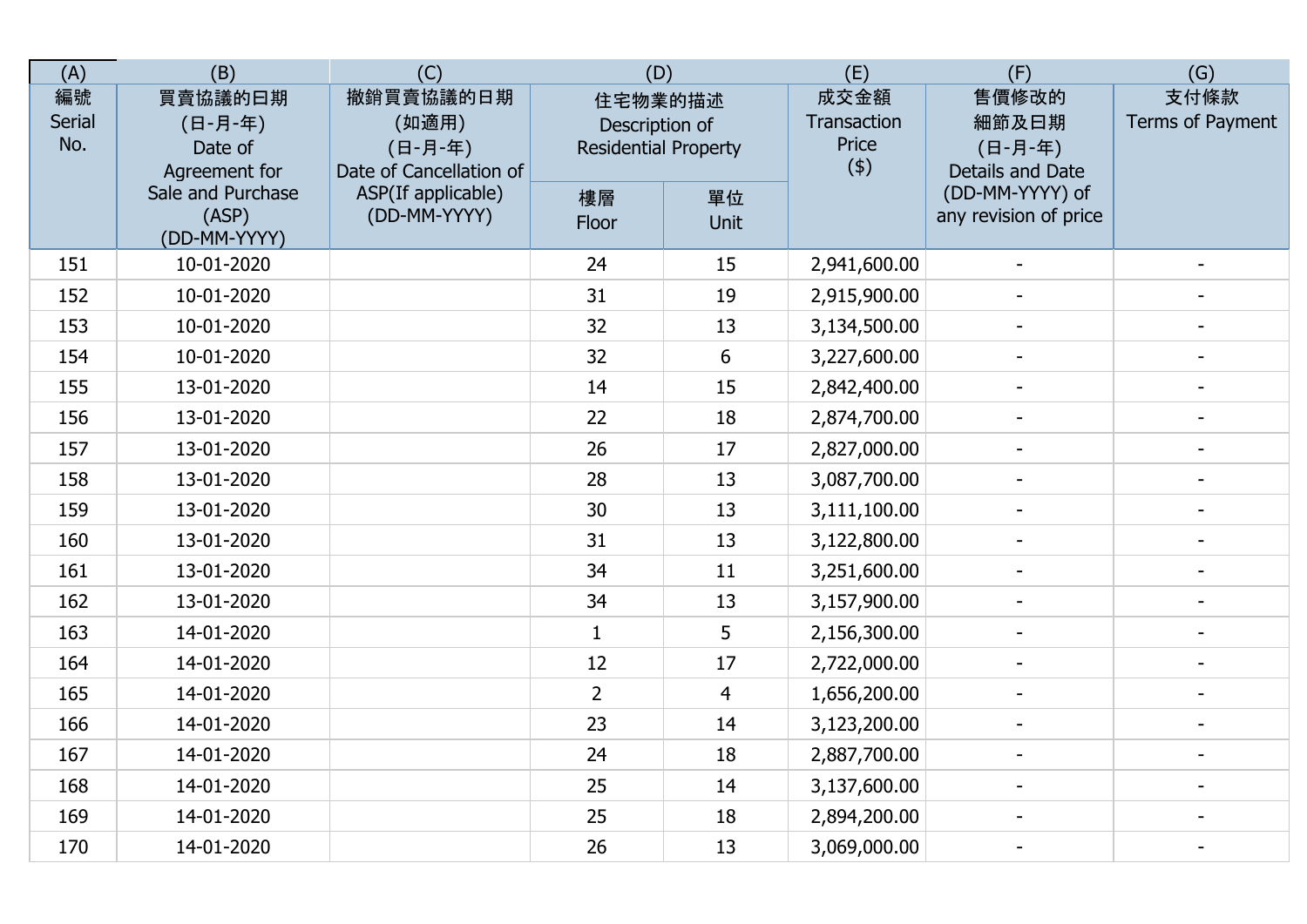| (A)                 | (B)                                            | (C)                                                      | (D)                                                      |            | (E)                                 | (F)                                           | (G)                      |
|---------------------|------------------------------------------------|----------------------------------------------------------|----------------------------------------------------------|------------|-------------------------------------|-----------------------------------------------|--------------------------|
| 編號<br>Serial<br>No. | 買賣協議的曰期<br>(日-月-年)<br>Date of<br>Agreement for | 撤銷買賣協議的日期<br>(如適用)<br>(日-月-年)<br>Date of Cancellation of | 住宅物業的描述<br>Description of<br><b>Residential Property</b> |            | 成交金額<br>Transaction<br>Price<br>(4) | 售價修改的<br>細節及日期<br>(日-月-年)<br>Details and Date | 支付條款<br>Terms of Payment |
|                     | Sale and Purchase<br>(ASP)<br>(DD-MM-YYYY)     | ASP(If applicable)<br>(DD-MM-YYYY)                       | 樓層<br>Floor                                              | 單位<br>Unit |                                     | (DD-MM-YYYY) of<br>any revision of price      |                          |
| 171                 | 14-01-2020                                     |                                                          | 26                                                       | 14         | 3,144,800.00                        |                                               |                          |
| 172                 | 14-01-2020                                     |                                                          | 27                                                       | 13         | 3,076,000.00                        |                                               |                          |
| 173                 | 14-01-2020                                     |                                                          | 29                                                       | 13         | 3,099,400.00                        |                                               |                          |
| 174                 | 14-01-2020                                     |                                                          | 29                                                       | 19         | 2,902,700.00                        |                                               |                          |
| 175                 | 14-01-2020                                     |                                                          | 33                                                       | 6          | 3,239,600.00                        | $\sim$                                        | $\blacksquare$           |
| 176                 | 14-01-2020                                     |                                                          | 34                                                       | $6\,$      | 3,251,600.00                        |                                               |                          |
| 177                 | 14-01-2020                                     |                                                          | 35                                                       | 15         | 2,985,100.00                        | $\overline{\phantom{a}}$                      | $\overline{\phantom{a}}$ |
| 178                 | 14-01-2020                                     |                                                          | 6                                                        | 18         | 2,676,800.00                        |                                               |                          |
| 179                 | 15-01-2020                                     |                                                          | 16                                                       | 14         | 3,063,200.00                        |                                               |                          |
| 180                 | 15-01-2020                                     |                                                          | 17                                                       | 14         | 3,072,800.00                        |                                               |                          |
| 181                 | 15-01-2020                                     |                                                          | 17                                                       | 18         | 2,835,900.00                        |                                               |                          |
| 182                 | 15-01-2020                                     |                                                          | 19                                                       | 14         | 3,092,000.00                        |                                               |                          |
| 183                 | 15-01-2020                                     |                                                          | 19                                                       | 18         | 2,853,100.00                        | $\overline{\phantom{a}}$                      |                          |
| 184                 | 15-01-2020                                     |                                                          | 20                                                       | 18         | 2,861,700.00                        | $\blacksquare$                                | $\blacksquare$           |
| 185                 | 15-01-2020                                     |                                                          | 21                                                       | 14         | 3,108,800.00                        |                                               |                          |
| 186                 | 15-01-2020                                     |                                                          | 22                                                       | 17         | 2,801,800.00                        | $\overline{\phantom{a}}$                      |                          |
| 187                 | 15-01-2020                                     |                                                          | 24                                                       | 14         | 3,130,400.00                        |                                               |                          |
| 188                 | 15-01-2020                                     |                                                          | 25                                                       | 13         | 3,062,000.00                        |                                               |                          |
| 189                 | 15-01-2020                                     |                                                          | 27                                                       | 19         | 2,889,500.00                        |                                               |                          |
| 190                 | 15-01-2020                                     |                                                          | 28                                                       | 17         | 2,839,600.00                        | $\blacksquare$                                | $\overline{\phantom{a}}$ |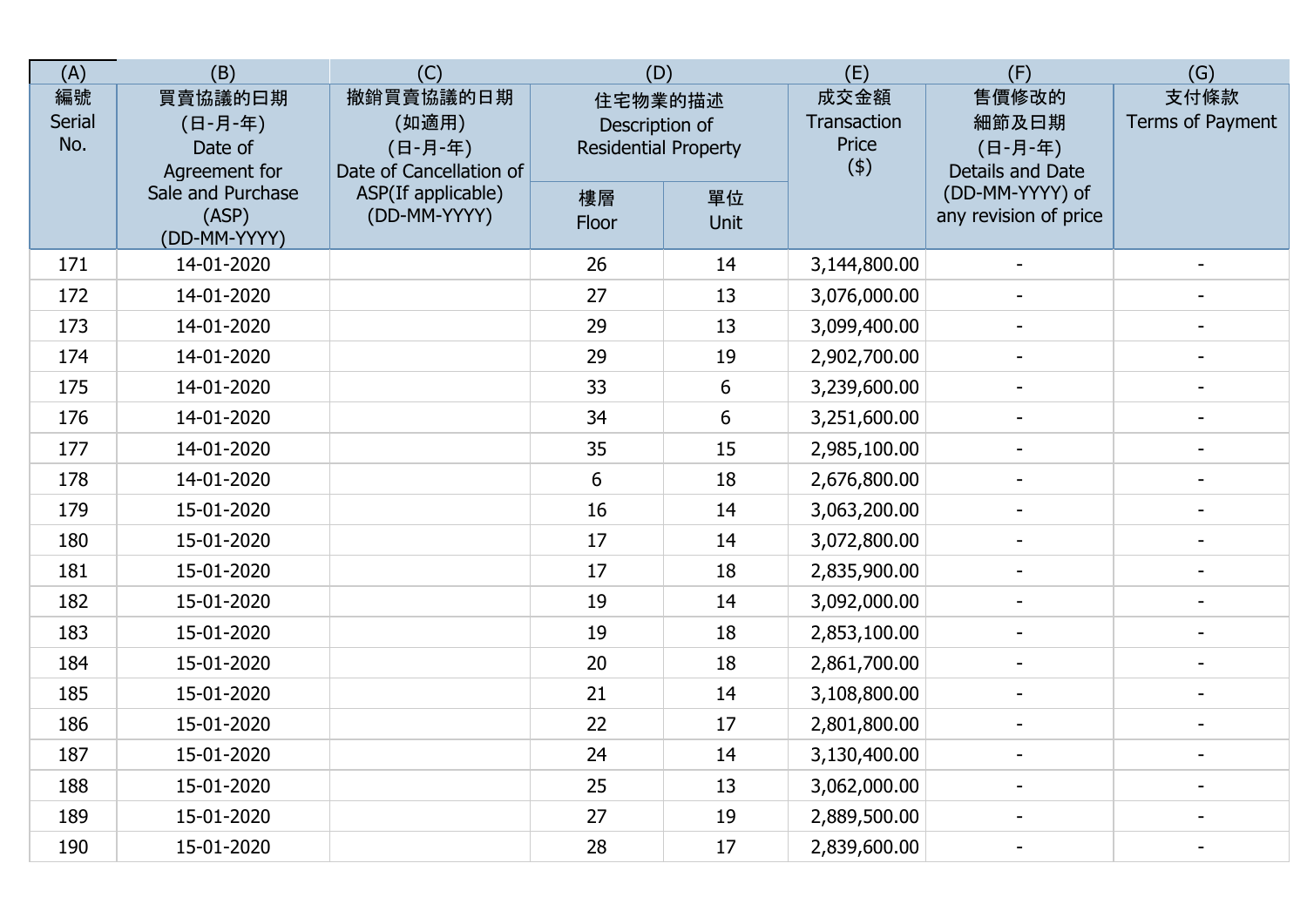| (A)                 | (B)                                            | (C)                                                      | (D)                                                      |                | (E)                                 | (F)                                           | (G)                      |
|---------------------|------------------------------------------------|----------------------------------------------------------|----------------------------------------------------------|----------------|-------------------------------------|-----------------------------------------------|--------------------------|
| 編號<br>Serial<br>No. | 買賣協議的曰期<br>(日-月-年)<br>Date of<br>Agreement for | 撤銷買賣協議的日期<br>(如適用)<br>(日-月-年)<br>Date of Cancellation of | 住宅物業的描述<br>Description of<br><b>Residential Property</b> |                | 成交金額<br>Transaction<br>Price<br>(4) | 售價修改的<br>細節及日期<br>(日-月-年)<br>Details and Date | 支付條款<br>Terms of Payment |
|                     | Sale and Purchase<br>(ASP)<br>(DD-MM-YYYY)     | ASP(If applicable)<br>(DD-MM-YYYY)                       | 樓層<br>Floor                                              | 單位<br>Unit     |                                     | (DD-MM-YYYY) of<br>any revision of price      |                          |
| 191                 | 15-01-2020                                     |                                                          | 32                                                       | 16             | 2,864,800.00                        |                                               |                          |
| 192                 | 15-01-2020                                     |                                                          | 33                                                       | 16             | 2,871,100.00                        |                                               |                          |
| 193                 | 15-01-2020                                     |                                                          | 35                                                       | 13             | 3,134,500.00                        |                                               |                          |
| 194                 | 15-01-2020                                     |                                                          | 35                                                       | 18             | 2,931,200.00                        |                                               |                          |
| 195                 | 15-01-2020                                     |                                                          | $\overline{4}$                                           | 18             | 2,590,800.00                        | $\sim$                                        |                          |
| 196                 | 16-01-2020                                     |                                                          | 12                                                       | 13             | 2,951,800.00                        |                                               |                          |
| 197                 | 16-01-2020                                     |                                                          | 15                                                       | 14             | 3,053,600.00                        | $\overline{\phantom{a}}$                      | $\blacksquare$           |
| 198                 | 16-01-2020                                     |                                                          | 18                                                       | 19             | 2,825,700.00                        |                                               |                          |
| 199                 | 16-01-2020                                     |                                                          | 20                                                       | 17             | 2,789,200.00                        |                                               |                          |
| 200                 | 16-01-2020                                     |                                                          | 23                                                       | 13             | 3,048,000.00                        |                                               |                          |
| 201                 | 16-01-2020                                     |                                                          | 26                                                       | 19             | 2,882,900.00                        |                                               |                          |
| 202                 | 16-01-2020                                     |                                                          | 31                                                       | $6\phantom{1}$ | 3,215,600.00                        |                                               |                          |
| 203                 | 16-01-2020                                     |                                                          | 32                                                       | 17             | 2,864,800.00                        | $\overline{\phantom{a}}$                      |                          |
| 204                 | 16-01-2020                                     |                                                          | 33                                                       | 11             | 3,239,600.00                        | $\blacksquare$                                | $\blacksquare$           |
| 205                 | 16-01-2020                                     |                                                          | 33                                                       | 17             | 2,871,100.00                        |                                               |                          |
| 206                 | 16-01-2020                                     |                                                          | 35                                                       | 19             | 2,913,600.00                        |                                               |                          |
| 207                 | 16-01-2020                                     |                                                          | 35                                                       | $6\phantom{1}$ | 3,227,500.00                        |                                               |                          |
| 208                 | 17-01-2020                                     |                                                          | 11                                                       | 17             | 2,713,600.00                        |                                               |                          |
| 209                 | 17-01-2020                                     |                                                          | 11                                                       | 18             | 2,784,300.00                        |                                               |                          |
| 210                 | 17-01-2020                                     |                                                          | 12                                                       | 18             | 2,792,900.00                        | $\blacksquare$                                | $\overline{\phantom{a}}$ |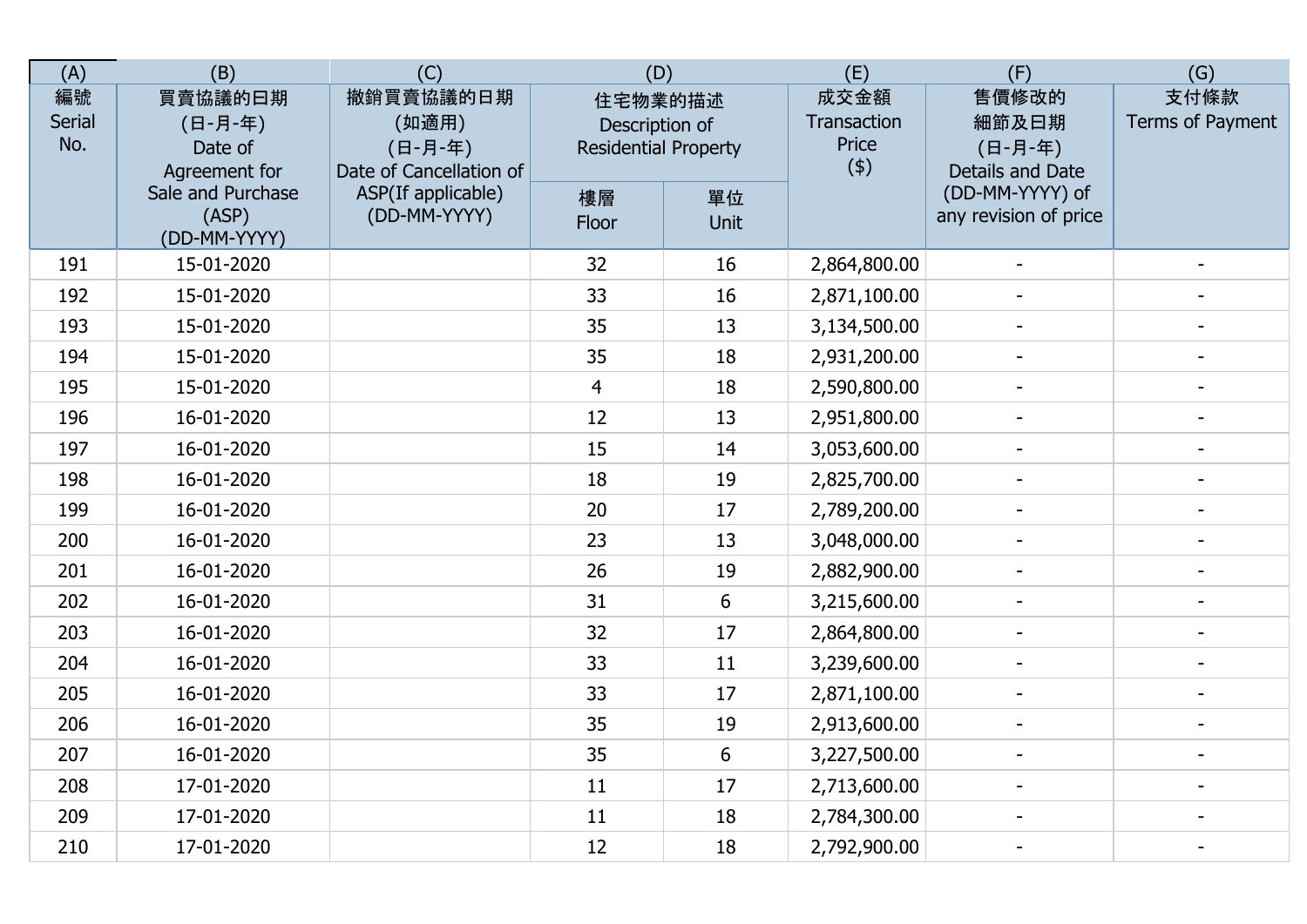| (A)                 | (B)                                            | (C)                                                      | (D)                                                      |                | (E)                                 | (F)                                           | (G)                      |
|---------------------|------------------------------------------------|----------------------------------------------------------|----------------------------------------------------------|----------------|-------------------------------------|-----------------------------------------------|--------------------------|
| 編號<br>Serial<br>No. | 買賣協議的曰期<br>(日-月-年)<br>Date of<br>Agreement for | 撤銷買賣協議的日期<br>(如適用)<br>(日-月-年)<br>Date of Cancellation of | 住宅物業的描述<br>Description of<br><b>Residential Property</b> |                | 成交金額<br>Transaction<br>Price<br>(4) | 售價修改的<br>細節及日期<br>(日-月-年)<br>Details and Date | 支付條款<br>Terms of Payment |
|                     | Sale and Purchase<br>(ASP)<br>(DD-MM-YYYY)     | ASP(If applicable)<br>(DD-MM-YYYY)                       | 樓層<br>Floor                                              | 單位<br>Unit     |                                     | (DD-MM-YYYY) of<br>any revision of price      |                          |
| 211                 | 17-01-2020                                     |                                                          | 13                                                       | 18             | 2,801,500.00                        |                                               |                          |
| 212                 | 17-01-2020                                     |                                                          | 15                                                       | 18             | 2,818,700.00                        |                                               |                          |
| 213                 | 17-01-2020                                     |                                                          | 16                                                       | 19             | 2,808,100.00                        |                                               |                          |
| 214                 | 17-01-2020                                     |                                                          | 19                                                       | 13             | 3,017,600.00                        |                                               |                          |
| 215                 | 17-01-2020                                     |                                                          | 20                                                       | 13             | 3,027,000.00                        | $\sim$                                        |                          |
| 216                 | 17-01-2020                                     |                                                          | 21                                                       | 17             | 2,795,500.00                        |                                               |                          |
| 217                 | 17-01-2020                                     |                                                          | 22                                                       | 13             | 3,041,000.00                        | $\blacksquare$                                | $\blacksquare$           |
| 218                 | 17-01-2020                                     |                                                          | 23                                                       | 17             | 2,808,100.00                        |                                               |                          |
| 219                 | 17-01-2020                                     |                                                          | 25                                                       | 19             | 2,876,300.00                        |                                               |                          |
| 220                 | 17-01-2020                                     |                                                          | 28                                                       | 6              | 3,179,600.00                        |                                               |                          |
| 221                 | 17-01-2020                                     |                                                          | 28                                                       | $\overline{7}$ | 2,056,000.00                        |                                               |                          |
| 222                 | 17-01-2020                                     |                                                          | 29                                                       | 6              | 3,191,600.00                        |                                               |                          |
| 223                 | 17-01-2020                                     |                                                          | 32                                                       | 11             | 3,227,600.00                        | $\overline{\phantom{a}}$                      |                          |
| 224                 | 20-01-2020                                     |                                                          | $\mathbf{1}$                                             | 15             | 2,369,100.00                        | $\blacksquare$                                | $\blacksquare$           |
| 225                 | 20-01-2020                                     |                                                          | 10                                                       | 18             | 2,762,800.00                        |                                               |                          |
| 226                 | 20-01-2020                                     |                                                          | 12                                                       | 14             | 3,024,800.00                        |                                               |                          |
| 227                 | 20-01-2020                                     |                                                          | 13                                                       | 14             | 3,034,400.00                        |                                               |                          |
| 228                 | 20-01-2020                                     |                                                          | 14                                                       | 14             | 3,044,000.00                        |                                               |                          |
| 229                 | 20-01-2020                                     |                                                          | 14                                                       | 18             | 2,810,100.00                        |                                               |                          |
| 230                 | 20-01-2020                                     |                                                          | 15                                                       | 19             | 2,799,300.00                        | $\blacksquare$                                | $\overline{\phantom{a}}$ |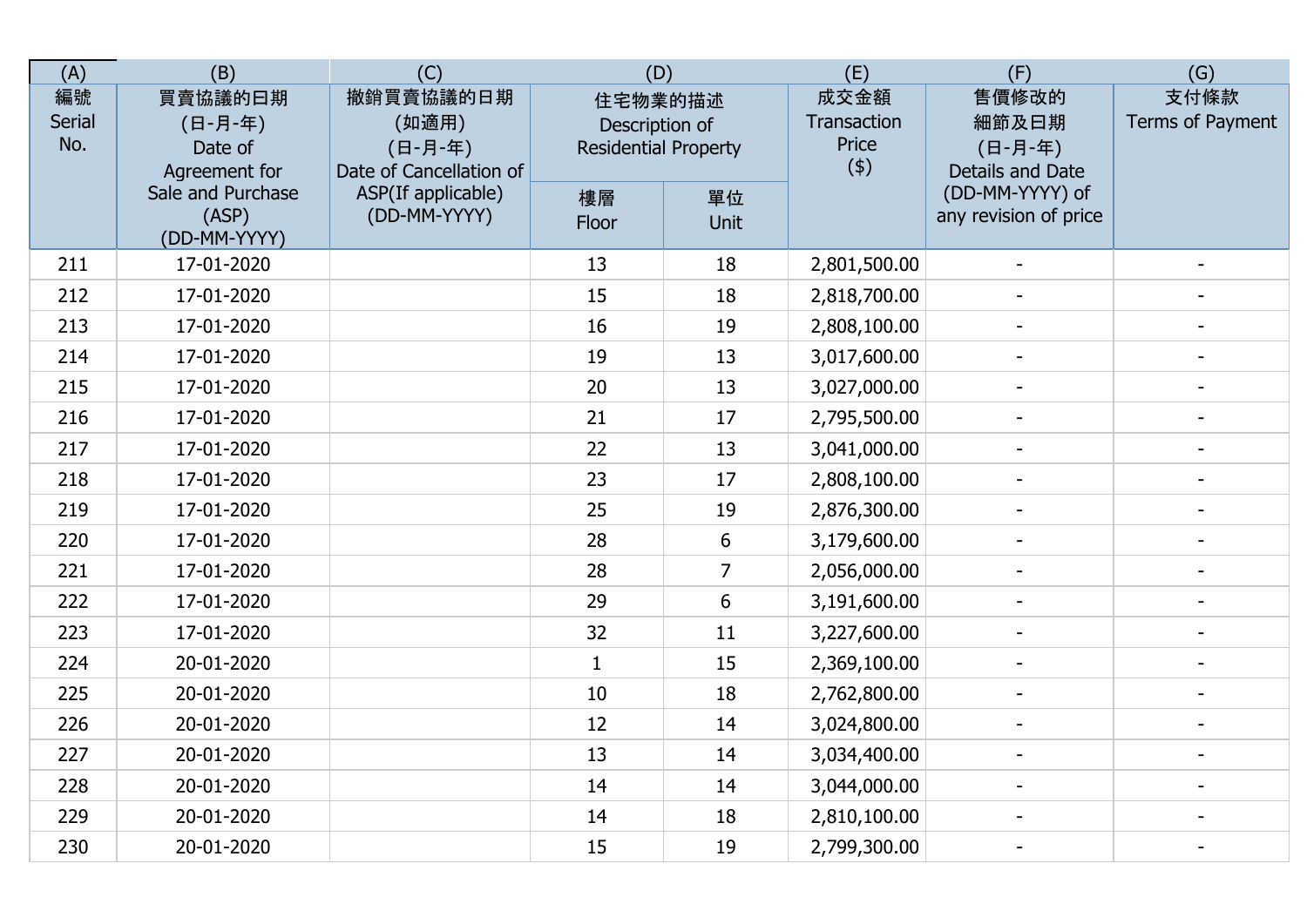| (A)                 | (B)                                            | (C)                                                      | (D)                                                      |            | (E)                                 | (F)                                           | (G)                      |
|---------------------|------------------------------------------------|----------------------------------------------------------|----------------------------------------------------------|------------|-------------------------------------|-----------------------------------------------|--------------------------|
| 編號<br>Serial<br>No. | 買賣協議的曰期<br>(日-月-年)<br>Date of<br>Agreement for | 撤銷買賣協議的日期<br>(如適用)<br>(日-月-年)<br>Date of Cancellation of | 住宅物業的描述<br>Description of<br><b>Residential Property</b> |            | 成交金額<br>Transaction<br>Price<br>(4) | 售價修改的<br>細節及日期<br>(日-月-年)<br>Details and Date | 支付條款<br>Terms of Payment |
|                     | Sale and Purchase<br>(ASP)<br>(DD-MM-YYYY)     | ASP(If applicable)<br>(DD-MM-YYYY)                       | 樓層<br>Floor                                              | 單位<br>Unit |                                     | (DD-MM-YYYY) of<br>any revision of price      |                          |
| 231                 | 20-01-2020                                     |                                                          | 21                                                       | 12         | 3,034,000.00                        |                                               |                          |
| 232                 | 20-01-2020                                     |                                                          | 21                                                       | $6\,$      | 3,124,400.00                        |                                               |                          |
| 233                 | 20-01-2020                                     |                                                          | 22                                                       | 19         | 2,856,500.00                        |                                               |                          |
| 234                 | 20-01-2020                                     |                                                          | 23                                                       | 19         | 2,863,100.00                        |                                               |                          |
| 235                 | 20-01-2020                                     |                                                          | 23                                                       | 6          | 3,138,800.00                        | $\sim$                                        |                          |
| 236                 | 20-01-2020                                     |                                                          | 26                                                       | $6\,$      | 3,160,400.00                        |                                               |                          |
| 237                 | 20-01-2020                                     |                                                          | 27                                                       | 17         | 2,833,300.00                        | $\blacksquare$                                | $\blacksquare$           |
| 238                 | 20-01-2020                                     |                                                          | 27                                                       | 6          | 3,167,600.00                        |                                               |                          |
| 239                 | 20-01-2020                                     |                                                          | 28                                                       | 16         | 2,839,600.00                        |                                               |                          |
| 240                 | 20-01-2020                                     |                                                          | 29                                                       | 17         | 2,845,900.00                        |                                               |                          |
| 241                 | 20-01-2020                                     |                                                          | 30                                                       | 16         | 2,852,200.00                        |                                               |                          |
| 242                 | 20-01-2020                                     |                                                          | 30                                                       | 17         | 2,852,200.00                        |                                               |                          |
| 243                 | 20-01-2020                                     |                                                          | 34                                                       | 17         | 2,877,400.00                        | $\overline{\phantom{a}}$                      |                          |
| 244                 | 20-01-2020                                     |                                                          | 35                                                       | 17         | 2,856,400.00                        | $\blacksquare$                                | $\blacksquare$           |
| 245                 | 21-01-2020                                     |                                                          | 10                                                       | 14         | 3,003,200.00                        |                                               |                          |
| 246                 | 21-01-2020                                     |                                                          | 11                                                       | 14         | 3,015,200.00                        |                                               |                          |
| 247                 | 21-01-2020                                     |                                                          | 12                                                       | 19         | 2,772,900.00                        |                                               |                          |
| 248                 | 21-01-2020                                     |                                                          | 14                                                       | 17         | 2,738,800.00                        |                                               |                          |
| 249                 | 21-01-2020                                     |                                                          | 16                                                       | 17         | 2,755,600.00                        |                                               |                          |
| 250                 | 21-01-2020                                     |                                                          | 18                                                       | 12         | 3,008,200.00                        | $\blacksquare$                                | $\overline{\phantom{a}}$ |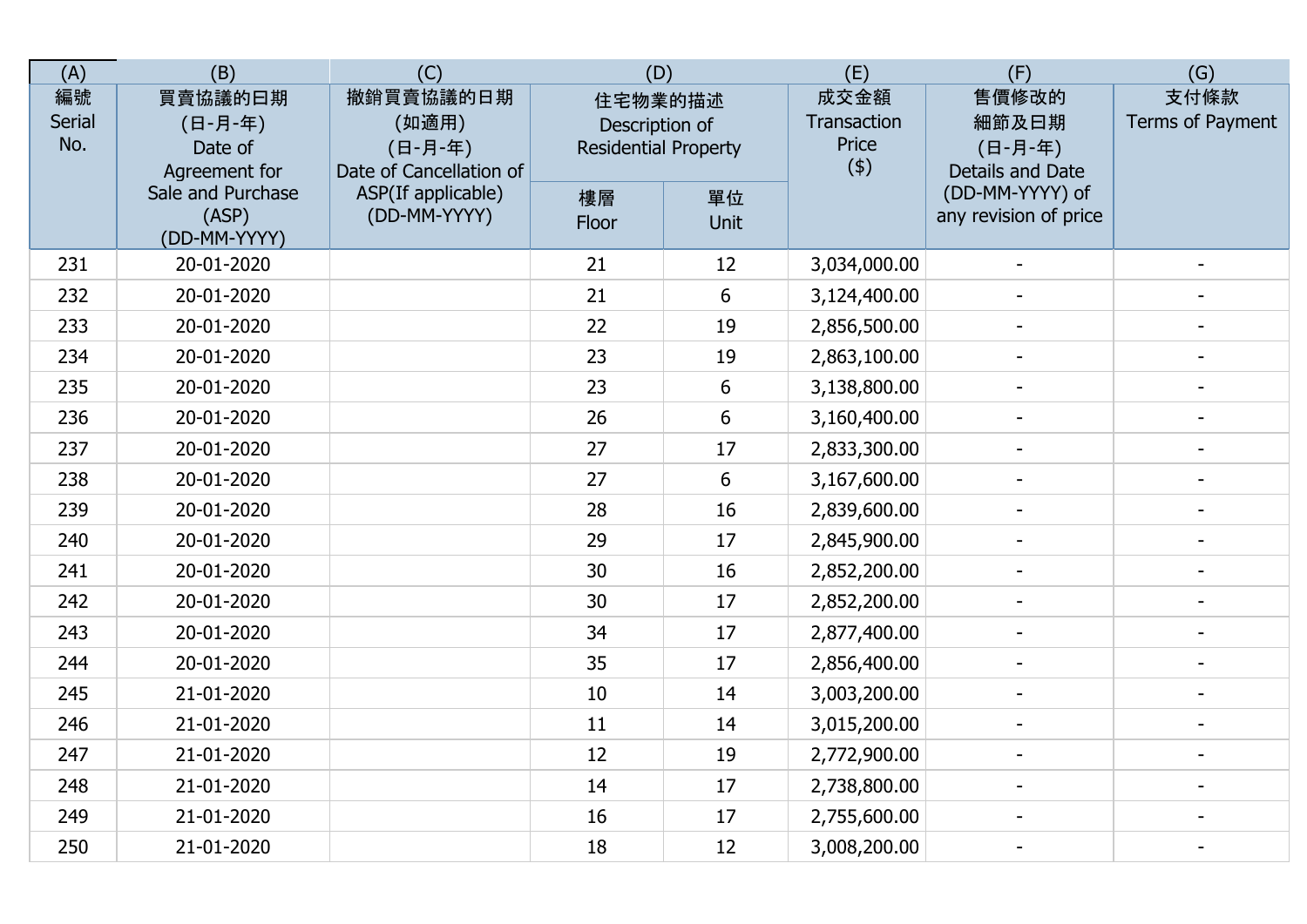| (A)                        | (B)                                            | (C)                                                      | (D)                                                      |            | (E)                                 | (F)                                           | (G)                      |
|----------------------------|------------------------------------------------|----------------------------------------------------------|----------------------------------------------------------|------------|-------------------------------------|-----------------------------------------------|--------------------------|
| 編號<br><b>Serial</b><br>No. | 買賣協議的曰期<br>(日-月-年)<br>Date of<br>Agreement for | 撤銷買賣協議的日期<br>(如適用)<br>(日-月-年)<br>Date of Cancellation of | 住宅物業的描述<br>Description of<br><b>Residential Property</b> |            | 成交金額<br>Transaction<br>Price<br>(4) | 售價修改的<br>細節及日期<br>(日-月-年)<br>Details and Date | 支付條款<br>Terms of Payment |
|                            | Sale and Purchase<br>(ASP)<br>(DD-MM-YYYY)     | ASP(If applicable)<br>(DD-MM-YYYY)                       | 樓層<br>Floor                                              | 單位<br>Unit |                                     | (DD-MM-YYYY) of<br>any revision of price      |                          |
| 251                        | 21-01-2020                                     |                                                          | 19                                                       | 17         | 2,780,800.00                        |                                               |                          |
| 252                        | 21-01-2020                                     |                                                          | 22                                                       | 6          | 3,131,600.00                        |                                               |                          |
| 253                        | 21-01-2020                                     |                                                          | 24                                                       | 13         | 3,055,000.00                        |                                               |                          |
| 254                        | 21-01-2020                                     |                                                          | 24                                                       | 17         | 2,814,400.00                        |                                               |                          |
| 255                        | 21-01-2020                                     |                                                          | 24                                                       | 6          | 3,146,000.00                        | $\overline{a}$                                |                          |
| 256                        | 21-01-2020                                     |                                                          | 25                                                       | 17         | 2,820,700.00                        |                                               |                          |
| 257                        | 21-01-2020                                     |                                                          | 25                                                       | 6          | 3,153,200.00                        | $\overline{\phantom{0}}$                      | $\blacksquare$           |
| 258                        | 21-01-2020                                     |                                                          | 28                                                       | 11         | 3,179,600.00                        |                                               |                          |
| 259                        | 21-01-2020                                     |                                                          | 29                                                       | 16         | 2,845,900.00                        |                                               |                          |
| 260                        | 21-01-2020                                     |                                                          | 31                                                       | 16         | 2,858,500.00                        |                                               |                          |
| 261                        | 21-01-2020                                     |                                                          | 31                                                       | 17         | 2,858,500.00                        |                                               |                          |
| 262                        | 21-01-2020                                     |                                                          | 35                                                       | 16         | 2,856,400.00                        |                                               |                          |
| 263                        | 22-01-2020                                     |                                                          | 10                                                       | 5          | 2,706,100.00                        | $\overline{\phantom{0}}$                      | $\blacksquare$           |
| 264                        | 22-01-2020                                     |                                                          | 13                                                       | 17         | 2,730,400.00                        | $\overline{\phantom{a}}$                      | $\overline{a}$           |
| 265                        | 22-01-2020                                     |                                                          | 16                                                       | 13         | 2,989,400.00                        |                                               |                          |
| 266                        | 22-01-2020                                     |                                                          | 16                                                       | 16         | 2,755,600.00                        |                                               |                          |
| 267                        | 22-01-2020                                     |                                                          | 17                                                       | 13         | 2,998,800.00                        |                                               |                          |
| 268                        | 22-01-2020                                     |                                                          | 18                                                       | 20         | 2,726,400.00                        |                                               |                          |
| 269                        | 22-01-2020                                     |                                                          | 20                                                       | 16         | 2,789,200.00                        |                                               |                          |
| 270                        | 22-01-2020                                     |                                                          | 21                                                       | 13         | 3,034,000.00                        | $\blacksquare$                                | $\blacksquare$           |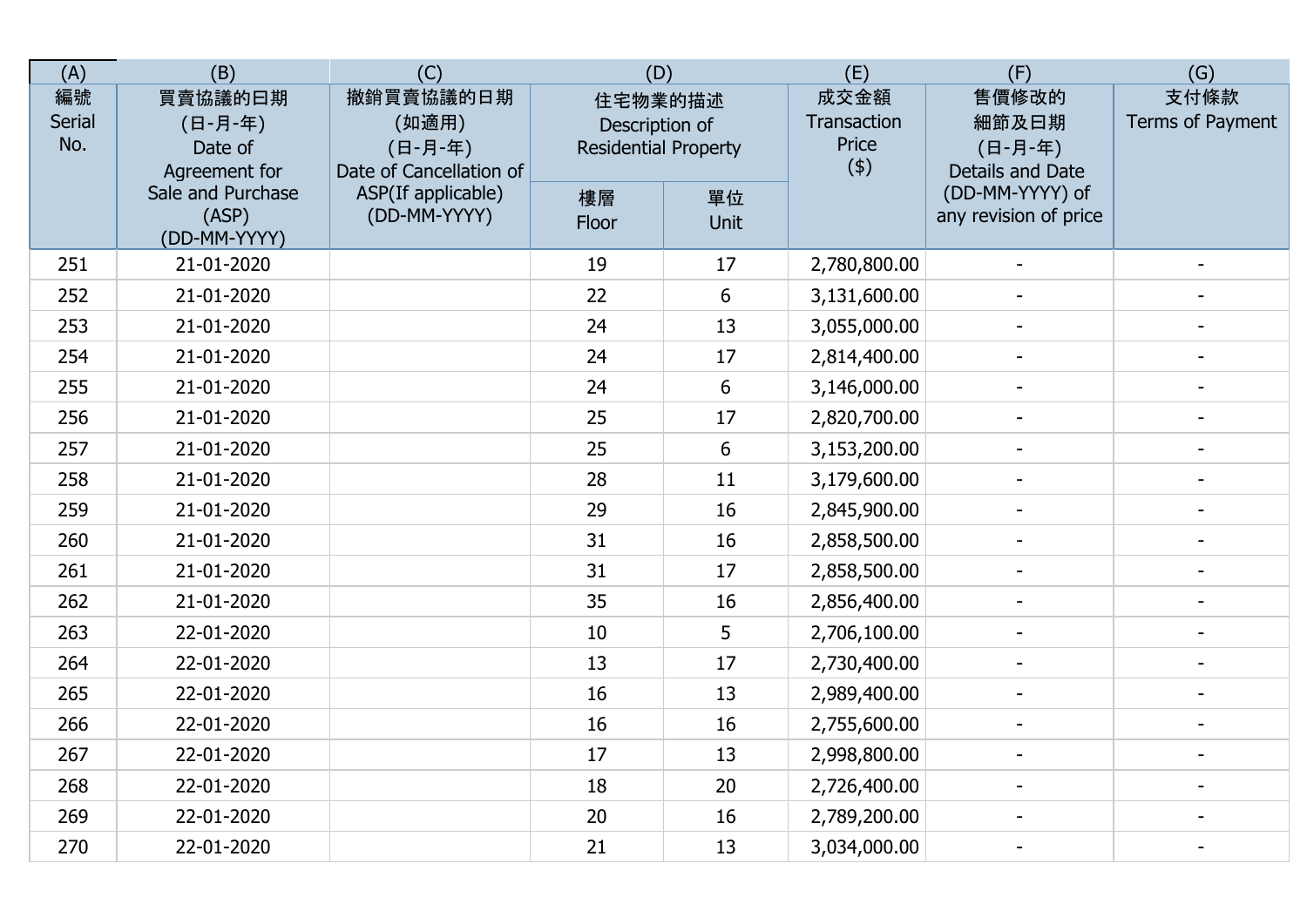| (A)                        | (B)                                            | (C)                                                      | (D)                                                      |            | (E)                                 | (F)                                           | (G)                      |
|----------------------------|------------------------------------------------|----------------------------------------------------------|----------------------------------------------------------|------------|-------------------------------------|-----------------------------------------------|--------------------------|
| 編號<br><b>Serial</b><br>No. | 買賣協議的曰期<br>(日-月-年)<br>Date of<br>Agreement for | 撤銷買賣協議的日期<br>(如適用)<br>(日-月-年)<br>Date of Cancellation of | 住宅物業的描述<br>Description of<br><b>Residential Property</b> |            | 成交金額<br>Transaction<br>Price<br>(4) | 售價修改的<br>細節及日期<br>(日-月-年)<br>Details and Date | 支付條款<br>Terms of Payment |
|                            | Sale and Purchase<br>(ASP)<br>(DD-MM-YYYY)     | ASP(If applicable)<br>(DD-MM-YYYY)                       | 樓層<br>Floor                                              | 單位<br>Unit |                                     | (DD-MM-YYYY) of<br>any revision of price      |                          |
| 271                        | 22-01-2020                                     |                                                          | 22                                                       | 16         | 2,801,800.00                        |                                               |                          |
| 272                        | 22-01-2020                                     |                                                          | 24                                                       | 19         | 2,869,700.00                        |                                               |                          |
| 273                        | 22-01-2020                                     |                                                          | 25                                                       | 16         | 2,820,700.00                        |                                               |                          |
| 274                        | 22-01-2020                                     |                                                          | 26                                                       | 16         | 2,827,000.00                        |                                               |                          |
| 275                        | 22-01-2020                                     |                                                          | 27                                                       | 16         | 2,833,300.00                        | $\overline{a}$                                |                          |
| 276                        | 22-01-2020                                     |                                                          | 30                                                       | 11         | 3,203,600.00                        |                                               |                          |
| 277                        | 22-01-2020                                     |                                                          | 31                                                       | 11         | 3,215,600.00                        | $\overline{\phantom{0}}$                      | $\blacksquare$           |
| 278                        | 22-01-2020                                     |                                                          | 33                                                       | 12         | 3,146,200.00                        |                                               |                          |
| 279                        | 22-01-2020                                     |                                                          | 9                                                        | 14         | 2,991,200.00                        |                                               |                          |
| 280                        | 23-01-2020                                     | 11-09-2020                                               | 18                                                       | 16         | 2,772,400.00                        |                                               |                          |
| 281                        | 23-01-2020                                     |                                                          | $\mathbf{1}$                                             | 18         | 2,347,700.00                        |                                               |                          |
| 282                        | 23-01-2020                                     |                                                          | 10                                                       | 17         | 2,703,100.00                        |                                               |                          |
| 283                        | 23-01-2020                                     |                                                          | 10                                                       | 19         | 2,753,000.00                        | $\overline{\phantom{0}}$                      | $\blacksquare$           |
| 284                        | 23-01-2020                                     |                                                          | 13                                                       | 16         | 2,730,400.00                        | $\overline{\phantom{a}}$                      | $\overline{a}$           |
| 285                        | 23-01-2020                                     |                                                          | 13                                                       | 19         | 2,781,700.00                        |                                               |                          |
| 286                        | 23-01-2020                                     |                                                          | 14                                                       | 13         | 2,970,600.00                        |                                               |                          |
| 287                        | 23-01-2020                                     |                                                          | 15                                                       | 13         | 2,980,000.00                        |                                               |                          |
| 288                        | 23-01-2020                                     |                                                          | 15                                                       | 16         | 2,747,200.00                        |                                               |                          |
| 289                        | 23-01-2020                                     |                                                          | 16                                                       | 20         | 2,709,200.00                        |                                               |                          |
| 290                        | 23-01-2020                                     |                                                          | 17                                                       | 16         | 2,764,000.00                        | $\blacksquare$                                | $\blacksquare$           |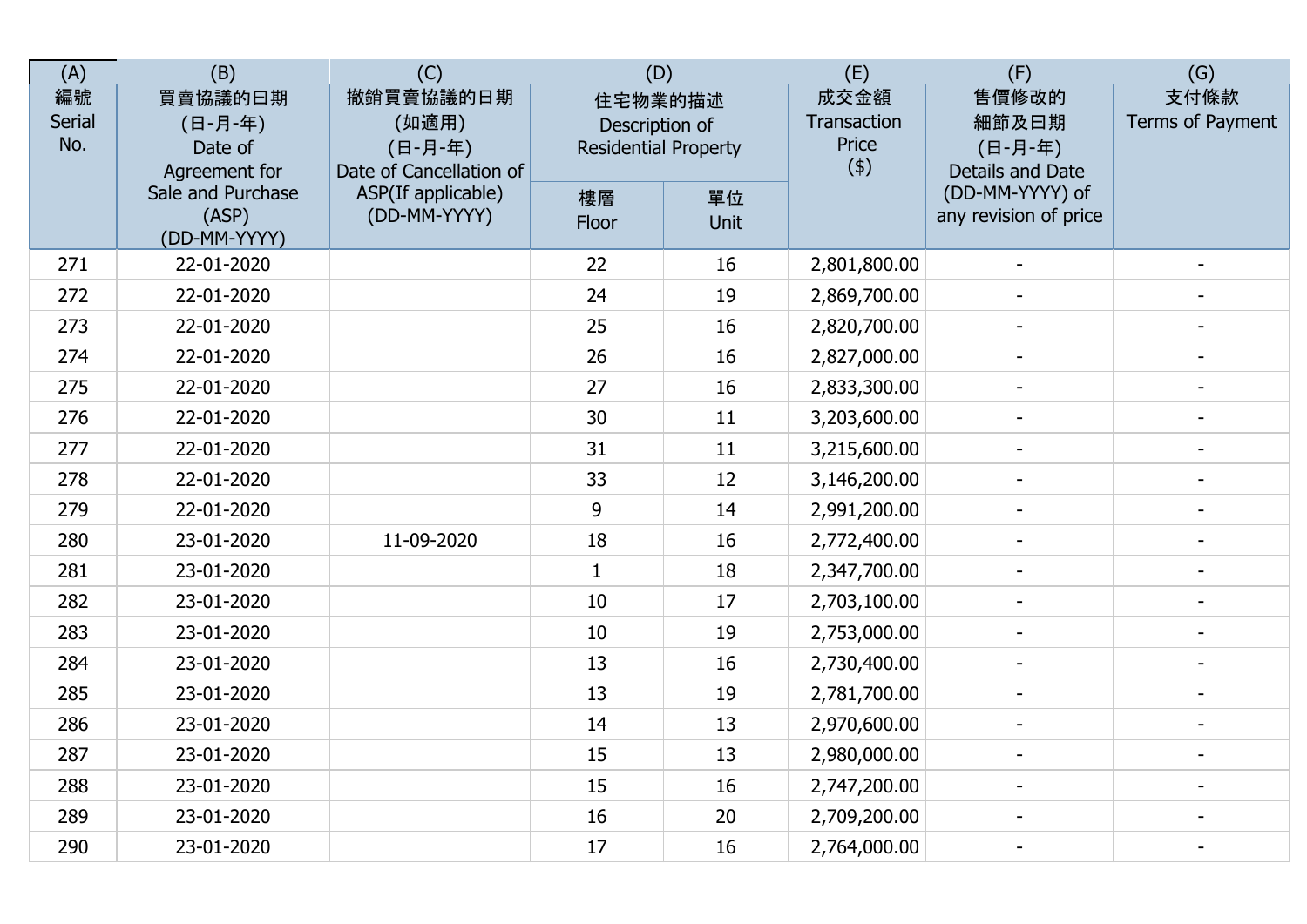| (A)                 | (B)                                            | (C)                                                      | (D)                                                      |            | (E)                                 | (F)                                           | (G)                      |
|---------------------|------------------------------------------------|----------------------------------------------------------|----------------------------------------------------------|------------|-------------------------------------|-----------------------------------------------|--------------------------|
| 編號<br>Serial<br>No. | 買賣協議的曰期<br>(日-月-年)<br>Date of<br>Agreement for | 撤銷買賣協議的日期<br>(如適用)<br>(日-月-年)<br>Date of Cancellation of | 住宅物業的描述<br>Description of<br><b>Residential Property</b> |            | 成交金額<br>Transaction<br>Price<br>(4) | 售價修改的<br>細節及日期<br>(日-月-年)<br>Details and Date | 支付條款<br>Terms of Payment |
|                     | Sale and Purchase<br>(ASP)<br>(DD-MM-YYYY)     | ASP(If applicable)<br>(DD-MM-YYYY)                       | 樓層<br>Floor                                              | 單位<br>Unit |                                     | (DD-MM-YYYY) of<br>any revision of price      |                          |
| 291                 | 23-01-2020                                     |                                                          | 17                                                       | 19         | 2,816,900.00                        |                                               |                          |
| 292                 | 23-01-2020                                     |                                                          | 19                                                       | 16         | 2,780,800.00                        |                                               |                          |
| 293                 | 23-01-2020                                     |                                                          | 20                                                       | 19         | 2,843,300.00                        |                                               |                          |
| 294                 | 23-01-2020                                     |                                                          | 21                                                       | 16         | 2,795,500.00                        |                                               |                          |
| 295                 | 23-01-2020                                     |                                                          | 21                                                       | 19         | 2,849,900.00                        |                                               |                          |
| 296                 | 23-01-2020                                     |                                                          | 23                                                       | 12         | 3,048,000.00                        | $\overline{\phantom{a}}$                      |                          |
| 297                 | 23-01-2020                                     |                                                          | 23                                                       | 16         | 2,808,100.00                        | $\blacksquare$                                | $\blacksquare$           |
| 298                 | 23-01-2020                                     |                                                          | 24                                                       | 16         | 2,814,400.00                        |                                               |                          |
| 299                 | 23-01-2020                                     |                                                          | 25                                                       | 11         | 3,153,200.00                        |                                               |                          |
| 300                 | 23-01-2020                                     |                                                          | 26                                                       | 11         | 3,160,400.00                        |                                               |                          |
| 301                 | 23-01-2020                                     |                                                          | 26                                                       | 12         | 3,069,000.00                        |                                               |                          |
| 302                 | 23-01-2020                                     |                                                          | 27                                                       | 11         | 3,167,600.00                        |                                               |                          |
| 303                 | 23-01-2020                                     |                                                          | 28                                                       | 12         | 3,087,700.00                        | $\overline{\phantom{a}}$                      |                          |
| 304                 | 23-01-2020                                     |                                                          | 28                                                       | 5          | 2,846,300.00                        | $\blacksquare$                                | $\overline{\phantom{a}}$ |
| 305                 | 23-01-2020                                     |                                                          | 29                                                       | 11         | 3,191,600.00                        | $\blacksquare$                                |                          |
| 306                 | 23-01-2020                                     |                                                          | 32                                                       | 5          | 2,872,300.00                        | $\sim$                                        |                          |
| 307                 | 23-01-2020                                     |                                                          | 6                                                        | 19         | 2,664,400.00                        |                                               |                          |
| 308                 | 23-01-2020                                     |                                                          | 8                                                        | 14         | 2,979,200.00                        |                                               |                          |
| 309                 | 23-01-2020                                     |                                                          | 8                                                        | 19         | 2,730,800.00                        |                                               |                          |
| 310                 | 23-01-2020                                     |                                                          | 9                                                        | 18         | 2,741,300.00                        | $\blacksquare$                                | $\overline{\phantom{a}}$ |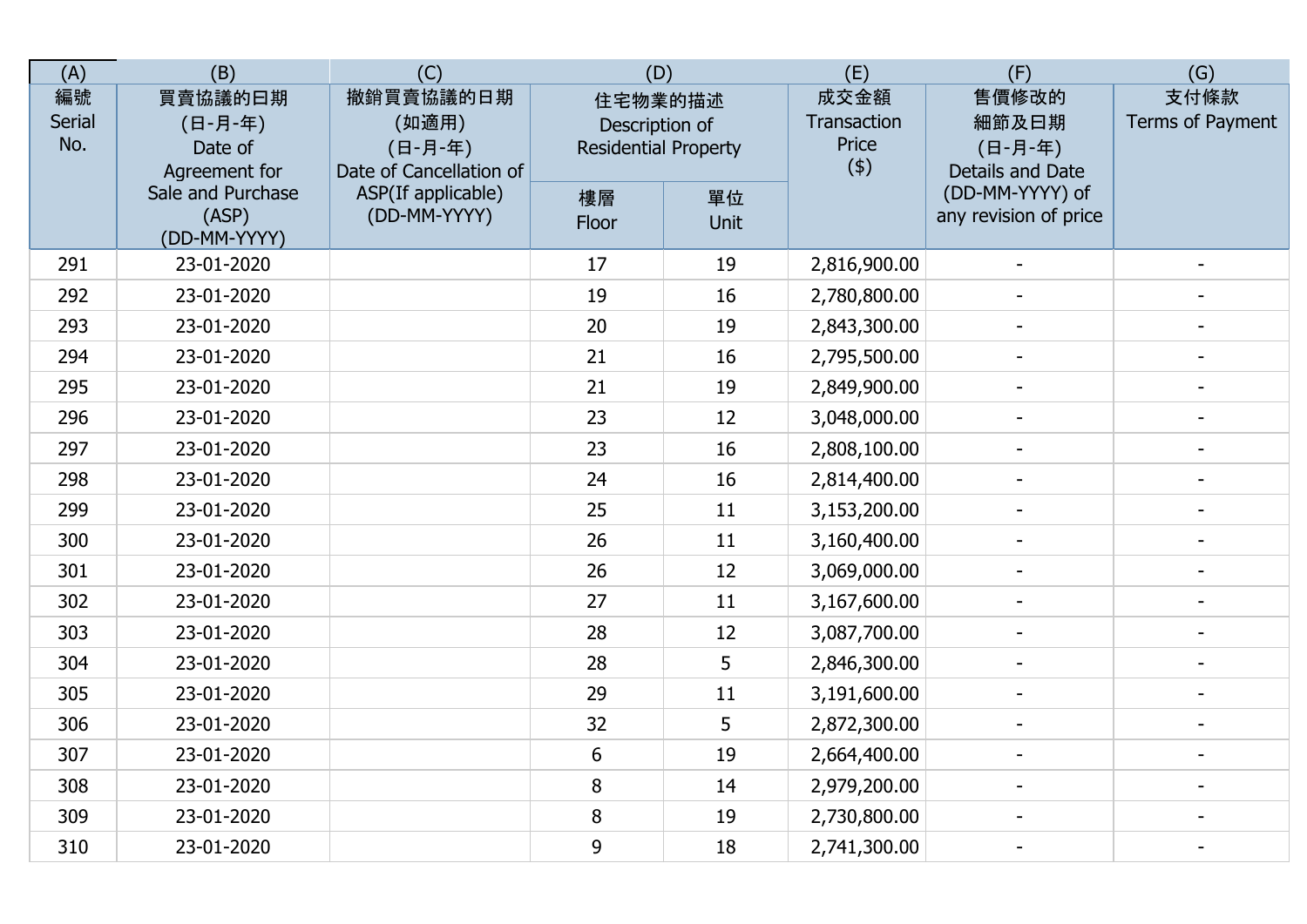| (A)                        | (B)                                            | (C)                                                      | (D)                                                      |            | (E)                                 | (F)                                           | (G)                      |
|----------------------------|------------------------------------------------|----------------------------------------------------------|----------------------------------------------------------|------------|-------------------------------------|-----------------------------------------------|--------------------------|
| 編號<br><b>Serial</b><br>No. | 買賣協議的曰期<br>(日-月-年)<br>Date of<br>Agreement for | 撤銷買賣協議的日期<br>(如適用)<br>(日-月-年)<br>Date of Cancellation of | 住宅物業的描述<br>Description of<br><b>Residential Property</b> |            | 成交金額<br>Transaction<br>Price<br>(4) | 售價修改的<br>細節及日期<br>(日-月-年)<br>Details and Date | 支付條款<br>Terms of Payment |
|                            | Sale and Purchase<br>(ASP)<br>(DD-MM-YYYY)     | ASP(If applicable)<br>(DD-MM-YYYY)                       | 樓層<br>Floor                                              | 單位<br>Unit |                                     | (DD-MM-YYYY) of<br>any revision of price      |                          |
| 311                        | 24-01-2020                                     |                                                          | 11                                                       | 16         | 2,713,600.00                        |                                               |                          |
| 312                        | 24-01-2020                                     |                                                          | 12                                                       | 16         | 2,722,000.00                        |                                               |                          |
| 313                        | 24-01-2020                                     |                                                          | 13                                                       | 13         | 2,961,200.00                        |                                               |                          |
| 314                        | 24-01-2020                                     |                                                          | 14                                                       | 16         | 2,738,800.00                        |                                               |                          |
| 315                        | 24-01-2020                                     |                                                          | 14                                                       | 19         | 2,790,500.00                        | $\overline{a}$                                |                          |
| 316                        | 24-01-2020                                     |                                                          | 15                                                       | 11         | 3,069,200.00                        |                                               |                          |
| 317                        | 24-01-2020                                     |                                                          | 18                                                       | 6          | 3,098,000.00                        | $\sim$                                        | $\blacksquare$           |
| 318                        | 24-01-2020                                     |                                                          | 19                                                       | 6          | 3,107,600.00                        |                                               |                          |
| 319                        | 24-01-2020                                     |                                                          | 20                                                       | 6          | 3,117,200.00                        | $\blacksquare$                                |                          |
| 320                        | 24-01-2020                                     |                                                          | 23                                                       | 11         | 3,138,800.00                        |                                               |                          |
| 321                        | 24-01-2020                                     |                                                          | 26                                                       | 5          | 2,833,300.00                        |                                               |                          |
| 322                        | 24-01-2020                                     |                                                          | 30                                                       | 12         | 3,111,100.00                        |                                               |                          |
| 323                        | 24-01-2020                                     |                                                          | 30                                                       | 20         | 2,808,600.00                        | $\overline{\phantom{a}}$                      |                          |
| 324                        | 24-01-2020                                     |                                                          | 32                                                       | 12         | 3,134,500.00                        | $\blacksquare$                                | $\blacksquare$           |
| 325                        | 24-01-2020                                     |                                                          | 34                                                       | 12         | 3,157,900.00                        |                                               | $\overline{\phantom{a}}$ |
| 326                        | 24-01-2020                                     |                                                          | $\overline{7}$                                           | 17         | 2,671,600.00                        | $\blacksquare$                                |                          |
| 327                        | 24-01-2020                                     |                                                          | $\overline{7}$                                           | 18         | 2,698,300.00                        |                                               |                          |
| 328                        | 24-01-2020                                     |                                                          | 8                                                        | 18         | 2,719,800.00                        |                                               |                          |
| 329                        | 02-03-2020                                     | 15-09-2020                                               | 19                                                       | 12         | 3,017,600.00                        |                                               |                          |
| 330                        | 02-03-2020                                     |                                                          | 10                                                       | 16         | 2,703,100.00                        |                                               |                          |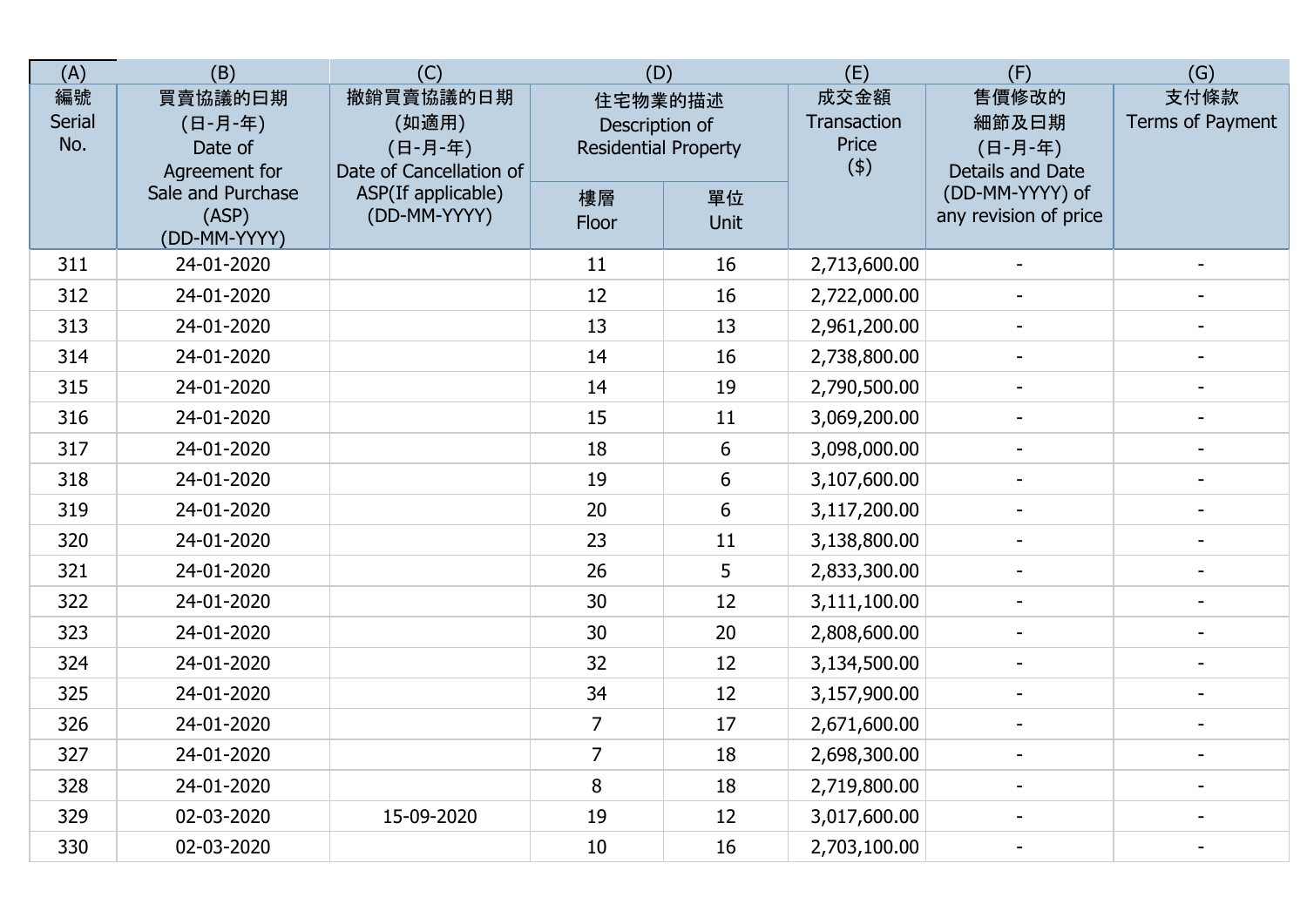| (A)                        | (B)                                            | (C)                                                      | (D)                                                      |                | (E)                                 | (F)                                           | (G)                      |
|----------------------------|------------------------------------------------|----------------------------------------------------------|----------------------------------------------------------|----------------|-------------------------------------|-----------------------------------------------|--------------------------|
| 編號<br><b>Serial</b><br>No. | 買賣協議的曰期<br>(日-月-年)<br>Date of<br>Agreement for | 撤銷買賣協議的日期<br>(如適用)<br>(日-月-年)<br>Date of Cancellation of | 住宅物業的描述<br>Description of<br><b>Residential Property</b> |                | 成交金額<br>Transaction<br>Price<br>(4) | 售價修改的<br>細節及日期<br>(日-月-年)<br>Details and Date | 支付條款<br>Terms of Payment |
|                            | Sale and Purchase<br>(ASP)<br>(DD-MM-YYYY)     | ASP(If applicable)<br>(DD-MM-YYYY)                       | 樓層<br>Floor                                              | 單位<br>Unit     |                                     | (DD-MM-YYYY) of<br>any revision of price      |                          |
| 331                        | 02-03-2020                                     |                                                          | 13                                                       | 11             | 3,050,000.00                        |                                               |                          |
| 332                        | 02-03-2020                                     |                                                          | 15                                                       | $6\phantom{1}$ | 3,069,200.00                        |                                               |                          |
| 333                        | 02-03-2020                                     |                                                          | 16                                                       | 12             | 2,989,400.00                        |                                               |                          |
| 334                        | 02-03-2020                                     |                                                          | 16                                                       | $6\phantom{1}$ | 3,078,800.00                        |                                               |                          |
| 335                        | 02-03-2020                                     |                                                          | 17                                                       | $6\phantom{1}$ | 3,088,400.00                        | $\overline{a}$                                |                          |
| 336                        | 02-03-2020                                     |                                                          | 18                                                       | 11             | 3,098,000.00                        |                                               |                          |
| 337                        | 02-03-2020                                     |                                                          | 22                                                       | 11             | 3,131,600.00                        |                                               | $\overline{a}$           |
| 338                        | 02-03-2020                                     |                                                          | 22                                                       | 12             | 3,041,000.00                        |                                               |                          |
| 339                        | 02-03-2020                                     |                                                          | 3                                                        | 19             | 2,498,500.00                        |                                               |                          |
| 340                        | 02-03-2020                                     |                                                          | 3                                                        | 6              | 2,819,300.00                        |                                               |                          |
| 341                        | 02-03-2020                                     |                                                          | 30                                                       | 5              | 2,859,300.00                        |                                               |                          |
| 342                        | 02-03-2020                                     |                                                          | 5                                                        | 17             | 2,629,700.00                        |                                               |                          |
| 343                        | 02-03-2020                                     |                                                          | 5                                                        | 19             | 2,609,100.00                        | $\overline{\phantom{a}}$                      |                          |
| 344                        | 02-03-2020                                     |                                                          | $\overline{7}$                                           | 19             | 2,697,600.00                        | $\blacksquare$                                | $\blacksquare$           |
| 345                        | 02-03-2020                                     |                                                          | 8                                                        | 11             | 2,994,800.00                        |                                               | $\overline{\phantom{a}}$ |
| 346                        | 02-03-2020                                     |                                                          | 9                                                        | 16             | 2,692,600.00                        |                                               |                          |
| 347                        | 02-03-2020                                     |                                                          | 9                                                        | 17             | 2,692,600.00                        |                                               |                          |
| 348                        | 02-03-2020                                     |                                                          | 9                                                        | 19             | 2,741,900.00                        |                                               |                          |
| 349                        | 04-03-2020                                     | 14-07-2020                                               | 24                                                       | 11             | 3,146,000.00                        |                                               |                          |
| 350                        | 04-03-2020                                     |                                                          | 10                                                       | 13             | 2,930,700.00                        |                                               |                          |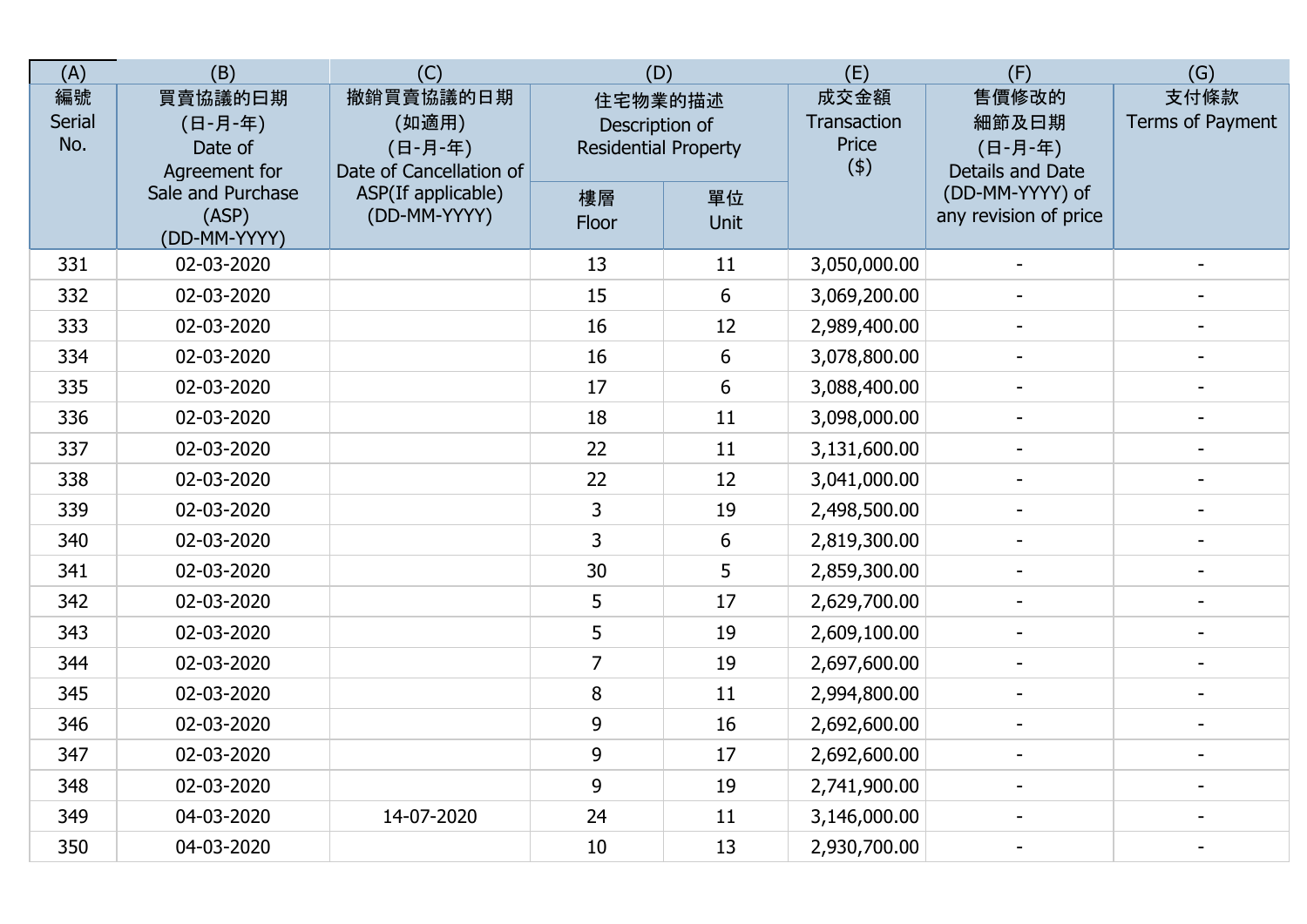| (A)                 | (B)                                            | (C)                                                      | (D)                                                      |            | (E)                                 | (F)                                           | (G)                      |
|---------------------|------------------------------------------------|----------------------------------------------------------|----------------------------------------------------------|------------|-------------------------------------|-----------------------------------------------|--------------------------|
| 編號<br>Serial<br>No. | 買賣協議的曰期<br>(日-月-年)<br>Date of<br>Agreement for | 撤銷買賣協議的日期<br>(如適用)<br>(日-月-年)<br>Date of Cancellation of | 住宅物業的描述<br>Description of<br><b>Residential Property</b> |            | 成交金額<br>Transaction<br>Price<br>(4) | 售價修改的<br>細節及日期<br>(日-月-年)<br>Details and Date | 支付條款<br>Terms of Payment |
|                     | Sale and Purchase<br>(ASP)<br>(DD-MM-YYYY)     | ASP(If applicable)<br>(DD-MM-YYYY)                       | 樓層<br>Floor                                              | 單位<br>Unit |                                     | (DD-MM-YYYY) of<br>any revision of price      |                          |
| 351                 | 04-03-2020                                     |                                                          | 11                                                       | 13         | 2,942,400.00                        |                                               |                          |
| 352                 | 04-03-2020                                     |                                                          | 11                                                       | $6\,$      | 3,030,800.00                        |                                               |                          |
| 353                 | 04-03-2020                                     |                                                          | 12                                                       | 6          | 3,040,400.00                        |                                               |                          |
| 354                 | 04-03-2020                                     |                                                          | 13                                                       | 6          | 3,050,000.00                        |                                               |                          |
| 355                 | 04-03-2020                                     |                                                          | $\overline{2}$                                           | 19         | 2,432,200.00                        | $\sim$                                        |                          |
| 356                 | 04-03-2020                                     |                                                          | 20                                                       | 12         | 3,027,000.00                        |                                               |                          |
| 357                 | 04-03-2020                                     |                                                          | 21                                                       | 11         | 3,124,400.00                        | $\overline{\phantom{a}}$                      | $\blacksquare$           |
| 358                 | 04-03-2020                                     |                                                          | 27                                                       | 12         | 3,076,000.00                        |                                               |                          |
| 359                 | 04-03-2020                                     |                                                          | 29                                                       | 12         | 3,099,400.00                        |                                               |                          |
| 360                 | 04-03-2020                                     |                                                          | 31                                                       | 12         | 3,122,800.00                        |                                               |                          |
| 361                 | 04-03-2020                                     |                                                          | $\overline{4}$                                           | 16         | 2,598,300.00                        |                                               |                          |
| 362                 | 04-03-2020                                     |                                                          | 4                                                        | 17         | 2,598,300.00                        |                                               |                          |
| 363                 | 04-03-2020                                     |                                                          | 5                                                        | 14         | 2,907,300.00                        |                                               |                          |
| 364                 | 04-03-2020                                     |                                                          | 5                                                        | 16         | 2,629,700.00                        | $\blacksquare$                                | $\blacksquare$           |
| 365                 | 04-03-2020                                     |                                                          | 6                                                        | 16         | 2,661,100.00                        |                                               |                          |
| 366                 | 04-03-2020                                     |                                                          | 6                                                        | 17         | 2,661,100.00                        |                                               |                          |
| 367                 | 04-03-2020                                     |                                                          | $\overline{7}$                                           | 14         | 2,967,200.00                        |                                               |                          |
| 368                 | 04-03-2020                                     |                                                          | $\overline{7}$                                           | 16         | 2,671,600.00                        |                                               |                          |
| 369                 | 04-03-2020                                     |                                                          | 8                                                        | 16         | 2,682,100.00                        |                                               |                          |
| 370                 | 04-03-2020                                     |                                                          | 8                                                        | 17         | 2,682,100.00                        | $\blacksquare$                                | $\overline{\phantom{a}}$ |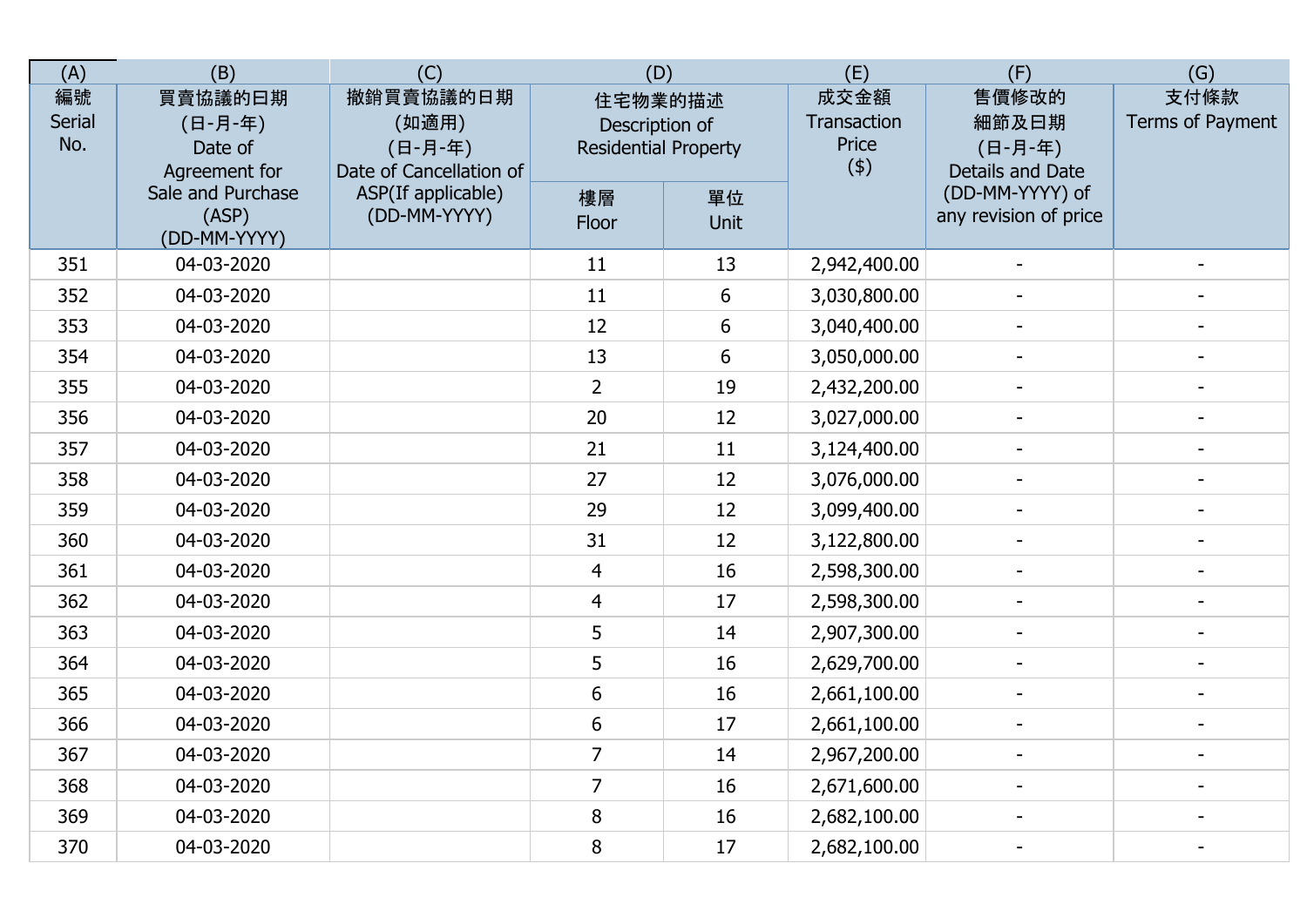| (A)                        | (B)                                            | (C)                                                      | (D)                                                      |                   | (E)                                 | (F)                                           | (G)                      |
|----------------------------|------------------------------------------------|----------------------------------------------------------|----------------------------------------------------------|-------------------|-------------------------------------|-----------------------------------------------|--------------------------|
| 編號<br><b>Serial</b><br>No. | 買賣協議的曰期<br>(日-月-年)<br>Date of<br>Agreement for | 撤銷買賣協議的日期<br>(如適用)<br>(日-月-年)<br>Date of Cancellation of | 住宅物業的描述<br>Description of<br><b>Residential Property</b> |                   | 成交金額<br>Transaction<br>Price<br>(4) | 售價修改的<br>細節及曰期<br>(日-月-年)<br>Details and Date | 支付條款<br>Terms of Payment |
|                            | Sale and Purchase<br>(ASP)<br>(DD-MM-YYYY)     | ASP(If applicable)<br>(DD-MM-YYYY)                       | 樓層<br>Floor                                              | 單位<br><b>Unit</b> |                                     | (DD-MM-YYYY) of<br>any revision of price      |                          |
| 371                        | 04-03-2020                                     |                                                          | 9                                                        | 13                | 2,919,000.00                        |                                               |                          |
| 372                        | 06-03-2020                                     |                                                          | 10                                                       | 6                 | 3,018,800.00                        |                                               |                          |
| 373                        | 06-03-2020                                     |                                                          | 14                                                       | 6                 | 3,059,600.00                        |                                               |                          |
| 374                        | 06-03-2020                                     |                                                          | 17                                                       | 12                | 2,998,800.00                        |                                               |                          |
| 375                        | 06-03-2020                                     |                                                          | 18                                                       | 5                 | 2,777,100.00                        | $\blacksquare$                                |                          |
| 376                        | 06-03-2020                                     |                                                          | $\overline{2}$                                           | 18                | 2,466,000.00                        |                                               |                          |
| 377                        | 06-03-2020                                     |                                                          | 24                                                       | 12                | 3,055,000.00                        | $\overline{\phantom{a}}$                      | $\overline{a}$           |
| 378                        | 06-03-2020                                     |                                                          | 25                                                       | 12                | 3,062,000.00                        |                                               |                          |
| 379                        | 06-03-2020                                     |                                                          | $\overline{3}$                                           | 16                | 2,560,600.00                        |                                               |                          |
| 380                        | 06-03-2020                                     |                                                          | 31                                                       | 5                 | 2,865,800.00                        |                                               |                          |
| 381                        | 06-03-2020                                     |                                                          | 33                                                       | 5                 | 2,878,800.00                        |                                               |                          |
| 382                        | 06-03-2020                                     |                                                          | 34                                                       | 5                 | 2,885,300.00                        |                                               |                          |
| 383                        | 06-03-2020                                     |                                                          | $\overline{4}$                                           | 19                | 2,553,800.00                        | $\blacksquare$                                |                          |
| 384                        | 06-03-2020                                     |                                                          | $\overline{7}$                                           | 13                | 2,895,600.00                        | $\blacksquare$                                | $\blacksquare$           |
| 385                        | 06-03-2020                                     |                                                          | $\overline{7}$                                           | 6                 | 2,982,800.00                        |                                               | $\overline{\phantom{a}}$ |
| 386                        | 06-03-2020                                     |                                                          | 8                                                        | 6                 | 2,994,800.00                        | $\blacksquare$                                |                          |
| 387                        | 06-03-2020                                     |                                                          | 9                                                        | 6                 | 3,006,800.00                        |                                               |                          |
| 388                        | 09-03-2020                                     |                                                          | 12                                                       | 12                | 2,951,800.00                        |                                               |                          |
| 389                        | 09-03-2020                                     |                                                          | 13                                                       | 12                | 2,961,200.00                        |                                               |                          |
| 390                        | 09-03-2020                                     |                                                          | 15                                                       | 12                | 2,980,000.00                        |                                               |                          |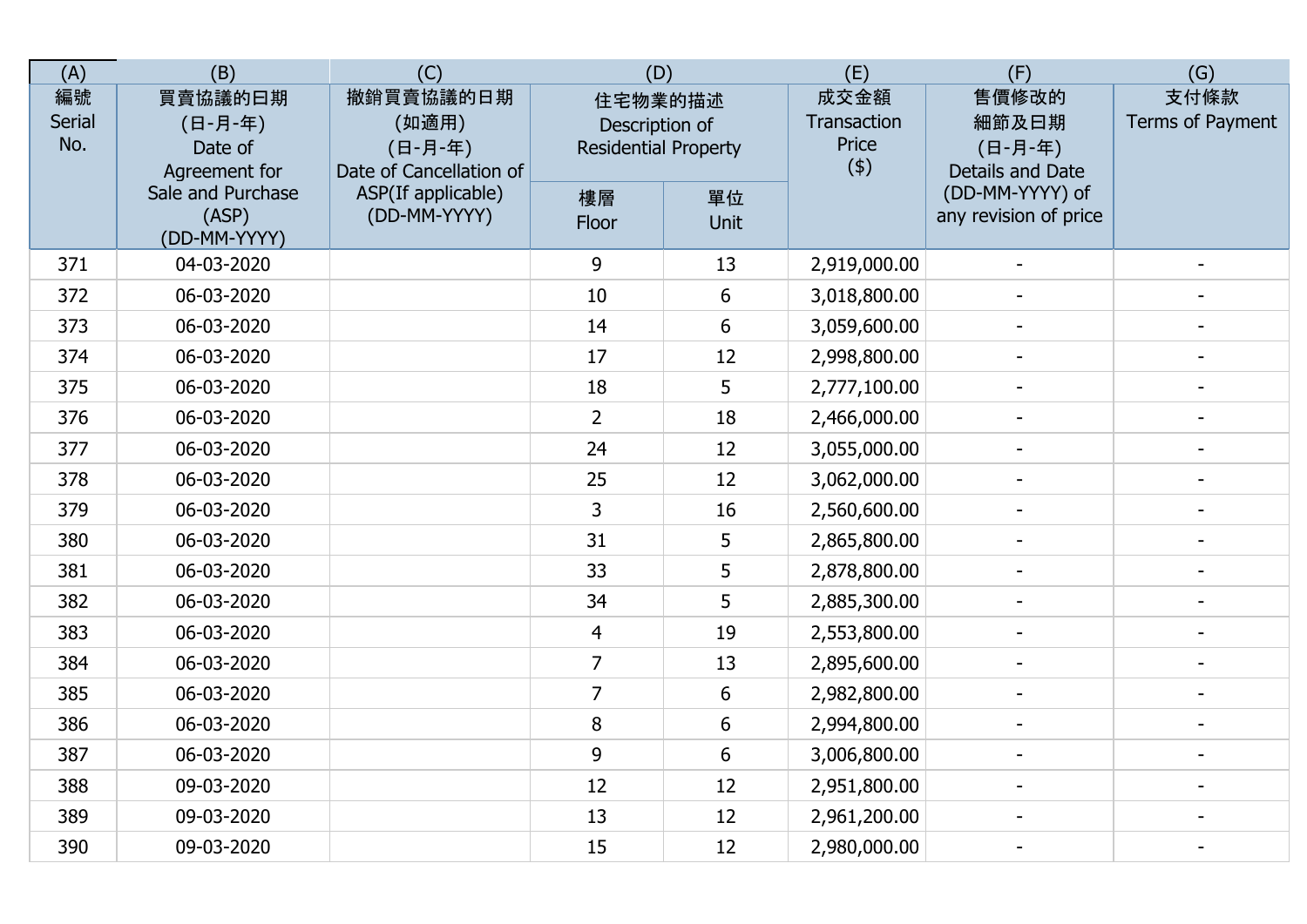| (A)                 | (B)                                            | (C)                                                      | (D)                                                      |            | (E)                                 | (F)                                           | (G)                      |
|---------------------|------------------------------------------------|----------------------------------------------------------|----------------------------------------------------------|------------|-------------------------------------|-----------------------------------------------|--------------------------|
| 編號<br>Serial<br>No. | 買賣協議的曰期<br>(日-月-年)<br>Date of<br>Agreement for | 撤銷買賣協議的日期<br>(如適用)<br>(日-月-年)<br>Date of Cancellation of | 住宅物業的描述<br>Description of<br><b>Residential Property</b> |            | 成交金額<br>Transaction<br>Price<br>(4) | 售價修改的<br>細節及日期<br>(日-月-年)<br>Details and Date | 支付條款<br>Terms of Payment |
|                     | Sale and Purchase<br>(ASP)<br>(DD-MM-YYYY)     | ASP(If applicable)<br>(DD-MM-YYYY)                       | 樓層<br>Floor                                              | 單位<br>Unit |                                     | (DD-MM-YYYY) of<br>any revision of price      |                          |
| 391                 | 09-03-2020                                     |                                                          | 16                                                       | 11         | 3,078,800.00                        |                                               |                          |
| 392                 | 09-03-2020                                     |                                                          | 19                                                       | 11         | 3,107,600.00                        |                                               |                          |
| 393                 | 09-03-2020                                     |                                                          | 20                                                       | 11         | 3,117,200.00                        |                                               |                          |
| 394                 | 09-03-2020                                     |                                                          | 29                                                       | 5          | 2,852,800.00                        |                                               |                          |
| 395                 | 09-03-2020                                     |                                                          | 3                                                        | 17         | 2,560,600.00                        | $\sim$                                        |                          |
| 396                 | 09-03-2020                                     |                                                          | 35                                                       | 11         | 3,191,500.00                        |                                               |                          |
| 397                 | 09-03-2020                                     |                                                          | 35                                                       | 12         | 3,134,500.00                        | $\overline{\phantom{a}}$                      | $\blacksquare$           |
| 398                 | 09-03-2020                                     |                                                          | 35                                                       | 5          | 2,863,700.00                        |                                               |                          |
| 399                 | 09-03-2020                                     |                                                          | 6                                                        | 14         | 2,955,200.00                        |                                               |                          |
| 400                 | 11-03-2020                                     |                                                          | 10                                                       | 11         | 3,018,800.00                        |                                               |                          |
| 401                 | 11-03-2020                                     |                                                          | 10                                                       | 12         | 2,930,700.00                        |                                               |                          |
| 402                 | 11-03-2020                                     |                                                          | 11                                                       | 11         | 3,030,800.00                        |                                               |                          |
| 403                 | 11-03-2020                                     |                                                          | 11                                                       | 12         | 2,942,400.00                        | $\overline{\phantom{a}}$                      |                          |
| 404                 | 11-03-2020                                     |                                                          | 12                                                       | 11         | 3,040,400.00                        | $\blacksquare$                                | $\blacksquare$           |
| 405                 | 11-03-2020                                     |                                                          | 12                                                       | 5          | 2,725,500.00                        |                                               |                          |
| 406                 | 11-03-2020                                     |                                                          | 14                                                       | 11         | 3,059,600.00                        |                                               |                          |
| 407                 | 11-03-2020                                     |                                                          | 14                                                       | 12         | 2,970,600.00                        |                                               |                          |
| 408                 | 11-03-2020                                     |                                                          | 17                                                       | 11         | 3,088,400.00                        |                                               |                          |
| 409                 | 11-03-2020                                     |                                                          | $\overline{2}$                                           | 16         | 2,497,700.00                        |                                               |                          |
| 410                 | 11-03-2020                                     |                                                          | $\overline{2}$                                           | 17         | 2,497,700.00                        | $\blacksquare$                                | $\overline{\phantom{a}}$ |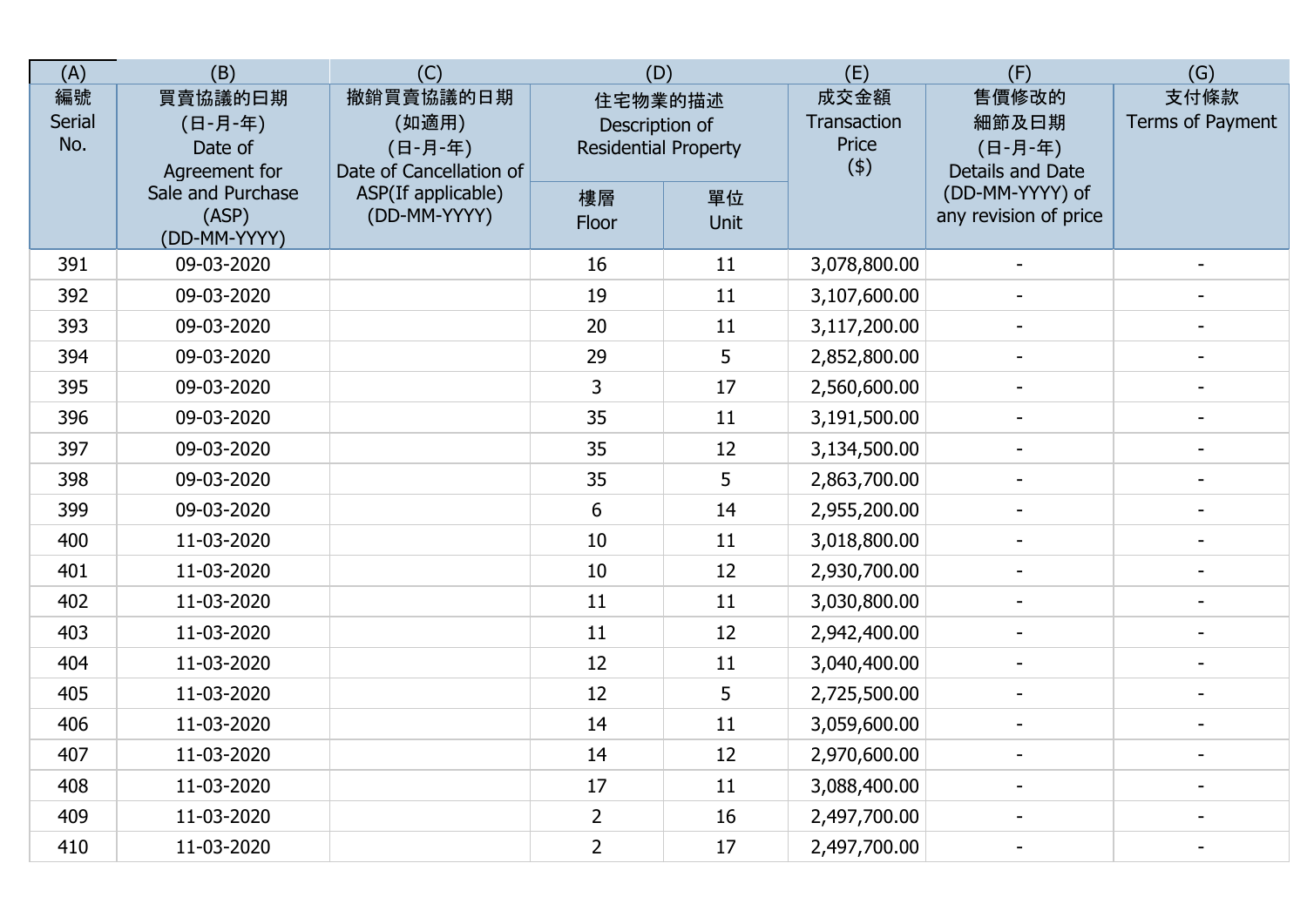| (A)                 | (B)                                            | (C)                                                      | (D)                                                      |                | (E)                                 | (F)                                           | (G)                      |
|---------------------|------------------------------------------------|----------------------------------------------------------|----------------------------------------------------------|----------------|-------------------------------------|-----------------------------------------------|--------------------------|
| 編號<br>Serial<br>No. | 買賣協議的曰期<br>(日-月-年)<br>Date of<br>Agreement for | 撤銷買賣協議的日期<br>(如適用)<br>(日-月-年)<br>Date of Cancellation of | 住宅物業的描述<br>Description of<br><b>Residential Property</b> |                | 成交金額<br>Transaction<br>Price<br>(4) | 售價修改的<br>細節及日期<br>(日-月-年)<br>Details and Date | 支付條款<br>Terms of Payment |
|                     | Sale and Purchase<br>(ASP)<br>(DD-MM-YYYY)     | ASP(If applicable)<br>(DD-MM-YYYY)                       | 樓層<br>Floor                                              | 單位<br>Unit     |                                     | (DD-MM-YYYY) of<br>any revision of price      |                          |
| 411                 | 11-03-2020                                     |                                                          | 22                                                       | 5              | 2,807,300.00                        |                                               |                          |
| 412                 | 11-03-2020                                     |                                                          | 25                                                       | 5              | 2,826,800.00                        |                                               |                          |
| 413                 | 11-03-2020                                     |                                                          | 27                                                       | 5              | 2,839,800.00                        |                                               |                          |
| 414                 | 11-03-2020                                     |                                                          | 32                                                       | 9              | 2,104,000.00                        |                                               |                          |
| 415                 | 11-03-2020                                     |                                                          | 6                                                        | 13             | 2,883,900.00                        | $\overline{a}$                                |                          |
| 416                 | 11-03-2020                                     |                                                          | 6                                                        | 5              | 2,619,900.00                        |                                               |                          |
| 417                 | 13-03-2020                                     |                                                          | 16                                                       | 5              | 2,759,900.00                        | $\overline{\phantom{a}}$                      | $\blacksquare$           |
| 418                 | 13-03-2020                                     |                                                          | 16                                                       | $\overline{7}$ | 1,988,800.00                        |                                               |                          |
| 419                 | 13-03-2020                                     |                                                          | 18                                                       | $\bf 8$        | 2,001,600.00                        |                                               |                          |
| 420                 | 13-03-2020                                     |                                                          | 19                                                       | 5              | 2,785,700.00                        |                                               |                          |
| 421                 | 13-03-2020                                     |                                                          | $\overline{2}$                                           | 5              | 2,318,000.00                        |                                               |                          |
| 422                 | 13-03-2020                                     |                                                          | 20                                                       | 5              | 2,794,300.00                        |                                               |                          |
| 423                 | 13-03-2020                                     |                                                          | 21                                                       | 5              | 2,800,800.00                        |                                               |                          |
| 424                 | 13-03-2020                                     |                                                          | 23                                                       | 5              | 2,813,800.00                        | $\overline{a}$                                | $\blacksquare$           |
| 425                 | 13-03-2020                                     |                                                          | 24                                                       | 5              | 2,820,300.00                        |                                               |                          |
| 426                 | 13-03-2020                                     |                                                          | $\overline{4}$                                           | 11             | 2,874,600.00                        |                                               |                          |
| 427                 | 13-03-2020                                     |                                                          | $\overline{4}$                                           | 14             | 2,859,400.00                        |                                               |                          |
| 428                 | 13-03-2020                                     |                                                          | 5                                                        | 13             | 2,837,000.00                        |                                               |                          |
| 429                 | 13-03-2020                                     |                                                          | 5                                                        | $6\phantom{1}$ | 2,922,700.00                        |                                               |                          |
| 430                 | 13-03-2020                                     |                                                          | 6                                                        | 11             | 2,970,800.00                        | $\blacksquare$                                | $\overline{\phantom{a}}$ |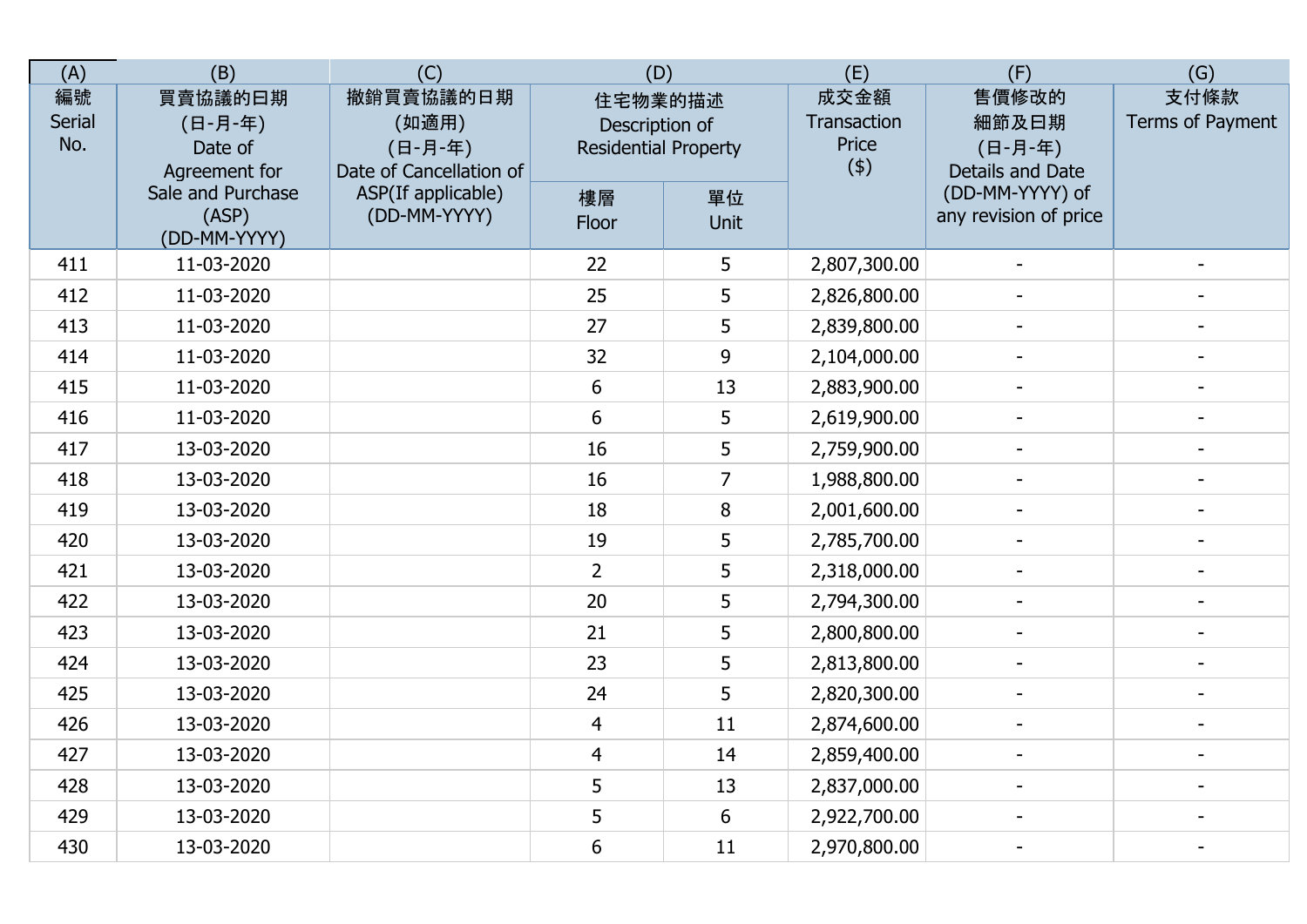| (A)                 | (B)                                            | (C)                                                      | (D)                                                      |            | (E)                                 | (F)                                           | (G)                      |
|---------------------|------------------------------------------------|----------------------------------------------------------|----------------------------------------------------------|------------|-------------------------------------|-----------------------------------------------|--------------------------|
| 編號<br>Serial<br>No. | 買賣協議的曰期<br>(日-月-年)<br>Date of<br>Agreement for | 撤銷買賣協議的日期<br>(如適用)<br>(日-月-年)<br>Date of Cancellation of | 住宅物業的描述<br>Description of<br><b>Residential Property</b> |            | 成交金額<br>Transaction<br>Price<br>(4) | 售價修改的<br>細節及日期<br>(日-月-年)<br>Details and Date | 支付條款<br>Terms of Payment |
|                     | Sale and Purchase<br>(ASP)<br>(DD-MM-YYYY)     | ASP(If applicable)<br>(DD-MM-YYYY)                       | 樓層<br>Floor                                              | 單位<br>Unit |                                     | (DD-MM-YYYY) of<br>any revision of price      |                          |
| 431                 | 13-03-2020                                     |                                                          | 6                                                        | 6          | 2,970,800.00                        |                                               |                          |
| 432                 | 13-03-2020                                     |                                                          | $\overline{7}$                                           | 11         | 2,982,800.00                        |                                               |                          |
| 433                 | 13-03-2020                                     |                                                          | $\overline{7}$                                           | 12         | 2,895,600.00                        |                                               |                          |
| 434                 | 13-03-2020                                     |                                                          | 8                                                        | 12         | 2,907,300.00                        |                                               |                          |
| 435                 | 13-03-2020                                     |                                                          | 9                                                        | 11         | 3,006,800.00                        | $\overline{a}$                                |                          |
| 436                 | 13-03-2020                                     |                                                          | 9                                                        | 12         | 2,919,000.00                        |                                               |                          |
| 437                 | 16-03-2020                                     |                                                          | $\mathbf{1}$                                             | 13         | 2,476,000.00                        | $\blacksquare$                                | $\blacksquare$           |
| 438                 | 16-03-2020                                     |                                                          | 11                                                       | 5          | 2,716,900.00                        |                                               |                          |
| 439                 | 16-03-2020                                     |                                                          | 14                                                       | 5          | 2,742,700.00                        |                                               |                          |
| 440                 | 16-03-2020                                     |                                                          | 15                                                       | 5          | 2,751,300.00                        |                                               |                          |
| 441                 | 16-03-2020                                     |                                                          | 17                                                       | 5          | 2,768,500.00                        |                                               |                          |
| 442                 | 16-03-2020                                     |                                                          | $\overline{2}$                                           | 11         | 2,773,600.00                        |                                               |                          |
| 443                 | 16-03-2020                                     |                                                          | $\overline{2}$                                           | 13         | 2,656,500.00                        |                                               |                          |
| 444                 | 16-03-2020                                     |                                                          | $\overline{2}$                                           | 14         | 2,723,000.00                        | $\overline{a}$                                | $\blacksquare$           |
| 445                 | 16-03-2020                                     |                                                          | $\overline{2}$                                           | 6          | 2,766,400.00                        |                                               |                          |
| 446                 | 16-03-2020                                     |                                                          | 3                                                        | 11         | 2,826,500.00                        |                                               |                          |
| 447                 | 16-03-2020                                     |                                                          | 3                                                        | 12         | 2,743,200.00                        |                                               |                          |
| 448                 | 16-03-2020                                     |                                                          | 3                                                        | 13         | 2,743,200.00                        |                                               |                          |
| 449                 | 16-03-2020                                     |                                                          | 3                                                        | 14         | 2,811,500.00                        |                                               |                          |
| 450                 | 16-03-2020                                     |                                                          | 34                                                       | 20         | 2,834,600.00                        | $\blacksquare$                                | $\overline{\phantom{a}}$ |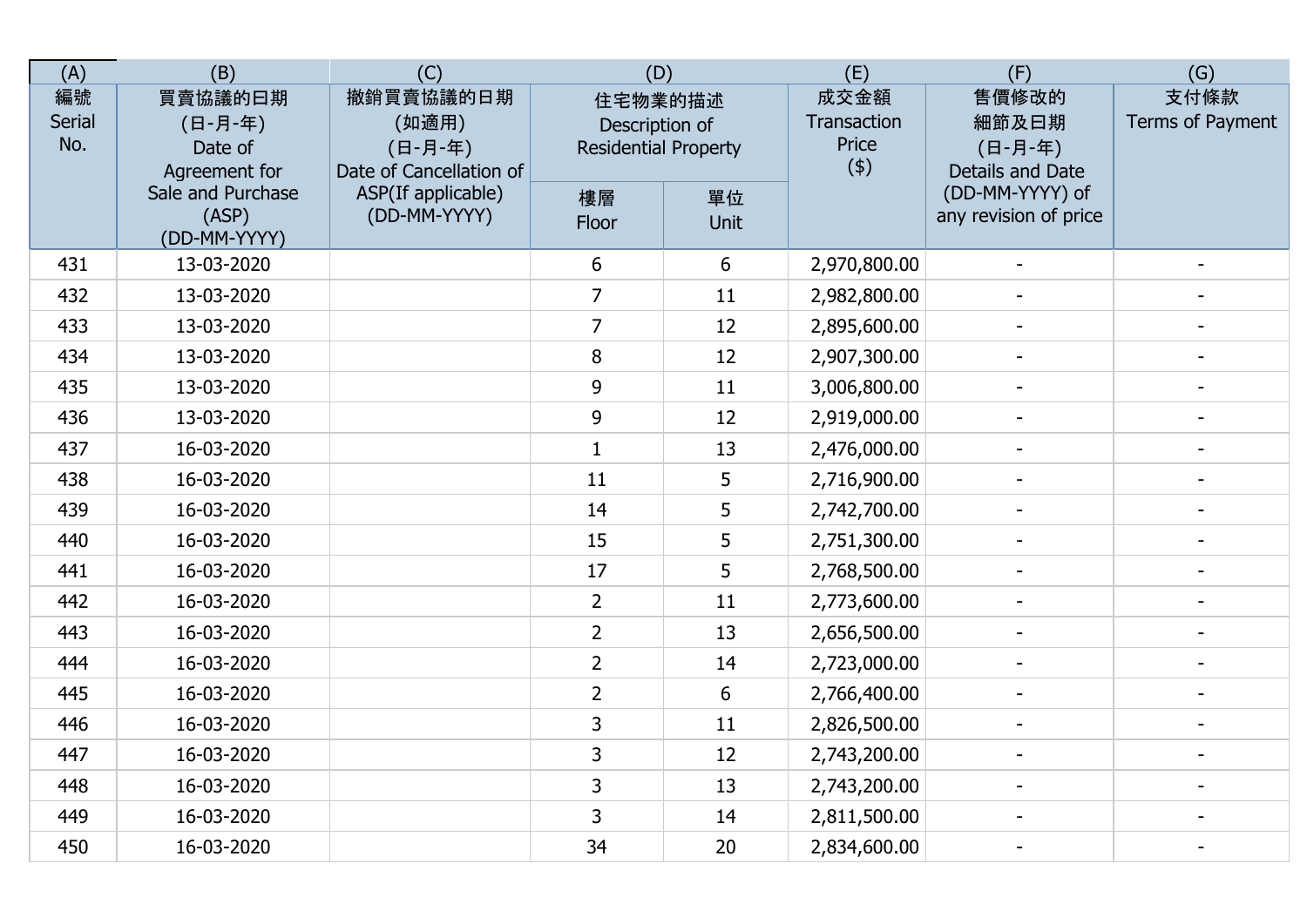| (A)                 | (B)                                            | (C)                                                      | (D)                                                      |                | (E)                                 | (F)                                           | (G)                      |
|---------------------|------------------------------------------------|----------------------------------------------------------|----------------------------------------------------------|----------------|-------------------------------------|-----------------------------------------------|--------------------------|
| 編號<br>Serial<br>No. | 買賣協議的曰期<br>(日-月-年)<br>Date of<br>Agreement for | 撤銷買賣協議的日期<br>(如適用)<br>(日-月-年)<br>Date of Cancellation of | 住宅物業的描述<br>Description of<br><b>Residential Property</b> |                | 成交金額<br>Transaction<br>Price<br>(4) | 售價修改的<br>細節及日期<br>(日-月-年)<br>Details and Date | 支付條款<br>Terms of Payment |
|                     | Sale and Purchase<br>(ASP)<br>(DD-MM-YYYY)     | ASP(If applicable)<br>(DD-MM-YYYY)                       | 樓層<br>Floor                                              | 單位<br>Unit     |                                     | (DD-MM-YYYY) of<br>any revision of price      |                          |
| 451                 | 16-03-2020                                     |                                                          | 4                                                        | 12             | 2,790,100.00                        |                                               |                          |
| 452                 | 16-03-2020                                     |                                                          | $\overline{4}$                                           | 13             | 2,790,100.00                        |                                               |                          |
| 453                 | 16-03-2020                                     |                                                          | 4                                                        | $6\phantom{1}$ | 2,874,600.00                        |                                               |                          |
| 454                 | 16-03-2020                                     |                                                          | 5                                                        | 11             | 2,922,700.00                        |                                               |                          |
| 455                 | 16-03-2020                                     |                                                          | 5                                                        | 12             | 2,837,000.00                        | $\overline{a}$                                |                          |
| 456                 | 16-03-2020                                     |                                                          | 6                                                        | 12             | 2,883,900.00                        |                                               |                          |
| 457                 | 18-03-2020                                     |                                                          | $\mathbf{1}$                                             | 11             | 2,684,600.00                        | $\overline{\phantom{a}}$                      | $\blacksquare$           |
| 458                 | 18-03-2020                                     |                                                          | $\mathbf{1}$                                             | 12             | 2,569,700.00                        |                                               |                          |
| 459                 | 18-03-2020                                     |                                                          | $\mathbf{1}$                                             | 14             | 2,538,700.00                        |                                               |                          |
| 460                 | 18-03-2020                                     |                                                          | 13                                                       | 5              | 2,734,100.00                        |                                               |                          |
| 461                 | 18-03-2020                                     |                                                          | 19                                                       | 20             | 2,735,000.00                        |                                               |                          |
| 462                 | 18-03-2020                                     |                                                          | $\overline{2}$                                           | 12             | 2,691,600.00                        |                                               |                          |
| 463                 | 18-03-2020                                     |                                                          | 20                                                       | 20             | 2,743,600.00                        |                                               |                          |
| 464                 | 18-03-2020                                     |                                                          | 21                                                       | 20             | 2,750,100.00                        | $\blacksquare$                                | $\blacksquare$           |
| 465                 | 18-03-2020                                     |                                                          | 22                                                       | 20             | 2,756,600.00                        |                                               |                          |
| 466                 | 18-03-2020                                     |                                                          | 23                                                       | 20             | 2,763,100.00                        |                                               |                          |
| 467                 | 18-03-2020                                     |                                                          | 25                                                       | 20             | 2,776,100.00                        |                                               |                          |
| 468                 | 18-03-2020                                     |                                                          | 26                                                       | 20             | 2,782,600.00                        |                                               |                          |
| 469                 | 18-03-2020                                     |                                                          | 27                                                       | 20             | 2,789,100.00                        |                                               |                          |
| 470                 | 18-03-2020                                     |                                                          | 28                                                       | 20             | 2,795,600.00                        | $\blacksquare$                                | $\overline{\phantom{a}}$ |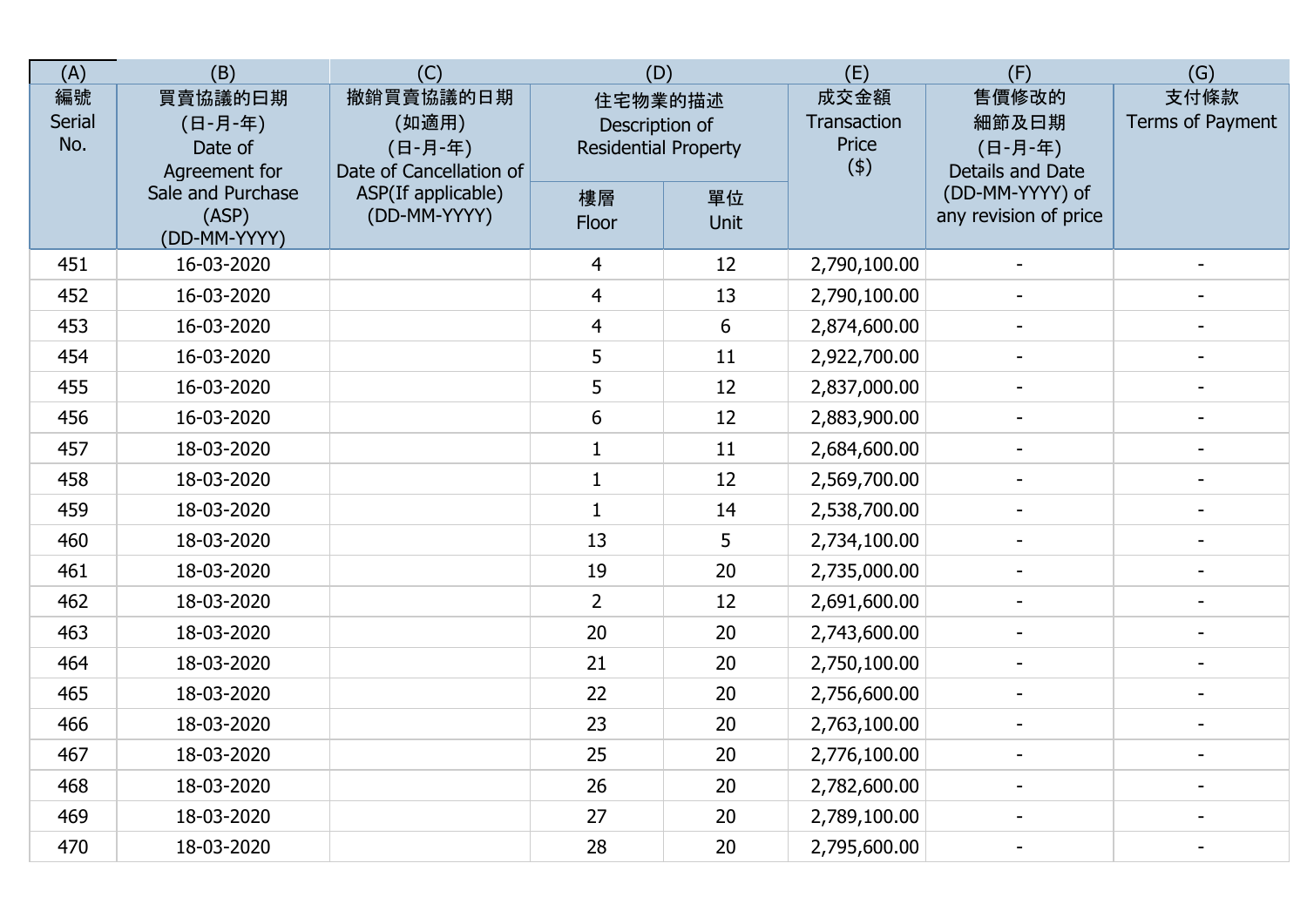| (A)                 | (B)                                            | (C)                                                      | (D)                                                      |            | (E)                                 | (F)                                           | (G)                      |
|---------------------|------------------------------------------------|----------------------------------------------------------|----------------------------------------------------------|------------|-------------------------------------|-----------------------------------------------|--------------------------|
| 編號<br>Serial<br>No. | 買賣協議的曰期<br>(日-月-年)<br>Date of<br>Agreement for | 撤銷買賣協議的日期<br>(如適用)<br>(日-月-年)<br>Date of Cancellation of | 住宅物業的描述<br>Description of<br><b>Residential Property</b> |            | 成交金額<br>Transaction<br>Price<br>(4) | 售價修改的<br>細節及日期<br>(日-月-年)<br>Details and Date | 支付條款<br>Terms of Payment |
|                     | Sale and Purchase<br>(ASP)<br>(DD-MM-YYYY)     | ASP(If applicable)<br>(DD-MM-YYYY)                       | 樓層<br>Floor                                              | 單位<br>Unit |                                     | (DD-MM-YYYY) of<br>any revision of price      |                          |
| 471                 | 18-03-2020                                     |                                                          | 29                                                       | 20         | 2,802,100.00                        |                                               |                          |
| 472                 | 18-03-2020                                     |                                                          | 3                                                        | 5          | 2,425,800.00                        |                                               |                          |
| 473                 | 18-03-2020                                     |                                                          | 31                                                       | 20         | 2,815,100.00                        |                                               |                          |
| 474                 | 18-03-2020                                     |                                                          | 32                                                       | 20         | 2,821,600.00                        |                                               |                          |
| 475                 | 18-03-2020                                     |                                                          | 33                                                       | 20         | 2,828,100.00                        | $\overline{a}$                                |                          |
| 476                 | 18-03-2020                                     |                                                          | 35                                                       | 20         | 2,813,100.00                        |                                               |                          |
| 477                 | 18-03-2020                                     |                                                          | 4                                                        | 5          | 2,490,500.00                        | $\overline{\phantom{a}}$                      | $\blacksquare$           |
| 478                 | 18-03-2020                                     |                                                          | 5                                                        | 5          | 2,555,200.00                        |                                               |                          |
| 479                 | 18-03-2020                                     |                                                          | $\overline{7}$                                           | 5          | 2,652,200.00                        |                                               |                          |
| 480                 | 18-03-2020                                     |                                                          | 8                                                        | 5          | 2,684,500.00                        |                                               |                          |
| 481                 | 18-03-2020                                     |                                                          | 9                                                        | 5          | 2,695,300.00                        |                                               |                          |
| 482                 | 20-03-2020                                     |                                                          | $\mathbf{1}$                                             | 16         | 2,392,900.00                        |                                               |                          |
| 483                 | 20-03-2020                                     |                                                          | $\mathbf{1}$                                             | 17         | 2,392,900.00                        |                                               |                          |
| 484                 | 20-03-2020                                     |                                                          | 10                                                       | 20         | 2,655,400.00                        | $\blacksquare$                                | $\blacksquare$           |
| 485                 | 20-03-2020                                     |                                                          | 11                                                       | 20         | 2,666,200.00                        |                                               |                          |
| 486                 | 20-03-2020                                     |                                                          | 12                                                       | 20         | 2,674,800.00                        |                                               |                          |
| 487                 | 20-03-2020                                     |                                                          | 13                                                       | 20         | 2,683,400.00                        |                                               |                          |
| 488                 | 20-03-2020                                     |                                                          | 14                                                       | 20         | 2,692,000.00                        |                                               |                          |
| 489                 | 20-03-2020                                     |                                                          | 15                                                       | 20         | 2,700,600.00                        |                                               |                          |
| 490                 | 20-03-2020                                     |                                                          | 17                                                       | 20         | 2,717,800.00                        | $\blacksquare$                                | $\overline{\phantom{a}}$ |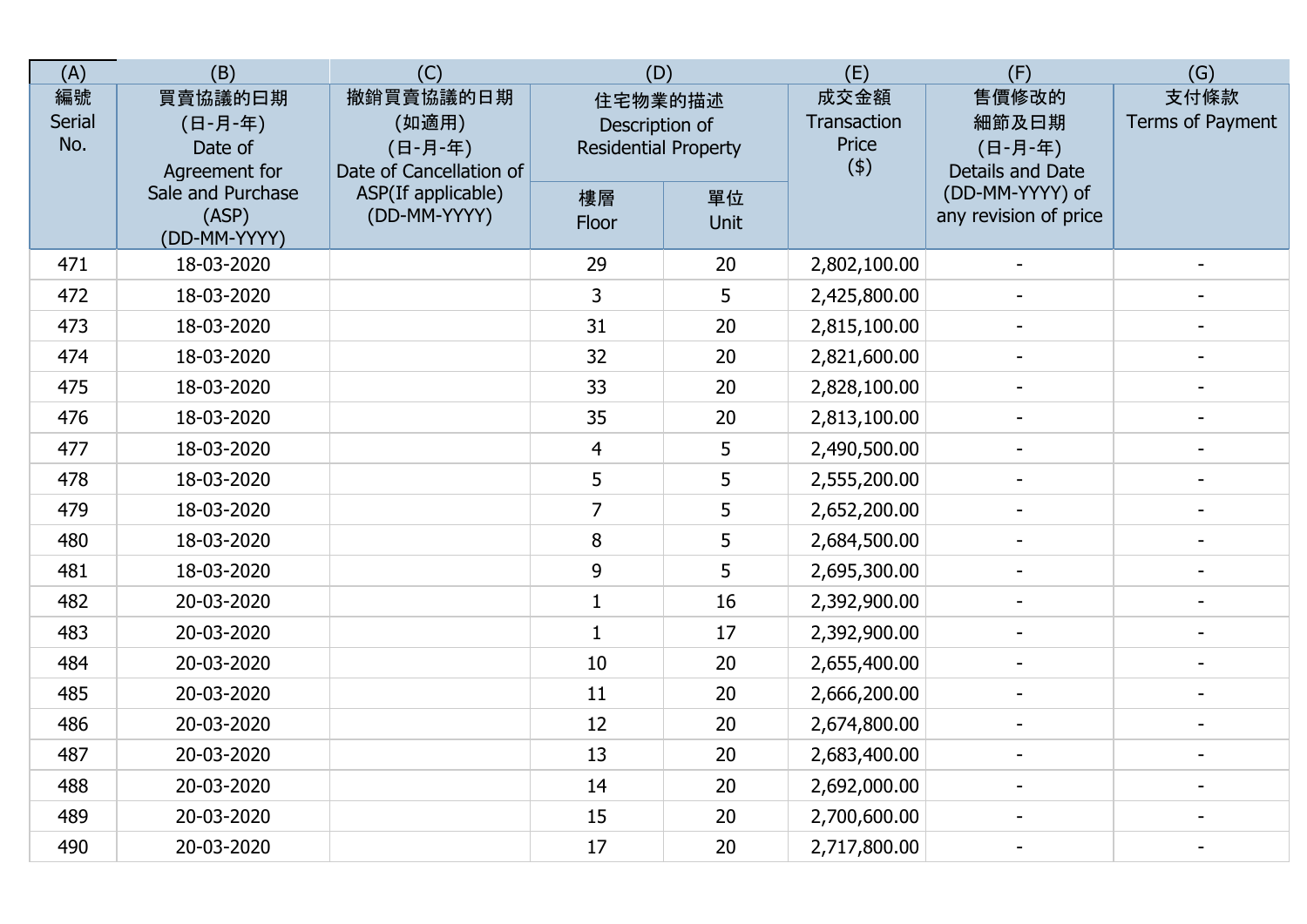| (A)                 | (B)                                            | (C)                                                      | (D)                                                      |                | (E)                                 | (F)                                           | (G)                      |
|---------------------|------------------------------------------------|----------------------------------------------------------|----------------------------------------------------------|----------------|-------------------------------------|-----------------------------------------------|--------------------------|
| 編號<br>Serial<br>No. | 買賣協議的曰期<br>(日-月-年)<br>Date of<br>Agreement for | 撤銷買賣協議的日期<br>(如適用)<br>(日-月-年)<br>Date of Cancellation of | 住宅物業的描述<br>Description of<br><b>Residential Property</b> |                | 成交金額<br>Transaction<br>Price<br>(4) | 售價修改的<br>細節及日期<br>(日-月-年)<br>Details and Date | 支付條款<br>Terms of Payment |
|                     | Sale and Purchase<br>(ASP)<br>(DD-MM-YYYY)     | ASP(If applicable)<br>(DD-MM-YYYY)                       | 樓層<br>Floor                                              | 單位<br>Unit     |                                     | (DD-MM-YYYY) of<br>any revision of price      |                          |
| 491                 | 20-03-2020                                     |                                                          | $\overline{2}$                                           | 20             | 2,332,500.00                        |                                               |                          |
| 492                 | 20-03-2020                                     |                                                          | 24                                                       | 20             | 2,769,600.00                        |                                               |                          |
| 493                 | 20-03-2020                                     |                                                          | 28                                                       | 21             | 2,838,600.00                        |                                               |                          |
| 494                 | 20-03-2020                                     |                                                          | 30                                                       | 21             | 2,851,600.00                        |                                               |                          |
| 495                 | 20-03-2020                                     |                                                          | 31                                                       | 21             | 2,858,100.00                        | $\overline{a}$                                |                          |
| 496                 | 20-03-2020                                     |                                                          | 32                                                       | 21             | 2,864,600.00                        |                                               |                          |
| 497                 | 20-03-2020                                     |                                                          | 33                                                       | 21             | 2,871,100.00                        | $\overline{\phantom{a}}$                      | $\blacksquare$           |
| 498                 | 20-03-2020                                     |                                                          | 34                                                       | 21             | 2,877,600.00                        |                                               |                          |
| 499                 | 20-03-2020                                     |                                                          | $\overline{4}$                                           | $\bf 8$        | 1,853,000.00                        |                                               |                          |
| 500                 | 20-03-2020                                     |                                                          | 8                                                        | 20             | 2,633,800.00                        |                                               |                          |
| 501                 | 20-03-2020                                     |                                                          | 9                                                        | 20             | 2,644,600.00                        |                                               |                          |
| 502                 | 23-03-2020                                     |                                                          | $\mathbf{1}$                                             | $6\phantom{1}$ | 2,653,400.00                        |                                               |                          |
| 503                 | 23-03-2020                                     |                                                          | 15                                                       | 21             | 2,743,600.00                        |                                               |                          |
| 504                 | 23-03-2020                                     |                                                          | 18                                                       | 21             | 2,769,400.00                        | $\blacksquare$                                | $\blacksquare$           |
| 505                 | 23-03-2020                                     |                                                          | 19                                                       | 21             | 2,778,000.00                        |                                               |                          |
| 506                 | 23-03-2020                                     |                                                          | 20                                                       | 21             | 2,786,600.00                        |                                               |                          |
| 507                 | 23-03-2020                                     |                                                          | 21                                                       | 21             | 2,793,100.00                        |                                               |                          |
| 508                 | 23-03-2020                                     |                                                          | 22                                                       | 21             | 2,799,600.00                        |                                               |                          |
| 509                 | 23-03-2020                                     |                                                          | 23                                                       | 21             | 2,806,100.00                        |                                               |                          |
| 510                 | 23-03-2020                                     |                                                          | 24                                                       | 21             | 2,812,600.00                        |                                               | $\overline{\phantom{a}}$ |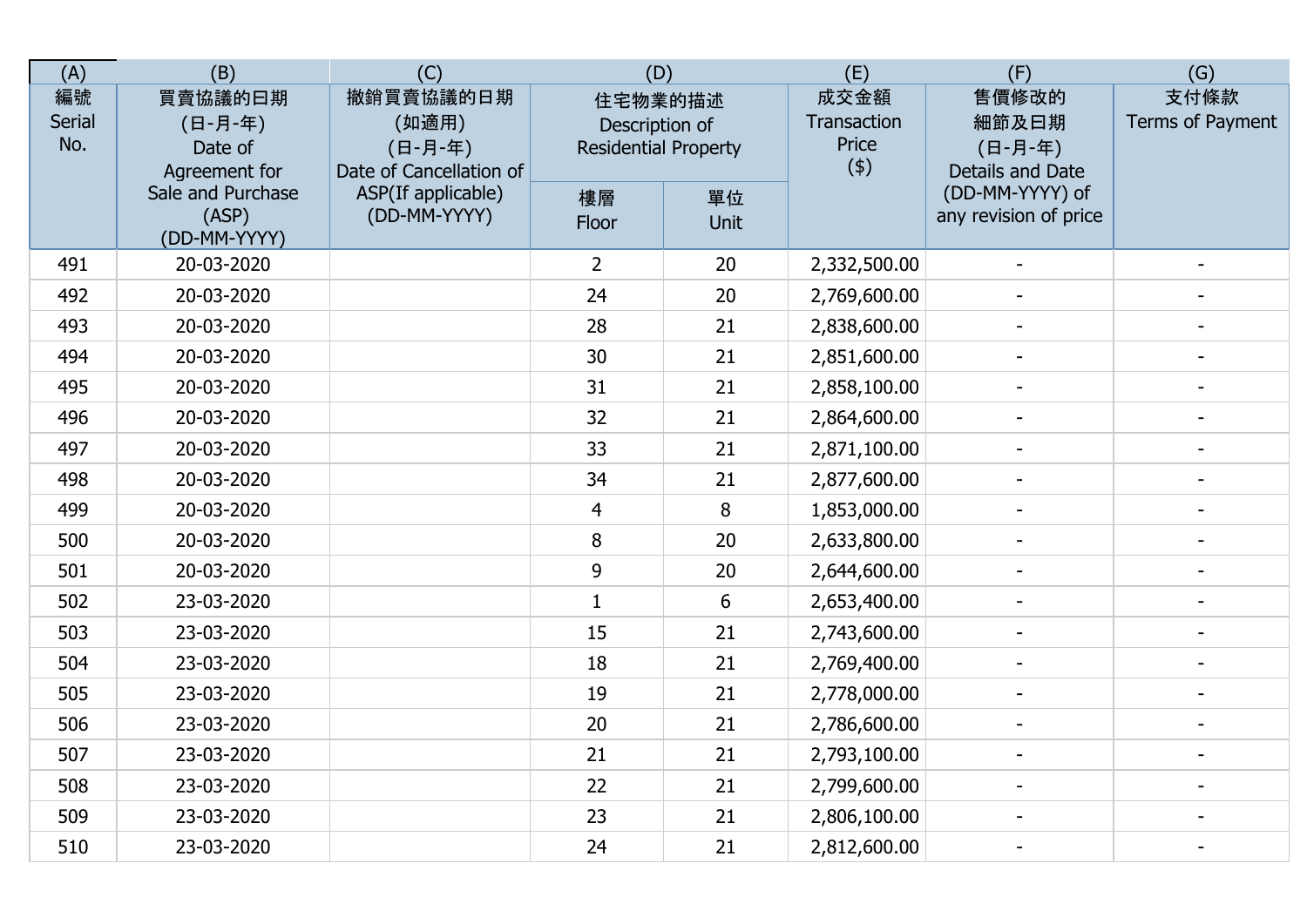| (A)                        | (B)                                            | (C)                                                      | (D)                                                      |            | (E)                                 | (F)                                           | (G)                      |
|----------------------------|------------------------------------------------|----------------------------------------------------------|----------------------------------------------------------|------------|-------------------------------------|-----------------------------------------------|--------------------------|
| 編號<br><b>Serial</b><br>No. | 買賣協議的曰期<br>(日-月-年)<br>Date of<br>Agreement for | 撤銷買賣協議的日期<br>(如適用)<br>(日-月-年)<br>Date of Cancellation of | 住宅物業的描述<br>Description of<br><b>Residential Property</b> |            | 成交金額<br>Transaction<br>Price<br>(4) | 售價修改的<br>細節及曰期<br>(日-月-年)<br>Details and Date | 支付條款<br>Terms of Payment |
|                            | Sale and Purchase<br>(ASP)<br>(DD-MM-YYYY)     | ASP(If applicable)<br>(DD-MM-YYYY)                       | 樓層<br>Floor                                              | 單位<br>Unit |                                     | (DD-MM-YYYY) of<br>any revision of price      |                          |
| 511                        | 23-03-2020                                     |                                                          | 25                                                       | 21         | 2,819,100.00                        |                                               |                          |
| 512                        | 23-03-2020                                     |                                                          | 26                                                       | 21         | 2,825,600.00                        |                                               |                          |
| 513                        | 23-03-2020                                     |                                                          | 27                                                       | 21         | 2,832,100.00                        |                                               |                          |
| 514                        | 23-03-2020                                     |                                                          | 29                                                       | 21         | 2,845,100.00                        |                                               |                          |
| 515                        | 23-03-2020                                     |                                                          | 33                                                       | 8          | 2,096,000.00                        | $\blacksquare$                                |                          |
| 516                        | 23-03-2020                                     |                                                          | 35                                                       | 21         | 2,856,100.00                        |                                               | $\blacksquare$           |
| 517                        | 23-03-2020                                     |                                                          | $\overline{7}$                                           | 20         | 2,601,500.00                        | $\blacksquare$                                | $\blacksquare$           |
| 518                        | 23-03-2020                                     |                                                          | 8                                                        | 21         | 2,676,800.00                        |                                               |                          |
| 519                        | 24-03-2020                                     |                                                          | 10                                                       | 21         | 2,698,400.00                        |                                               |                          |
| 520                        | 24-03-2020                                     |                                                          | 11                                                       | 21         | 2,709,200.00                        |                                               |                          |
| 521                        | 24-03-2020                                     |                                                          | 12                                                       | 21         | 2,717,800.00                        |                                               |                          |
| 522                        | 24-03-2020                                     |                                                          | 13                                                       | 21         | 2,726,400.00                        |                                               |                          |
| 523                        | 24-03-2020                                     |                                                          | 14                                                       | 21         | 2,735,000.00                        | $\qquad \qquad -$                             |                          |
| 524                        | 24-03-2020                                     |                                                          | 16                                                       | 21         | 2,752,200.00                        | $\blacksquare$                                | $\blacksquare$           |
| 525                        | 24-03-2020                                     |                                                          | 17                                                       | 21         | 2,760,800.00                        |                                               |                          |
| 526                        | 24-03-2020                                     |                                                          | $\overline{3}$                                           | 20         | 2,407,800.00                        | $\overline{\phantom{0}}$                      |                          |
| 527                        | 24-03-2020                                     |                                                          | 31                                                       | 8          | 2,080,000.00                        |                                               |                          |
| 528                        | 24-03-2020                                     |                                                          | 32                                                       | 8          | 2,088,000.00                        |                                               |                          |
| 529                        | 24-03-2020                                     |                                                          | 33                                                       | 10         | 2,175,600.00                        |                                               |                          |
| 530                        | 24-03-2020                                     |                                                          | $\overline{4}$                                           | 20         | 2,461,600.00                        | $\blacksquare$                                | $\overline{\phantom{a}}$ |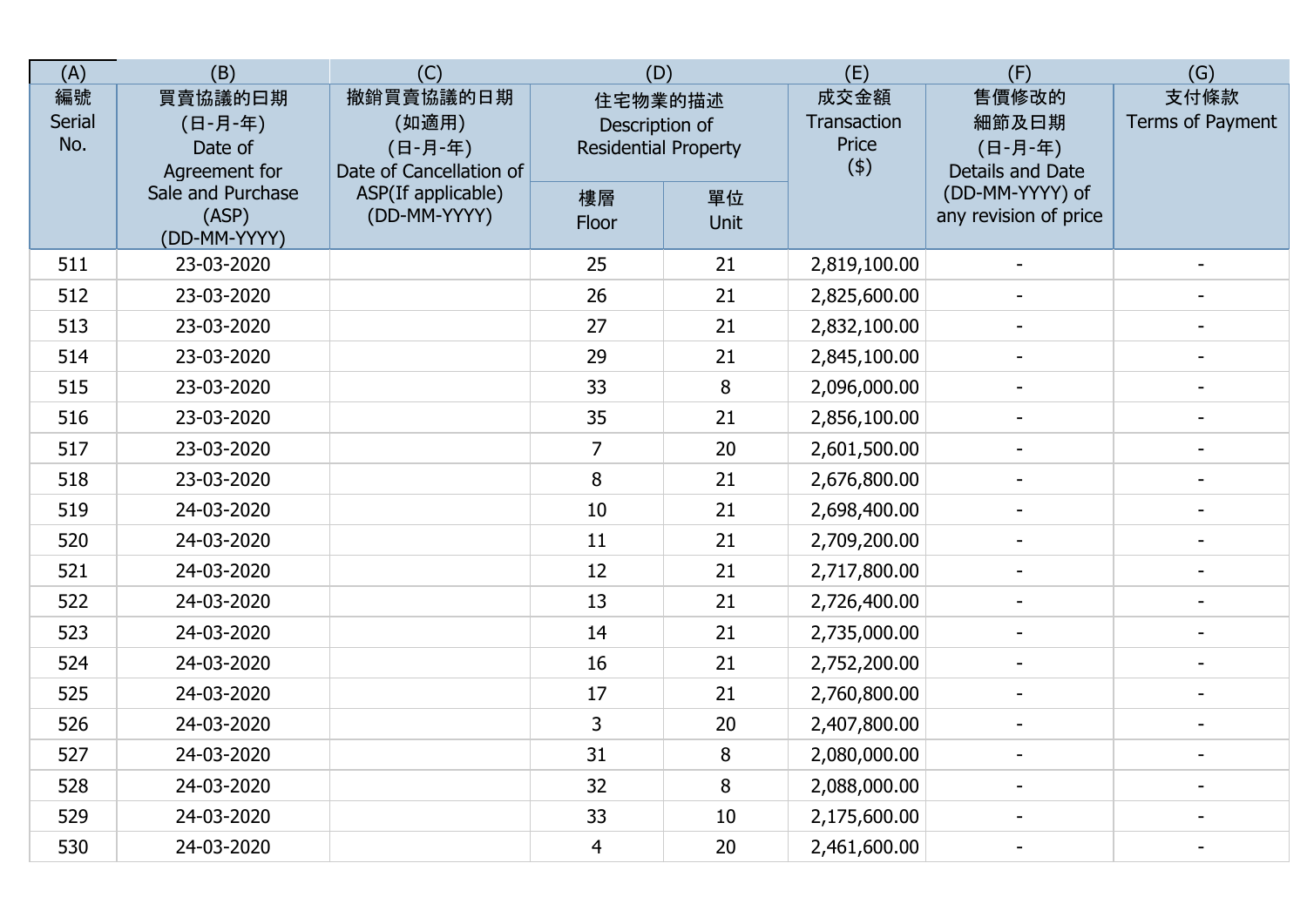| (A)                        | (B)                                            | (C)                                                      | (D)                                                      |            | (E)                                 | (F)                                           | (G)                      |
|----------------------------|------------------------------------------------|----------------------------------------------------------|----------------------------------------------------------|------------|-------------------------------------|-----------------------------------------------|--------------------------|
| 編號<br><b>Serial</b><br>No. | 買賣協議的曰期<br>(日-月-年)<br>Date of<br>Agreement for | 撤銷買賣協議的日期<br>(如適用)<br>(日-月-年)<br>Date of Cancellation of | 住宅物業的描述<br>Description of<br><b>Residential Property</b> |            | 成交金額<br>Transaction<br>Price<br>(4) | 售價修改的<br>細節及曰期<br>(日-月-年)<br>Details and Date | 支付條款<br>Terms of Payment |
|                            | Sale and Purchase<br>(ASP)<br>(DD-MM-YYYY)     | ASP(If applicable)<br>(DD-MM-YYYY)                       | 樓層<br>Floor                                              | 單位<br>Unit |                                     | (DD-MM-YYYY) of<br>any revision of price      |                          |
| 531                        | 24-03-2020                                     |                                                          | 4                                                        | 21         | 2,504,600.00                        |                                               |                          |
| 532                        | 24-03-2020                                     |                                                          | 5                                                        | 20         | 2,515,400.00                        |                                               |                          |
| 533                        | 24-03-2020                                     |                                                          | 5                                                        | 21         | 2,558,400.00                        |                                               |                          |
| 534                        | 24-03-2020                                     |                                                          | 6                                                        | 20         | 2,569,200.00                        |                                               |                          |
| 535                        | 24-03-2020                                     |                                                          | 6                                                        | 21         | 2,612,200.00                        |                                               |                          |
| 536                        | 24-03-2020                                     |                                                          | $\overline{7}$                                           | 21         | 2,644,500.00                        |                                               | $\overline{a}$           |
| 537                        | 24-03-2020                                     |                                                          | 9                                                        | 21         | 2,687,600.00                        |                                               | $\blacksquare$           |
| 538                        | 25-03-2020                                     |                                                          | 1                                                        | 20         | 2,225,000.00                        |                                               |                          |
| 539                        | 25-03-2020                                     |                                                          | $\mathbf{1}$                                             | 21         | 2,268,000.00                        |                                               |                          |
| 540                        | 25-03-2020                                     |                                                          | 19                                                       | 10         | 2,084,200.00                        |                                               |                          |
| 541                        | 25-03-2020                                     |                                                          | $\overline{2}$                                           | 21         | 2,375,500.00                        |                                               |                          |
| 542                        | 25-03-2020                                     |                                                          | 3                                                        | 21         | 2,450,800.00                        |                                               |                          |
| 543                        | 25-03-2020                                     |                                                          | 30                                                       | 10         | 2,150,700.00                        |                                               |                          |
| 544                        | 27-03-2020                                     | 07-05-2020                                               | 28                                                       | 10         | 2,134,100.00                        | $\blacksquare$                                | $\blacksquare$           |
| 545                        | 08-05-2020                                     |                                                          | 10                                                       | 8          | 1,948,800.00                        |                                               |                          |
| 546                        | 08-05-2020                                     |                                                          | 30                                                       | 8          | 2,072,000.00                        |                                               |                          |
| 547                        | 08-05-2020                                     |                                                          | 32                                                       | 10         | 2,167,300.00                        |                                               |                          |
| 548                        | 11-05-2020                                     |                                                          | 29                                                       | 9          | 2,080,000.00                        |                                               |                          |
| 549                        | 11-05-2020                                     |                                                          | 34                                                       | 8          | 2,104,000.00                        |                                               |                          |
| 550                        | 12-05-2020                                     |                                                          | 28                                                       | 10         | 2,134,100.00                        | $\blacksquare$                                | $\overline{\phantom{a}}$ |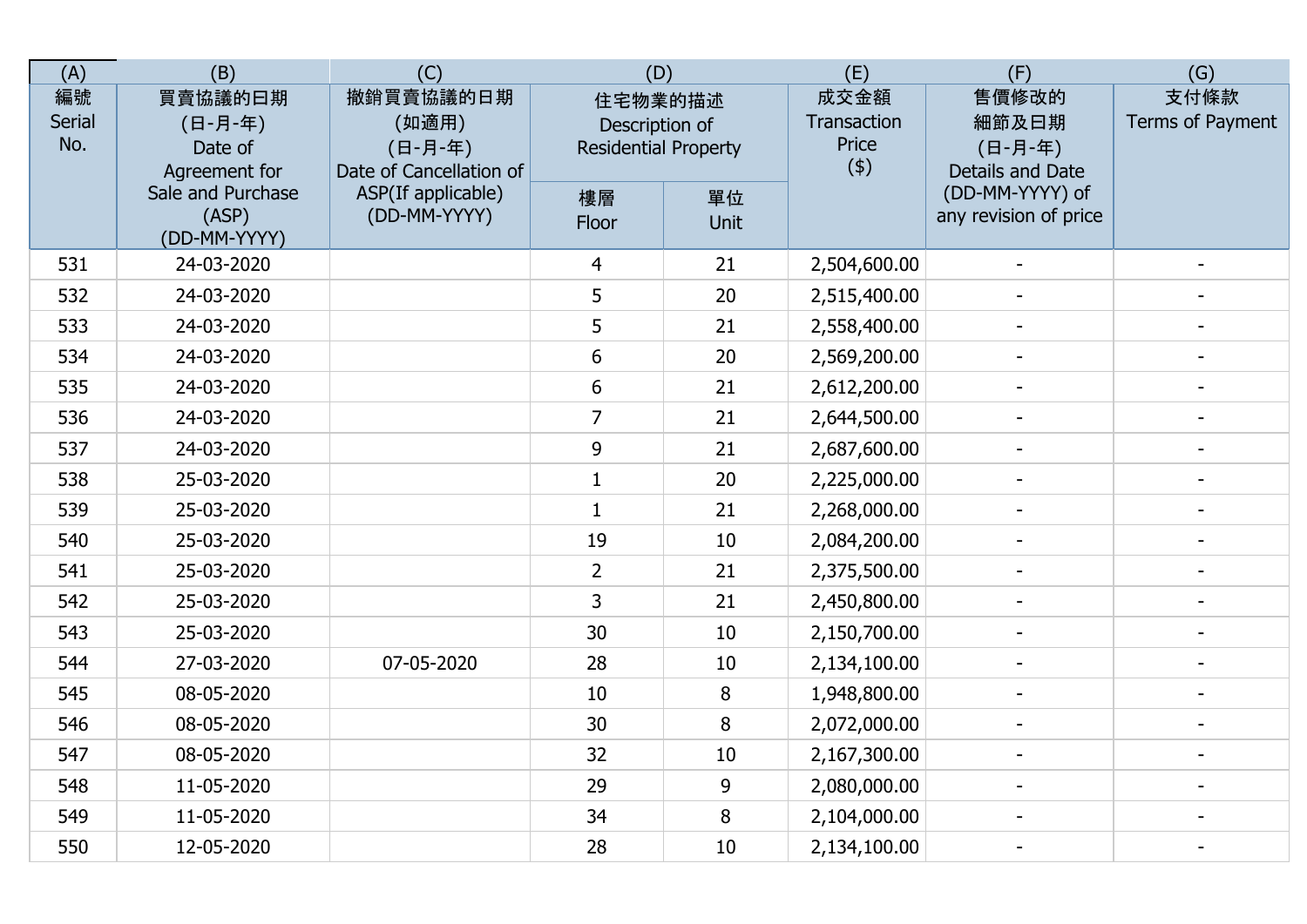| (A)                        | (B)                                            | (C)                                                      | (D)                                                      |                | (E)                                 | (F)                                           | (G)                      |
|----------------------------|------------------------------------------------|----------------------------------------------------------|----------------------------------------------------------|----------------|-------------------------------------|-----------------------------------------------|--------------------------|
| 編號<br><b>Serial</b><br>No. | 買賣協議的曰期<br>(日-月-年)<br>Date of<br>Agreement for | 撤銷買賣協議的日期<br>(如適用)<br>(日-月-年)<br>Date of Cancellation of | 住宅物業的描述<br>Description of<br><b>Residential Property</b> |                | 成交金額<br>Transaction<br>Price<br>(4) | 售價修改的<br>細節及曰期<br>(日-月-年)<br>Details and Date | 支付條款<br>Terms of Payment |
|                            | Sale and Purchase<br>(ASP)<br>(DD-MM-YYYY)     | ASP(If applicable)<br>(DD-MM-YYYY)                       | 樓層<br>Floor                                              | 單位<br>Unit     |                                     | (DD-MM-YYYY) of<br>any revision of price      |                          |
| 551                        | 12-05-2020                                     |                                                          | 28                                                       | 4              | 2,006,000.00                        |                                               |                          |
| 552                        | 12-05-2020                                     |                                                          | 28                                                       | 8              | 2,056,000.00                        |                                               |                          |
| 553                        | 12-05-2020                                     |                                                          | 34                                                       | 10             | 2,183,900.00                        |                                               |                          |
| 554                        | 12-05-2020                                     |                                                          | $\overline{7}$                                           | $\overline{4}$ | 1,865,900.00                        |                                               |                          |
| 555                        | 13-05-2020                                     |                                                          | 20                                                       | 10             | 2,090,800.00                        | $\overline{a}$                                |                          |
| 556                        | 13-05-2020                                     |                                                          | 26                                                       | 8              | 2,043,200.00                        |                                               | $\blacksquare$           |
| 557                        | 13-05-2020                                     |                                                          | 29                                                       | 8              | 2,064,000.00                        | $\blacksquare$                                | $\blacksquare$           |
| 558                        | 14-05-2020                                     |                                                          | 10                                                       | 10             | 2,023,100.00                        |                                               |                          |
| 559                        | 14-05-2020                                     |                                                          | 31                                                       | 10             | 2,159,000.00                        | $\overline{\phantom{0}}$                      |                          |
| 560                        | 14-05-2020                                     |                                                          | 31                                                       | 9              | 2,096,000.00                        |                                               |                          |
| 561                        | 14-05-2020                                     |                                                          | 34                                                       | 9              | 2,120,000.00                        |                                               |                          |
| 562                        | 15-05-2020                                     |                                                          | 16                                                       | 8              | 1,988,800.00                        |                                               |                          |
| 563                        | 15-05-2020                                     |                                                          | 25                                                       | 8              | 2,038,400.00                        | $\overline{\phantom{a}}$                      |                          |
| 564                        | 15-05-2020                                     |                                                          | 27                                                       | 10             | 2,125,800.00                        | $\blacksquare$                                | $\blacksquare$           |
| 565                        | 15-05-2020                                     |                                                          | 29                                                       | 10             | 2,142,400.00                        | $\overline{\phantom{0}}$                      |                          |
| 566                        | 15-05-2020                                     |                                                          | 5                                                        | $\overline{7}$ | 1,884,900.00                        | $\overline{\phantom{0}}$                      |                          |
| 567                        | 18-05-2020                                     |                                                          | 15                                                       | 10             | 2,057,800.00                        |                                               |                          |
| 568                        | 18-05-2020                                     |                                                          | 21                                                       | 10             | 2,095,800.00                        |                                               |                          |
| 569                        | 18-05-2020                                     |                                                          | 23                                                       | 10             | 2,105,800.00                        |                                               |                          |
| 570                        | 18-05-2020                                     |                                                          | 23                                                       | 8              | 2,028,800.00                        | $\blacksquare$                                | $\overline{\phantom{a}}$ |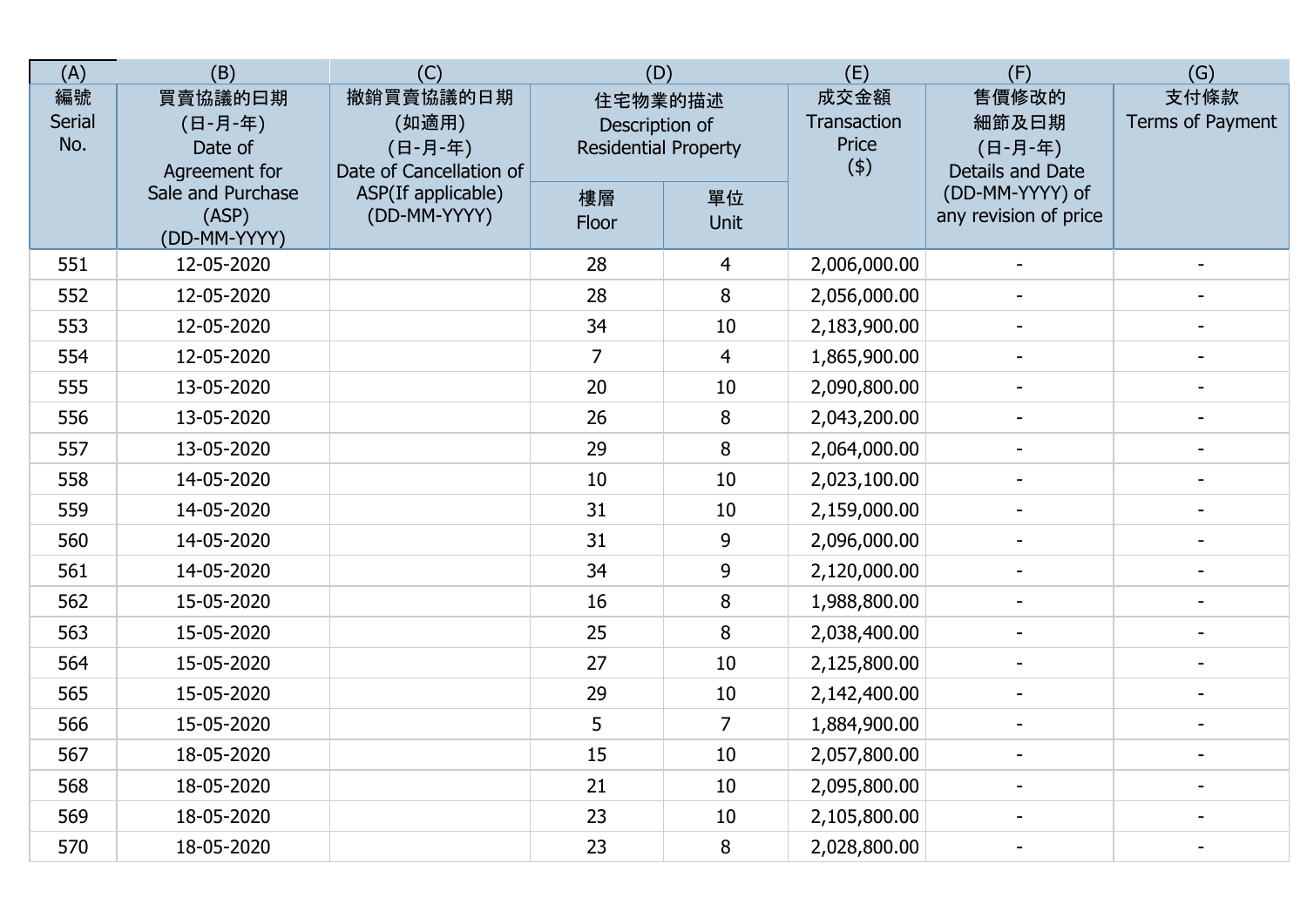| (A)                        | (B)                                            | (C)                                                      | (D)                                                      |                | (E)                                 | (F)                                           | (G)                      |
|----------------------------|------------------------------------------------|----------------------------------------------------------|----------------------------------------------------------|----------------|-------------------------------------|-----------------------------------------------|--------------------------|
| 編號<br><b>Serial</b><br>No. | 買賣協議的曰期<br>(日-月-年)<br>Date of<br>Agreement for | 撤銷買賣協議的日期<br>(如適用)<br>(日-月-年)<br>Date of Cancellation of | 住宅物業的描述<br>Description of<br><b>Residential Property</b> |                | 成交金額<br>Transaction<br>Price<br>(4) | 售價修改的<br>細節及曰期<br>(日-月-年)<br>Details and Date | 支付條款<br>Terms of Payment |
|                            | Sale and Purchase<br>(ASP)<br>(DD-MM-YYYY)     | ASP(If applicable)<br>(DD-MM-YYYY)                       | 樓層<br>Floor                                              | 單位<br>Unit     |                                     | (DD-MM-YYYY) of<br>any revision of price      |                          |
| 571                        | 18-05-2020                                     |                                                          | 26                                                       | 10             | 2,120,800.00                        |                                               |                          |
| 572                        | 18-05-2020                                     |                                                          | 27                                                       | 8              | 2,048,000.00                        |                                               |                          |
| 573                        | 19-05-2020                                     |                                                          | 22                                                       | 10             | 2,100,800.00                        |                                               |                          |
| 574                        | 19-05-2020                                     |                                                          | 22                                                       | 8              | 2,024,000.00                        |                                               |                          |
| 575                        | 19-05-2020                                     |                                                          | 33                                                       | $\overline{7}$ | 2,096,000.00                        | $\blacksquare$                                |                          |
| 576                        | 20-05-2020                                     |                                                          | 21                                                       | 8              | 2,019,200.00                        |                                               |                          |
| 577                        | 20-05-2020                                     |                                                          | 24                                                       | 8              | 2,033,600.00                        | $\blacksquare$                                | $\overline{a}$           |
| 578                        | 20-05-2020                                     |                                                          | 25                                                       | 10             | 2,115,800.00                        |                                               |                          |
| 579                        | 20-05-2020                                     |                                                          | 33                                                       | $\overline{4}$ | 2,029,500.00                        | $\overline{\phantom{0}}$                      |                          |
| 580                        | 21-05-2020                                     |                                                          | 20                                                       | 8              | 2,014,400.00                        |                                               |                          |
| 581                        | 21-05-2020                                     |                                                          | 24                                                       | 10             | 2,110,800.00                        |                                               |                          |
| 582                        | 21-05-2020                                     |                                                          | 30                                                       | 9              | 2,088,000.00                        |                                               |                          |
| 583                        | 21-05-2020                                     |                                                          | 34                                                       | $\overline{7}$ | 2,104,000.00                        | $\blacksquare$                                |                          |
| 584                        | 21-05-2020                                     |                                                          | 35                                                       | 10             | 2,150,700.00                        | $\blacksquare$                                | $\blacksquare$           |
| 585                        | 21-05-2020                                     |                                                          | 35                                                       | 8              | 2,088,000.00                        | $\overline{\phantom{a}}$                      |                          |
| 586                        | 22-05-2020                                     |                                                          | 19                                                       | 8              | 2,008,000.00                        | $\overline{\phantom{a}}$                      |                          |
| 587                        | 22-05-2020                                     |                                                          | 35                                                       | $\overline{7}$ | 2,088,000.00                        |                                               |                          |
| 588                        | 22-05-2020                                     |                                                          | 35                                                       | 9              | 2,088,100.00                        |                                               |                          |
| 589                        | 25-05-2020                                     |                                                          | 16                                                       | 10             | 2,064,400.00                        |                                               |                          |
| 590                        | 25-05-2020                                     |                                                          | 26                                                       | 9              | 2,059,200.00                        | $\blacksquare$                                | $\blacksquare$           |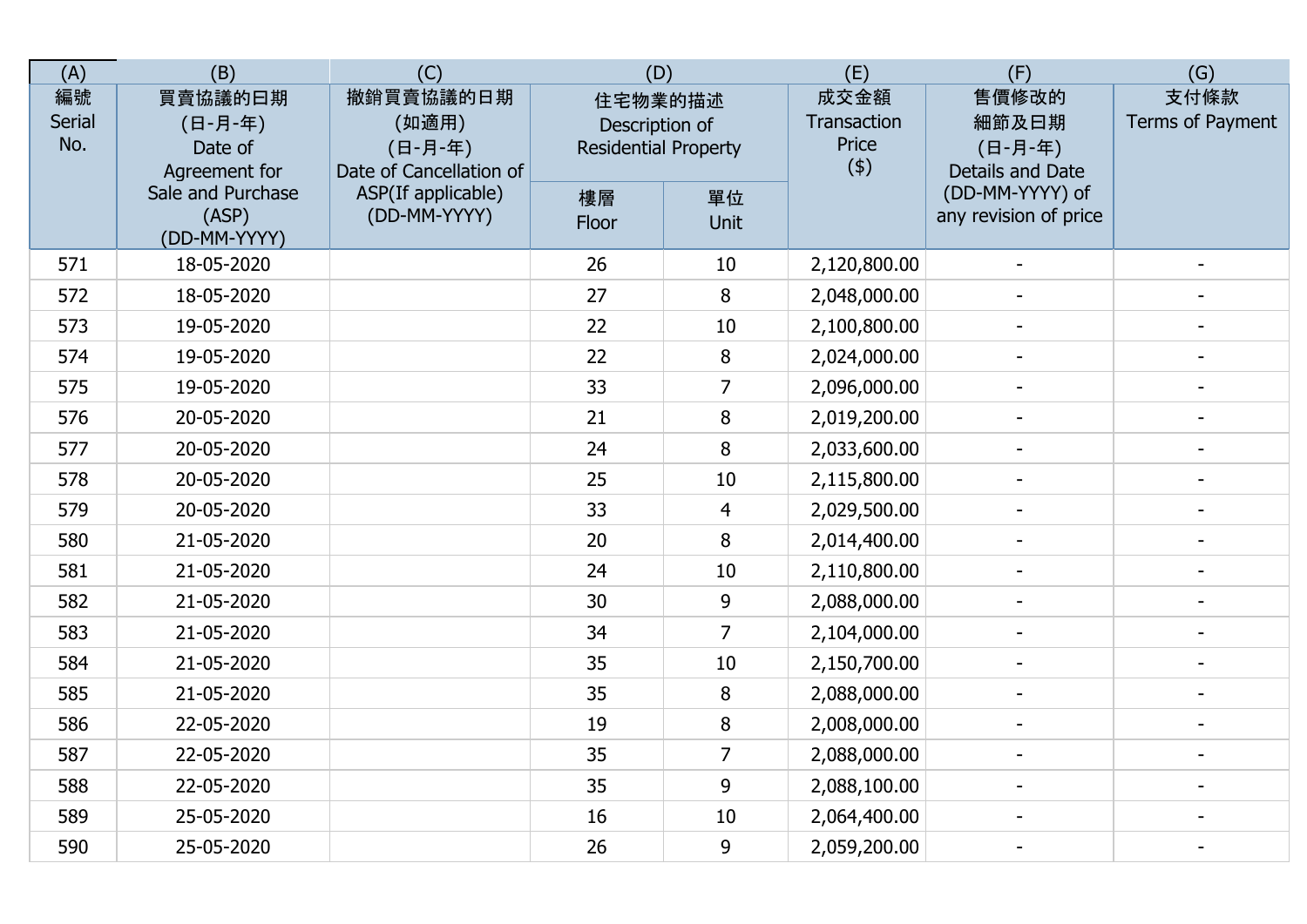| (A)                        | (B)                                            | (C)                                                      | (D)                                                      |                   | (E)                                 | (F)                                           | (G)                      |
|----------------------------|------------------------------------------------|----------------------------------------------------------|----------------------------------------------------------|-------------------|-------------------------------------|-----------------------------------------------|--------------------------|
| 編號<br><b>Serial</b><br>No. | 買賣協議的曰期<br>(日-月-年)<br>Date of<br>Agreement for | 撤銷買賣協議的日期<br>(如適用)<br>(日-月-年)<br>Date of Cancellation of | 住宅物業的描述<br>Description of<br><b>Residential Property</b> |                   | 成交金額<br>Transaction<br>Price<br>(4) | 售價修改的<br>細節及曰期<br>(日-月-年)<br>Details and Date | 支付條款<br>Terms of Payment |
|                            | Sale and Purchase<br>(ASP)<br>(DD-MM-YYYY)     | ASP(If applicable)<br>(DD-MM-YYYY)                       | 樓層<br>Floor                                              | 單位<br><b>Unit</b> |                                     | (DD-MM-YYYY) of<br>any revision of price      |                          |
| 591                        | 25-05-2020                                     |                                                          | 27                                                       | 9                 | 2,064,000.00                        |                                               |                          |
| 592                        | 25-05-2020                                     |                                                          | 28                                                       | 9                 | 2,072,000.00                        |                                               |                          |
| 593                        | 25-05-2020                                     |                                                          | 30                                                       | $\overline{7}$    | 2,072,000.00                        |                                               |                          |
| 594                        | 25-05-2020                                     |                                                          | 31                                                       | $\overline{7}$    | 2,080,000.00                        |                                               |                          |
| 595                        | 25-05-2020                                     |                                                          | 8                                                        | 10                | 2,006,500.00                        | $\overline{a}$                                |                          |
| 596                        | 26-05-2020                                     | 21-09-2020                                               | 20                                                       | $\overline{7}$    | 2,014,400.00                        |                                               |                          |
| 597                        | 26-05-2020                                     |                                                          | 11                                                       | 10                | 2,031,400.00                        | $\overline{\phantom{a}}$                      | $\overline{a}$           |
| 598                        | 26-05-2020                                     |                                                          | 13                                                       | 10                | 2,044,600.00                        |                                               |                          |
| 599                        | 26-05-2020                                     |                                                          | 14                                                       | 10                | 2,051,200.00                        |                                               |                          |
| 600                        | 26-05-2020                                     |                                                          | 16                                                       | 3                 | 1,982,100.00                        |                                               |                          |
| 601                        | 26-05-2020                                     |                                                          | 17                                                       | 10                | 2,071,000.00                        |                                               |                          |
| 602                        | 26-05-2020                                     |                                                          | 23                                                       | $\overline{7}$    | 2,028,800.00                        |                                               |                          |
| 603                        | 26-05-2020                                     |                                                          | 24                                                       | 9                 | 2,049,600.00                        | $\blacksquare$                                |                          |
| 604                        | 26-05-2020                                     |                                                          | 25                                                       | $\overline{7}$    | 2,038,400.00                        | $\blacksquare$                                | $\blacksquare$           |
| 605                        | 26-05-2020                                     |                                                          | 25                                                       | 9                 | 2,054,400.00                        |                                               | $\overline{\phantom{a}}$ |
| 606                        | 26-05-2020                                     |                                                          | 26                                                       | $\overline{7}$    | 2,043,200.00                        | $\overline{\phantom{0}}$                      |                          |
| 607                        | 26-05-2020                                     |                                                          | 27                                                       | $\overline{7}$    | 2,048,000.00                        |                                               |                          |
| 608                        | 26-05-2020                                     |                                                          | 29                                                       | $\overline{7}$    | 2,064,000.00                        |                                               |                          |
| 609                        | 27-05-2020                                     | 16-09-2020                                               | 19                                                       | $\overline{7}$    | 2,008,000.00                        |                                               |                          |
| 610                        | 27-05-2020                                     |                                                          | 11                                                       | 8                 | 1,956,800.00                        |                                               |                          |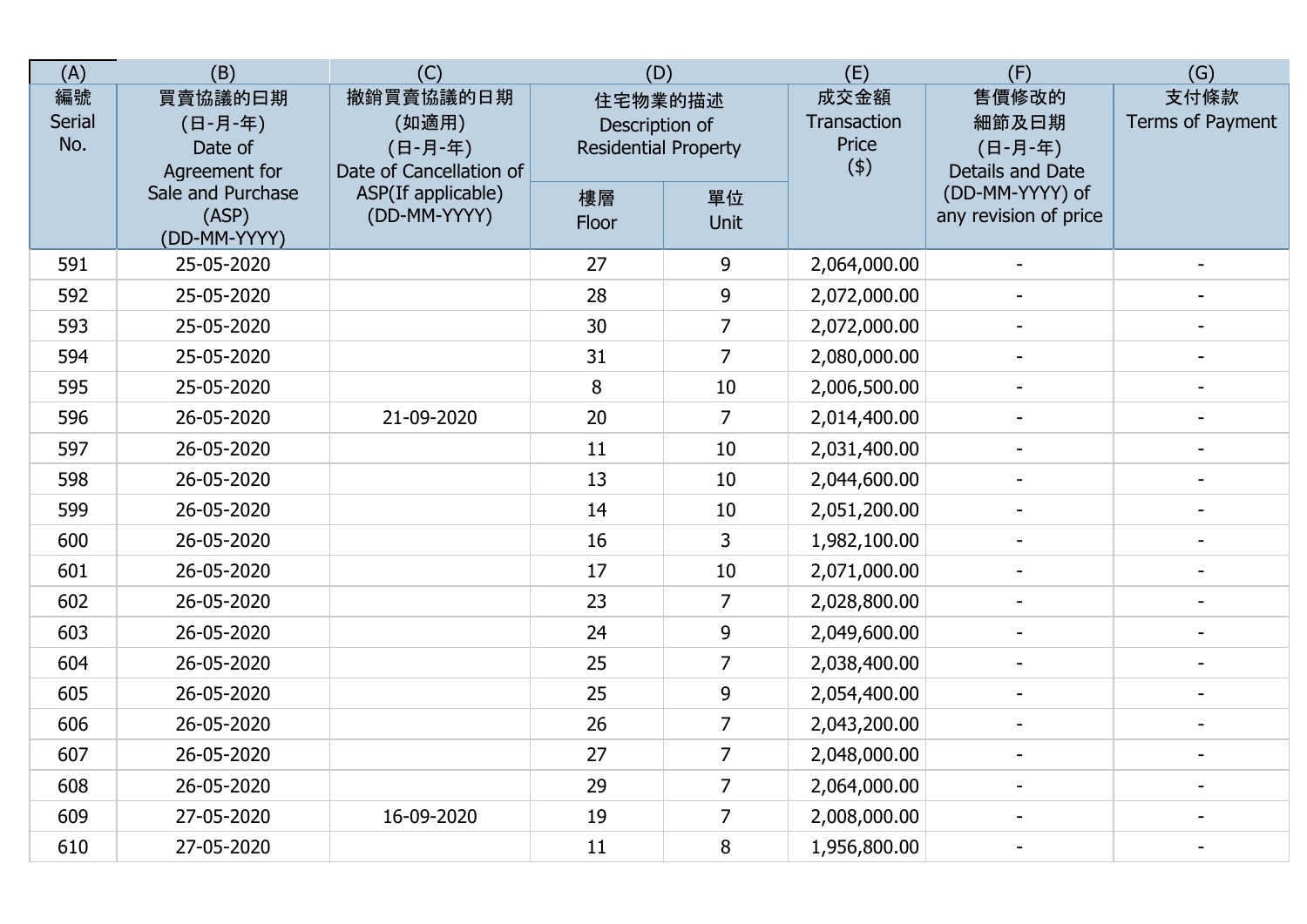| (A)                        | (B)                                            | (C)                                                      | (D)                                                      |                | (E)                                 | (F)                                           | (G)                      |
|----------------------------|------------------------------------------------|----------------------------------------------------------|----------------------------------------------------------|----------------|-------------------------------------|-----------------------------------------------|--------------------------|
| 編號<br><b>Serial</b><br>No. | 買賣協議的曰期<br>(日-月-年)<br>Date of<br>Agreement for | 撤銷買賣協議的日期<br>(如適用)<br>(日-月-年)<br>Date of Cancellation of | 住宅物業的描述<br>Description of<br><b>Residential Property</b> |                | 成交金額<br>Transaction<br>Price<br>(4) | 售價修改的<br>細節及曰期<br>(日-月-年)<br>Details and Date | 支付條款<br>Terms of Payment |
|                            | Sale and Purchase<br>(ASP)<br>(DD-MM-YYYY)     | ASP(If applicable)<br>(DD-MM-YYYY)                       | 樓層<br>Floor                                              | 單位<br>Unit     |                                     | (DD-MM-YYYY) of<br>any revision of price      |                          |
| 611                        | 27-05-2020                                     |                                                          | 12                                                       | 10             | 2,038,000.00                        |                                               |                          |
| 612                        | 27-05-2020                                     |                                                          | 15                                                       | 8              | 1,982,400.00                        |                                               |                          |
| 613                        | 27-05-2020                                     |                                                          | 16                                                       | 9              | 2,004,800.00                        |                                               |                          |
| 614                        | 27-05-2020                                     |                                                          | 17                                                       | 8              | 1,995,200.00                        |                                               |                          |
| 615                        | 27-05-2020                                     |                                                          | 17                                                       | 9              | 2,011,200.00                        | $\overline{a}$                                |                          |
| 616                        | 27-05-2020                                     |                                                          | 18                                                       | 9              | 2,017,600.00                        |                                               | $\overline{a}$           |
| 617                        | 27-05-2020                                     |                                                          | 19                                                       | 9              | 2,024,000.00                        | $\blacksquare$                                | $\blacksquare$           |
| 618                        | 27-05-2020                                     |                                                          | 20                                                       | 9              | 2,030,400.00                        |                                               |                          |
| 619                        | 27-05-2020                                     |                                                          | 21                                                       | $\overline{7}$ | 2,019,200.00                        |                                               |                          |
| 620                        | 27-05-2020                                     |                                                          | 21                                                       | 9              | 2,035,200.00                        |                                               |                          |
| 621                        | 27-05-2020                                     |                                                          | 22                                                       | $\overline{7}$ | 2,024,000.00                        |                                               |                          |
| 622                        | 27-05-2020                                     |                                                          | 22                                                       | 9              | 2,040,000.00                        |                                               |                          |
| 623                        | 27-05-2020                                     |                                                          | 23                                                       | 9              | 2,044,800.00                        | $\qquad \qquad -$                             |                          |
| 624                        | 27-05-2020                                     |                                                          | 24                                                       | $\overline{7}$ | 2,033,600.00                        | $\blacksquare$                                | $\blacksquare$           |
| 625                        | 27-05-2020                                     |                                                          | 32                                                       | 3              | 2,063,700.00                        |                                               |                          |
| 626                        | 28-05-2020                                     |                                                          | 12                                                       | $\overline{7}$ | 1,963,200.00                        | $\overline{\phantom{0}}$                      |                          |
| 627                        | 28-05-2020                                     |                                                          | 14                                                       | 8              | 1,976,000.00                        |                                               |                          |
| 628                        | 28-05-2020                                     |                                                          | 14                                                       | 9              | 1,992,000.00                        |                                               |                          |
| 629                        | 28-05-2020                                     |                                                          | 15                                                       | $\overline{3}$ | 1,975,800.00                        |                                               |                          |
| 630                        | 28-05-2020                                     |                                                          | 15                                                       | 9              | 1,998,400.00                        | $\blacksquare$                                | $\overline{\phantom{a}}$ |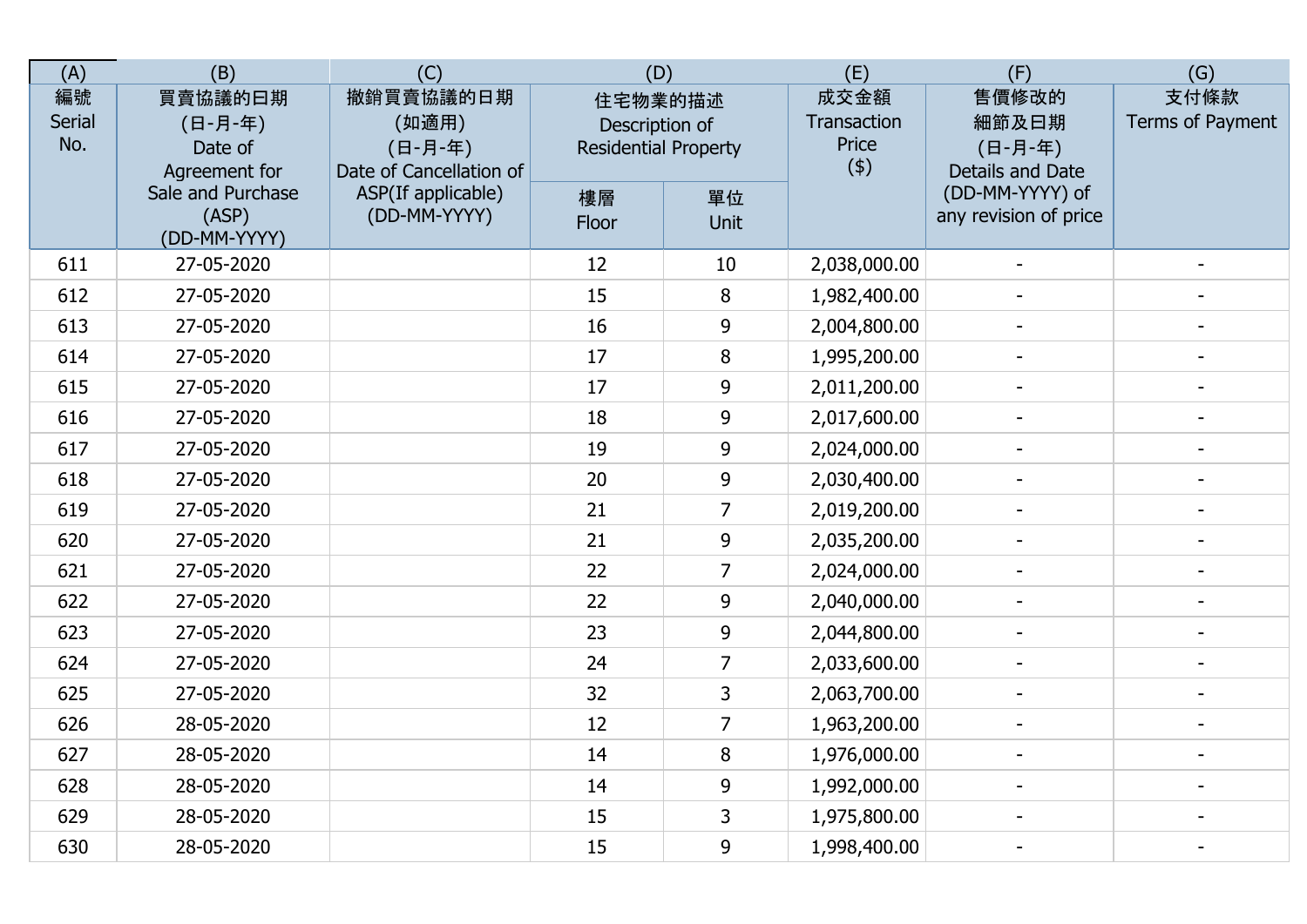| (A)                        | (B)                                            | (C)                                                      | (D)                                                      |                | (E)                                 | (F)                                           | (G)                      |
|----------------------------|------------------------------------------------|----------------------------------------------------------|----------------------------------------------------------|----------------|-------------------------------------|-----------------------------------------------|--------------------------|
| 編號<br><b>Serial</b><br>No. | 買賣協議的曰期<br>(日-月-年)<br>Date of<br>Agreement for | 撤銷買賣協議的日期<br>(如適用)<br>(日-月-年)<br>Date of Cancellation of | 住宅物業的描述<br>Description of<br><b>Residential Property</b> |                | 成交金額<br>Transaction<br>Price<br>(4) | 售價修改的<br>細節及曰期<br>(日-月-年)<br>Details and Date | 支付條款<br>Terms of Payment |
|                            | Sale and Purchase<br>(ASP)<br>(DD-MM-YYYY)     | ASP(If applicable)<br>(DD-MM-YYYY)                       | 樓層<br>Floor                                              | 單位<br>Unit     |                                     | (DD-MM-YYYY) of<br>any revision of price      |                          |
| 631                        | 28-05-2020                                     |                                                          | 17                                                       | 7              | 1,995,200.00                        |                                               |                          |
| 632                        | 28-05-2020                                     |                                                          | 18                                                       | $\overline{7}$ | 2,001,600.00                        |                                               |                          |
| 633                        | 28-05-2020                                     |                                                          | $\overline{2}$                                           | 3              | 1,682,000.00                        |                                               |                          |
| 634                        | 28-05-2020                                     |                                                          | 30                                                       | $\overline{4}$ | 2,015,400.00                        |                                               |                          |
| 635                        | 28-05-2020                                     |                                                          | 31                                                       | $\overline{4}$ | 2,020,100.00                        | $\overline{a}$                                |                          |
| 636                        | 28-05-2020                                     |                                                          | 7                                                        | 10             | 1,998,200.00                        |                                               | $\overline{a}$           |
| 637                        | 28-05-2020                                     |                                                          | 9                                                        | 10             | 2,014,800.00                        | $\blacksquare$                                | $\blacksquare$           |
| 638                        | 29-05-2020                                     |                                                          | 12                                                       | 8              | 1,963,200.00                        |                                               |                          |
| 639                        | 29-05-2020                                     |                                                          | 12                                                       | 9              | 1,979,200.00                        |                                               |                          |
| 640                        | 29-05-2020                                     |                                                          | 13                                                       | $\overline{7}$ | 1,969,600.00                        |                                               |                          |
| 641                        | 29-05-2020                                     |                                                          | 13                                                       | 8              | 1,969,600.00                        |                                               |                          |
| 642                        | 29-05-2020                                     |                                                          | 13                                                       | 9              | 1,985,600.00                        |                                               |                          |
| 643                        | 29-05-2020                                     |                                                          | 15                                                       | $\overline{7}$ | 1,982,400.00                        | $\qquad \qquad -$                             |                          |
| 644                        | 29-05-2020                                     |                                                          | 32                                                       | $\overline{4}$ | 2,024,800.00                        | $\blacksquare$                                | $\blacksquare$           |
| 645                        | 29-05-2020                                     |                                                          | 34                                                       | $\overline{4}$ | 2,034,200.00                        |                                               |                          |
| 646                        | 29-05-2020                                     |                                                          | 6                                                        | 10             | 1,989,900.00                        | $\overline{\phantom{0}}$                      |                          |
| 647                        | 03-06-2020                                     |                                                          | 10                                                       | 9              | 1,964,800.00                        |                                               |                          |
| 648                        | 03-06-2020                                     |                                                          | 11                                                       | $\overline{7}$ | 1,956,800.00                        |                                               |                          |
| 649                        | 03-06-2020                                     |                                                          | 11                                                       | 9              | 1,972,800.00                        |                                               |                          |
| 650                        | 03-06-2020                                     |                                                          | 29                                                       | $\overline{4}$ | 2,010,700.00                        | $\blacksquare$                                | $\overline{\phantom{a}}$ |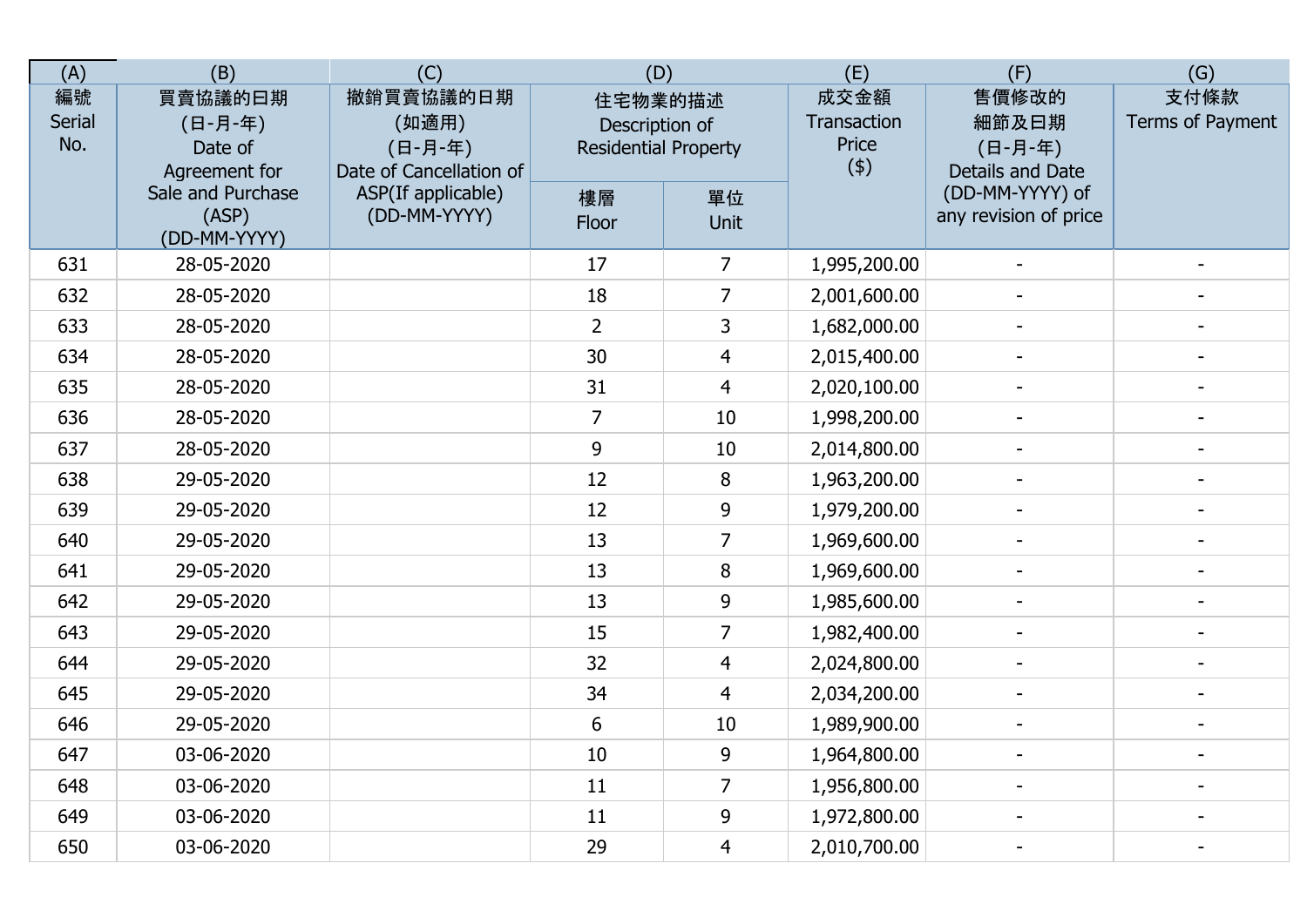| (A)                        | (B)                                            | (C)                                                      | (D)                                                      |                | (E)                                 | (F)                                           | (G)                      |
|----------------------------|------------------------------------------------|----------------------------------------------------------|----------------------------------------------------------|----------------|-------------------------------------|-----------------------------------------------|--------------------------|
| 編號<br><b>Serial</b><br>No. | 買賣協議的曰期<br>(日-月-年)<br>Date of<br>Agreement for | 撤銷買賣協議的日期<br>(如適用)<br>(日-月-年)<br>Date of Cancellation of | 住宅物業的描述<br>Description of<br><b>Residential Property</b> |                | 成交金額<br>Transaction<br>Price<br>(4) | 售價修改的<br>細節及曰期<br>(日-月-年)<br>Details and Date | 支付條款<br>Terms of Payment |
|                            | Sale and Purchase<br>(ASP)<br>(DD-MM-YYYY)     | ASP(If applicable)<br>(DD-MM-YYYY)                       | 樓層<br>Floor                                              | 單位<br>Unit     |                                     | (DD-MM-YYYY) of<br>any revision of price      |                          |
| 651                        | 03-06-2020                                     |                                                          | 9                                                        | 8              | 1,940,800.00                        |                                               |                          |
| 652                        | 04-06-2020                                     |                                                          | 10                                                       | $\overline{7}$ | 1,948,800.00                        |                                               |                          |
| 653                        | 04-06-2020                                     |                                                          | 14                                                       | $\overline{7}$ | 1,976,000.00                        |                                               |                          |
| 654                        | 04-06-2020                                     |                                                          | 16                                                       | $\overline{4}$ | 1,943,600.00                        |                                               |                          |
| 655                        | 04-06-2020                                     |                                                          | 17                                                       | $\overline{4}$ | 1,949,800.00                        | $\overline{a}$                                |                          |
| 656                        | 04-06-2020                                     |                                                          | 18                                                       | $\overline{4}$ | 1,956,000.00                        |                                               | $\overline{a}$           |
| 657                        | 04-06-2020                                     |                                                          | 19                                                       | $\overline{4}$ | 1,962,200.00                        | $\blacksquare$                                | $\blacksquare$           |
| 658                        | 04-06-2020                                     |                                                          | 20                                                       | 3              | 2,007,300.00                        |                                               |                          |
| 659                        | 04-06-2020                                     |                                                          | 20                                                       | $\overline{4}$ | 1,968,400.00                        |                                               |                          |
| 660                        | 04-06-2020                                     |                                                          | 21                                                       | $\overline{4}$ | 1,973,100.00                        |                                               |                          |
| 661                        | 04-06-2020                                     |                                                          | 22                                                       | $\overline{4}$ | 1,977,800.00                        |                                               |                          |
| 662                        | 04-06-2020                                     |                                                          | 23                                                       | $\overline{4}$ | 1,982,500.00                        |                                               |                          |
| 663                        | 04-06-2020                                     |                                                          | 24                                                       | $\overline{4}$ | 1,987,200.00                        | $\qquad \qquad -$                             |                          |
| 664                        | 04-06-2020                                     |                                                          | 25                                                       | $\overline{4}$ | 1,991,900.00                        | $\blacksquare$                                | $\blacksquare$           |
| 665                        | 04-06-2020                                     |                                                          | 26                                                       | $\overline{4}$ | 1,996,600.00                        | $\overline{\phantom{0}}$                      |                          |
| 666                        | 04-06-2020                                     |                                                          | 27                                                       | $\overline{4}$ | 2,001,300.00                        | $\overline{\phantom{0}}$                      |                          |
| 667                        | 04-06-2020                                     |                                                          | 3                                                        | 10             | 1,885,400.00                        |                                               |                          |
| 668                        | 04-06-2020                                     |                                                          | 30                                                       | 3              | 2,054,300.00                        |                                               |                          |
| 669                        | 04-06-2020                                     |                                                          | 31                                                       | $\overline{3}$ | 2,059,000.00                        |                                               |                          |
| 670                        | 04-06-2020                                     |                                                          | 33                                                       | $\overline{3}$ | 2,068,400.00                        | $\blacksquare$                                | $\overline{\phantom{a}}$ |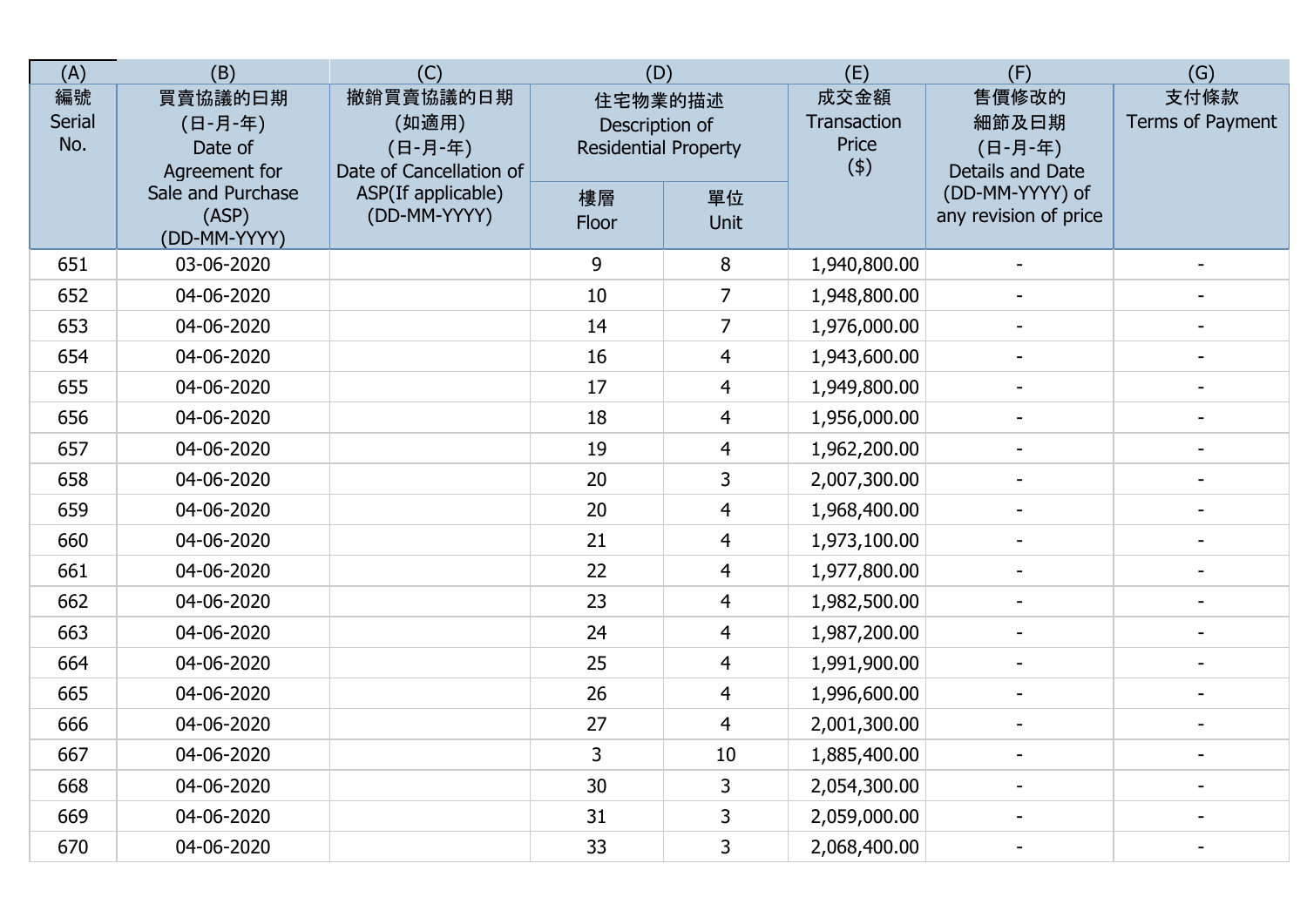| (A)                        | (B)                                            | (C)                                                      | (D)                                                      |                | (E)                                 | (F)                                           | (G)                      |
|----------------------------|------------------------------------------------|----------------------------------------------------------|----------------------------------------------------------|----------------|-------------------------------------|-----------------------------------------------|--------------------------|
| 編號<br><b>Serial</b><br>No. | 買賣協議的曰期<br>(日-月-年)<br>Date of<br>Agreement for | 撤銷買賣協議的日期<br>(如適用)<br>(日-月-年)<br>Date of Cancellation of | 住宅物業的描述<br>Description of<br><b>Residential Property</b> |                | 成交金額<br>Transaction<br>Price<br>(4) | 售價修改的<br>細節及曰期<br>(日-月-年)<br>Details and Date | 支付條款<br>Terms of Payment |
|                            | Sale and Purchase<br>(ASP)<br>(DD-MM-YYYY)     | ASP(If applicable)<br>(DD-MM-YYYY)                       | 樓層<br>Floor                                              | 單位<br>Unit     |                                     | (DD-MM-YYYY) of<br>any revision of price      |                          |
| 671                        | 04-06-2020                                     |                                                          | 5                                                        | 10             | 1,956,700.00                        |                                               |                          |
| 672                        | 04-06-2020                                     |                                                          | 6                                                        | $\overline{7}$ | 1,916,800.00                        |                                               |                          |
| 673                        | 04-06-2020                                     |                                                          | 6                                                        | 8              | 1,916,800.00                        |                                               |                          |
| 674                        | 04-06-2020                                     |                                                          | 6                                                        | 9              | 1,932,800.00                        |                                               |                          |
| 675                        | 04-06-2020                                     |                                                          | $\overline{7}$                                           | $\overline{7}$ | 1,924,800.00                        | $\overline{a}$                                |                          |
| 676                        | 04-06-2020                                     |                                                          | $\overline{7}$                                           | 8              | 1,924,800.00                        |                                               | $\blacksquare$           |
| 677                        | 04-06-2020                                     |                                                          | $\overline{7}$                                           | 9              | 1,940,800.00                        | $\overline{\phantom{0}}$                      | $\blacksquare$           |
| 678                        | 04-06-2020                                     |                                                          | 8                                                        | $\overline{7}$ | 1,932,800.00                        |                                               |                          |
| 679                        | 04-06-2020                                     |                                                          | 8                                                        | 8              | 1,932,800.00                        |                                               |                          |
| 680                        | 04-06-2020                                     |                                                          | 8                                                        | 9              | 1,948,800.00                        |                                               |                          |
| 681                        | 04-06-2020                                     |                                                          | 9                                                        | $\overline{7}$ | 1,940,800.00                        |                                               |                          |
| 682                        | 04-06-2020                                     |                                                          | 9                                                        | 9              | 1,956,800.00                        |                                               |                          |
| 683                        | 05-06-2020                                     | 15-10-2020                                               | 12                                                       | $\overline{4}$ | 1,918,800.00                        | $\overline{a}$                                |                          |
| 684                        | 05-06-2020                                     |                                                          | $\mathbf{1}$                                             | 8              | 1,690,100.00                        | $\blacksquare$                                | $\blacksquare$           |
| 685                        | 05-06-2020                                     |                                                          | 10                                                       | 3              | 1,942,700.00                        | $\overline{\phantom{0}}$                      |                          |
| 686                        | 05-06-2020                                     |                                                          | 10                                                       | $\overline{4}$ | 1,904,800.00                        | $\overline{\phantom{0}}$                      |                          |
| 687                        | 05-06-2020                                     |                                                          | 11                                                       | 3              | 1,950,600.00                        |                                               |                          |
| 688                        | 05-06-2020                                     |                                                          | 11                                                       | $\overline{4}$ | 1,912,600.00                        |                                               |                          |
| 689                        | 05-06-2020                                     |                                                          | 12                                                       | 3              | 1,956,900.00                        |                                               |                          |
| 690                        | 05-06-2020                                     |                                                          | 13                                                       | $\overline{3}$ | 1,963,200.00                        | $\blacksquare$                                | $\blacksquare$           |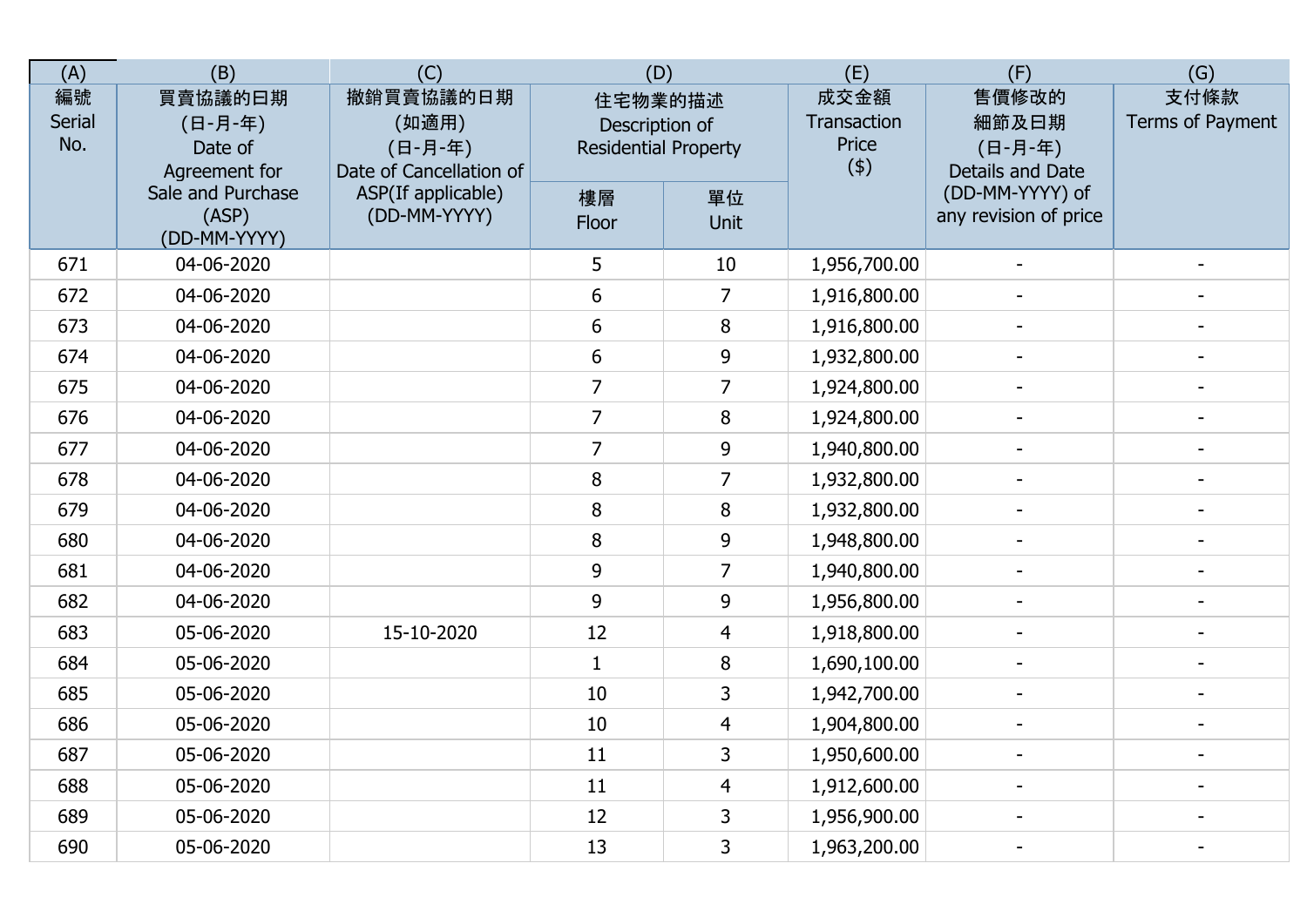| (A)                 | (B)                                            | (C)                                                      | (D)                                                      |                | (E)                                 | (F)                                           | (G)                      |
|---------------------|------------------------------------------------|----------------------------------------------------------|----------------------------------------------------------|----------------|-------------------------------------|-----------------------------------------------|--------------------------|
| 編號<br>Serial<br>No. | 買賣協議的曰期<br>(日-月-年)<br>Date of<br>Agreement for | 撤銷買賣協議的日期<br>(如適用)<br>(日-月-年)<br>Date of Cancellation of | 住宅物業的描述<br>Description of<br><b>Residential Property</b> |                | 成交金額<br>Transaction<br>Price<br>(4) | 售價修改的<br>細節及日期<br>(日-月-年)<br>Details and Date | 支付條款<br>Terms of Payment |
|                     | Sale and Purchase<br>(ASP)<br>(DD-MM-YYYY)     | ASP(If applicable)<br>(DD-MM-YYYY)                       | 樓層<br>Floor                                              | 單位<br>Unit     |                                     | (DD-MM-YYYY) of<br>any revision of price      |                          |
| 691                 | 05-06-2020                                     |                                                          | 13                                                       | 4              | 1,925,000.00                        |                                               |                          |
| 692                 | 05-06-2020                                     |                                                          | 14                                                       | 3              | 1,969,500.00                        |                                               |                          |
| 693                 | 05-06-2020                                     |                                                          | 14                                                       | $\overline{4}$ | 1,931,200.00                        |                                               |                          |
| 694                 | 05-06-2020                                     |                                                          | 15                                                       | $\overline{4}$ | 1,937,400.00                        |                                               |                          |
| 695                 | 05-06-2020                                     |                                                          | 17                                                       | 3              | 1,988,400.00                        | $\overline{a}$                                |                          |
| 696                 | 05-06-2020                                     |                                                          | 18                                                       | 3              | 1,994,700.00                        |                                               |                          |
| 697                 | 05-06-2020                                     |                                                          | 19                                                       | 3              | 2,001,000.00                        | $\blacksquare$                                | $\blacksquare$           |
| 698                 | 05-06-2020                                     |                                                          | $\overline{2}$                                           | 10             | 1,848,900.00                        |                                               |                          |
| 699                 | 05-06-2020                                     |                                                          | $\overline{2}$                                           | 8              | 1,781,200.00                        |                                               |                          |
| 700                 | 05-06-2020                                     |                                                          | 21                                                       | 3              | 2,012,000.00                        |                                               |                          |
| 701                 | 05-06-2020                                     |                                                          | 22                                                       | 3              | 2,016,700.00                        |                                               |                          |
| 702                 | 05-06-2020                                     |                                                          | 23                                                       | 3              | 2,021,400.00                        |                                               |                          |
| 703                 | 05-06-2020                                     |                                                          | 24                                                       | 3              | 2,026,100.00                        |                                               |                          |
| 704                 | 05-06-2020                                     |                                                          | 26                                                       | 3              | 2,035,500.00                        | $\blacksquare$                                | $\blacksquare$           |
| 705                 | 05-06-2020                                     |                                                          | 27                                                       | 3              | 2,040,200.00                        |                                               |                          |
| 706                 | 05-06-2020                                     |                                                          | 29                                                       | 3              | 2,049,600.00                        |                                               |                          |
| 707                 | 05-06-2020                                     |                                                          | 3                                                        | $\overline{4}$ | 1,702,800.00                        |                                               |                          |
| 708                 | 05-06-2020                                     |                                                          | 3                                                        | $\overline{7}$ | 1,816,300.00                        |                                               |                          |
| 709                 | 05-06-2020                                     |                                                          | 3                                                        | 8              | 1,816,300.00                        |                                               |                          |
| 710                 | 05-06-2020                                     |                                                          | 3                                                        | 9              | 1,832,300.00                        | $\blacksquare$                                | $\overline{\phantom{a}}$ |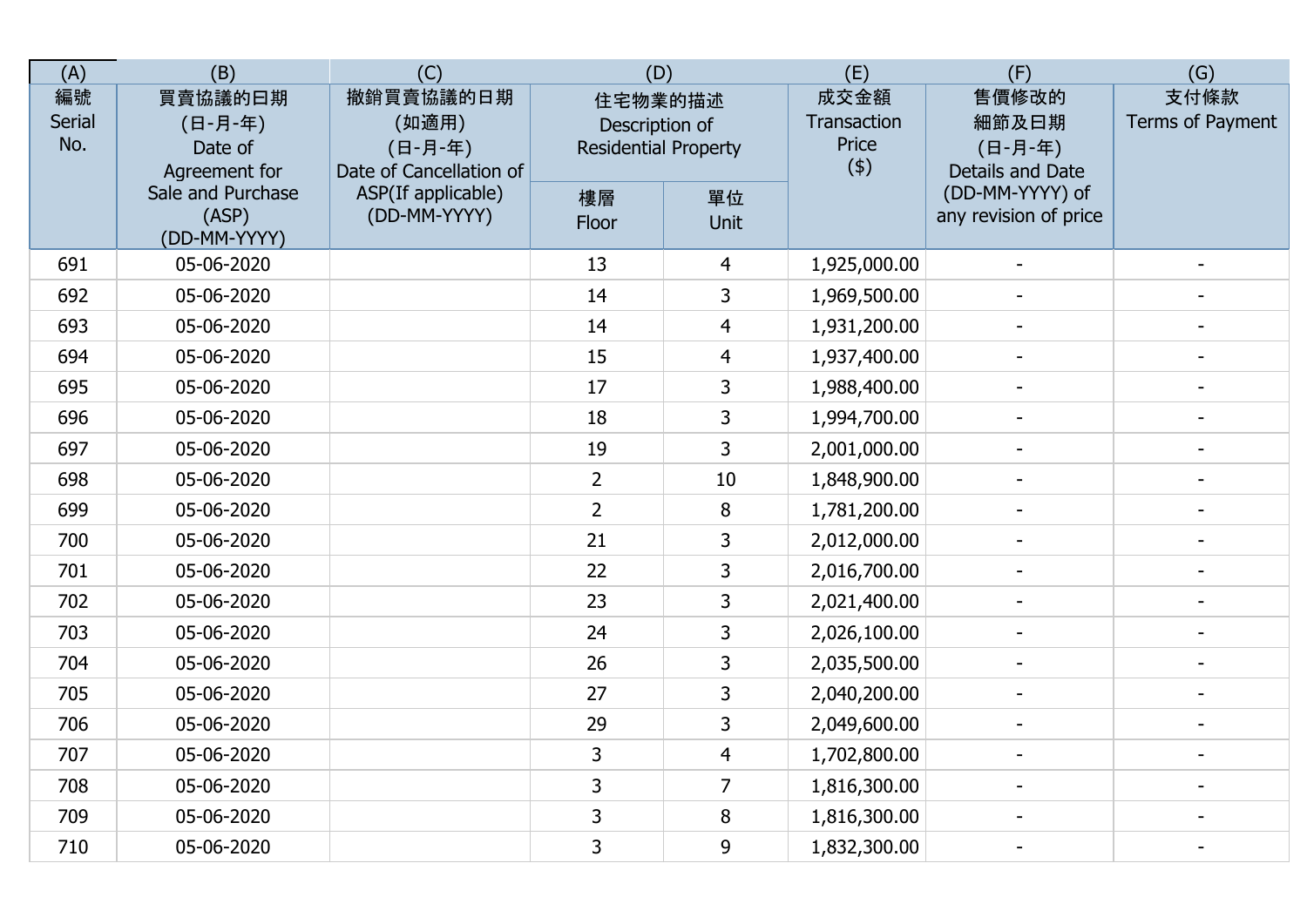| (A)                 | (B)                                            | (C)                                                      | (D)                                                      |                | (E)                                 | (F)                                           | (G)                      |
|---------------------|------------------------------------------------|----------------------------------------------------------|----------------------------------------------------------|----------------|-------------------------------------|-----------------------------------------------|--------------------------|
| 編號<br>Serial<br>No. | 買賣協議的曰期<br>(日-月-年)<br>Date of<br>Agreement for | 撤銷買賣協議的日期<br>(如適用)<br>(日-月-年)<br>Date of Cancellation of | 住宅物業的描述<br>Description of<br><b>Residential Property</b> |                | 成交金額<br>Transaction<br>Price<br>(4) | 售價修改的<br>細節及日期<br>(日-月-年)<br>Details and Date | 支付條款<br>Terms of Payment |
|                     | Sale and Purchase<br>(ASP)<br>(DD-MM-YYYY)     | ASP(If applicable)<br>(DD-MM-YYYY)                       | 樓層<br>Floor                                              | 單位<br>Unit     |                                     | (DD-MM-YYYY) of<br>any revision of price      |                          |
| 711                 | 05-06-2020                                     |                                                          | 34                                                       | 3              | 2,073,100.00                        |                                               |                          |
| 712                 | 05-06-2020                                     |                                                          | 35                                                       | 3              | 2,057,300.00                        |                                               |                          |
| 713                 | 05-06-2020                                     |                                                          | 35                                                       | $\overline{4}$ | 2,018,700.00                        |                                               |                          |
| 714                 | 05-06-2020                                     |                                                          | 4                                                        | 10             | 1,923,500.00                        |                                               |                          |
| 715                 | 05-06-2020                                     |                                                          | $\overline{4}$                                           | $\overline{7}$ | 1,853,000.00                        |                                               |                          |
| 716                 | 05-06-2020                                     |                                                          | $\overline{4}$                                           | 9              | 1,869,000.00                        |                                               |                          |
| 717                 | 05-06-2020                                     |                                                          | 5                                                        | 8              | 1,884,900.00                        | $\overline{\phantom{a}}$                      | $\blacksquare$           |
| 718                 | 05-06-2020                                     |                                                          | 5                                                        | 9              | 1,900,900.00                        |                                               |                          |
| 719                 | 05-06-2020                                     |                                                          | 6                                                        | 3              | 1,879,500.00                        |                                               |                          |
| 720                 | 05-06-2020                                     |                                                          | 6                                                        | $\overline{4}$ | 1,842,600.00                        |                                               |                          |
| 721                 | 05-06-2020                                     |                                                          | $\overline{7}$                                           | 3              | 1,903,200.00                        |                                               |                          |
| 722                 | 05-06-2020                                     |                                                          | 8                                                        | $\overline{4}$ | 1,889,200.00                        |                                               |                          |
| 723                 | 05-06-2020                                     |                                                          | 9                                                        | 3              | 1,934,800.00                        |                                               |                          |
| 724                 | 05-06-2020                                     |                                                          | 9                                                        | $\overline{4}$ | 1,897,000.00                        | $\overline{\phantom{a}}$                      | $\blacksquare$           |
| 725                 | 08-06-2020                                     |                                                          | $\mathbf{1}$                                             | 10             | 1,754,400.00                        |                                               |                          |
| 726                 | 08-06-2020                                     |                                                          | $\mathbf{1}$                                             | 3              | 1,579,300.00                        |                                               |                          |
| 727                 | 08-06-2020                                     |                                                          | $\mathbf{1}$                                             | $\overline{4}$ | 1,555,100.00                        |                                               |                          |
| 728                 | 08-06-2020                                     |                                                          | $\mathbf{1}$                                             | $\overline{7}$ | 1,690,100.00                        |                                               |                          |
| 729                 | 08-06-2020                                     |                                                          | $\mathbf{1}$                                             | 9              | 1,706,100.00                        |                                               |                          |
| 730                 | 08-06-2020                                     |                                                          | $\overline{2}$                                           | $\overline{7}$ | 1,781,200.00                        | $\blacksquare$                                |                          |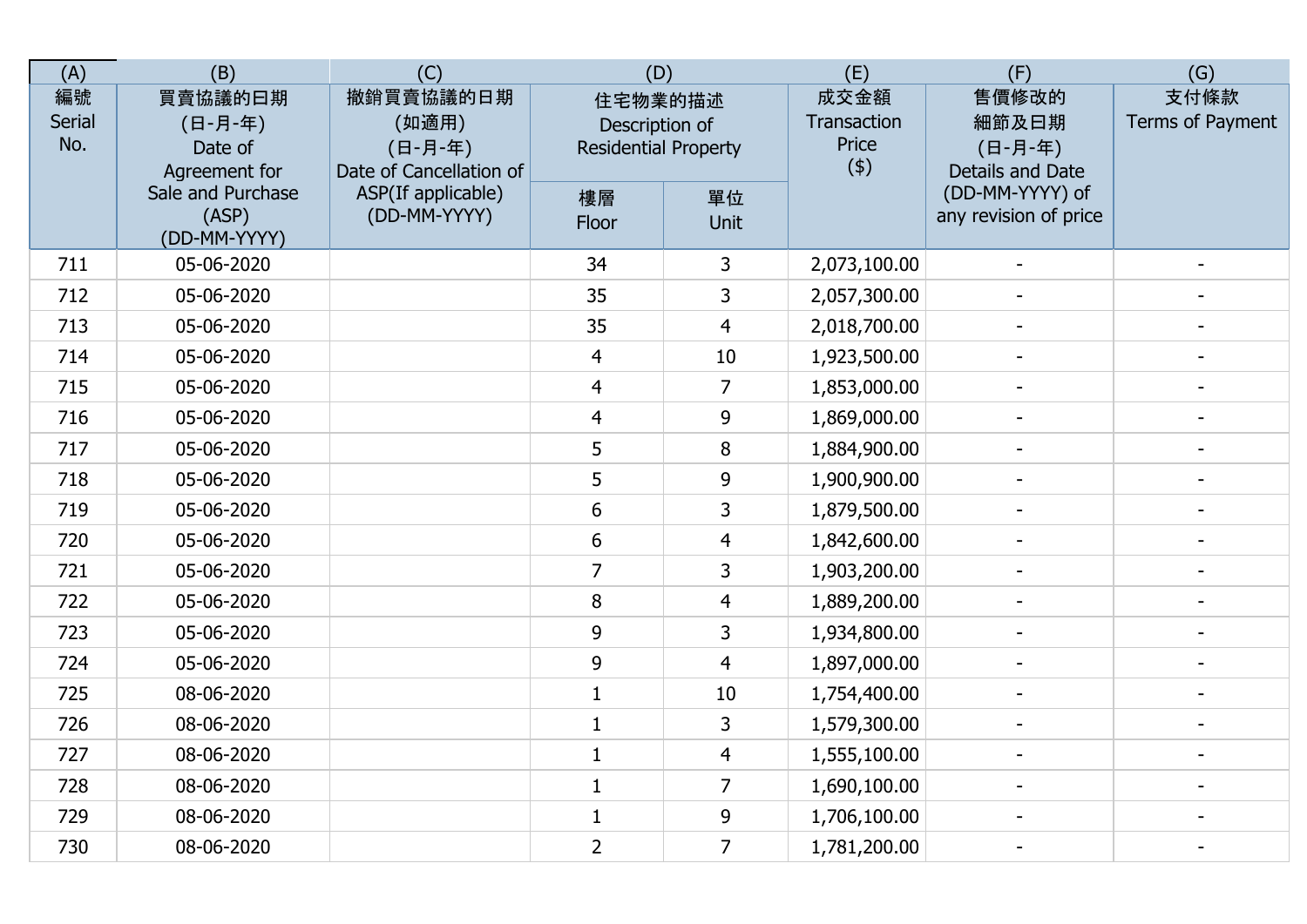| (A)                        | (B)                                            | (C)                                                      | (D)                                                      |                   | (E)                                 | (F)                                           | (G)                      |
|----------------------------|------------------------------------------------|----------------------------------------------------------|----------------------------------------------------------|-------------------|-------------------------------------|-----------------------------------------------|--------------------------|
| 編號<br><b>Serial</b><br>No. | 買賣協議的日期<br>(日-月-年)<br>Date of<br>Agreement for | 撤銷買賣協議的日期<br>(如適用)<br>(日-月-年)<br>Date of Cancellation of | 住宅物業的描述<br>Description of<br><b>Residential Property</b> |                   | 成交金額<br>Transaction<br>Price<br>(4) | 售價修改的<br>細節及曰期<br>(日-月-年)<br>Details and Date | 支付條款<br>Terms of Payment |
|                            | Sale and Purchase<br>(ASP)<br>(DD-MM-YYYY)     | ASP(If applicable)<br>(DD-MM-YYYY)                       | 樓層<br>Floor                                              | 單位<br><b>Unit</b> |                                     | (DD-MM-YYYY) of<br>any revision of price      |                          |
| 731                        | 08-06-2020                                     |                                                          | $\overline{2}$                                           | 9                 | 1,797,200.00                        |                                               |                          |
| 732                        | 08-06-2020                                     |                                                          | 25                                                       | 3                 | 2,030,800.00                        |                                               |                          |
| 733                        | 08-06-2020                                     |                                                          | 28                                                       | 3                 | 2,044,900.00                        |                                               |                          |
| 734                        | 08-06-2020                                     |                                                          | 3                                                        | 3                 | 1,737,300.00                        |                                               |                          |
| 735                        | 08-06-2020                                     |                                                          | 4                                                        | 3                 | 1,784,700.00                        |                                               |                          |
| 736                        | 08-06-2020                                     |                                                          | 5                                                        | 3                 | 1,832,100.00                        |                                               |                          |
| 737                        | 31-05-2021                                     |                                                          | 18                                                       | 16                | 2,905,500.00                        |                                               |                          |
| 738                        | 31-05-2021                                     |                                                          | 23                                                       | 18                | 3,019,500.00                        |                                               |                          |
| 739                        | 03-06-2021                                     |                                                          | 19                                                       | 12                | 3,162,100.00                        |                                               |                          |
| 740                        | 03-06-2021                                     |                                                          | 20                                                       | $\overline{7}$    | 2,111,200.00                        |                                               |                          |
| 741                        | 04-06-2021                                     |                                                          | 24                                                       | 11                | 3,297,300.00                        |                                               |                          |
| 742                        | 11-06-2021                                     |                                                          | 19                                                       |                   | 2,104,500.00                        |                                               |                          |
| 743                        | 18-06-2021                                     |                                                          | 12                                                       | $\overline{4}$    | 2,010,900.00                        |                                               |                          |